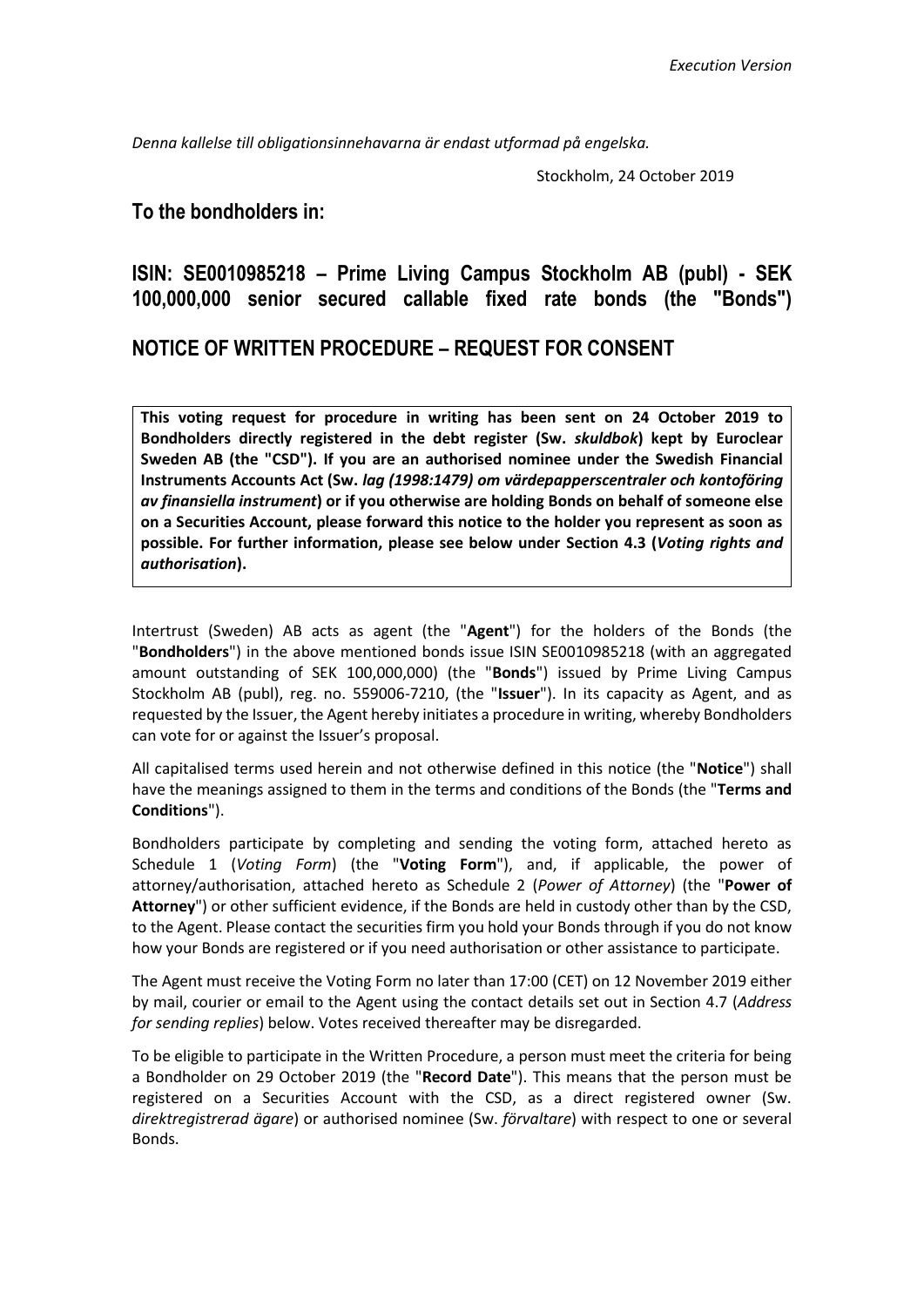*Disclaimer: The Proposal is presented to the Bondholders, without any evaluation, advice or recommendations from the Agent whatsoever. The Agent has not reviewed or assessed this Notice or the Proposal (and its effects, should it be adopted) from a legal or commercial perspective of the Bondholders and the Agent expressly disclaims any liability whatsoever related to the content of this Notice and the Proposal (and its effects, should it be adopted). The Bondholders are recommended to seek legal advice in order to independently evaluate whether the Proposal (and its effects) is acceptable or not.*

## **1 Background**

- 1.1 Prime Living AB (publ), the parent company of the Issuer (the "**Parent Company**"), has during some time experienced problems with its finances. Because of this, the Parent Company has entered into a standstill agreement on the 28 June 2019 by which the Parent Company, certain shareholders and certain bondholders under the Oxie Bonds (as defined below) have agreed to, amongst others, that the loans under the Oxie Bonds(as defined below) nor the Transaction Security will be enforced and that certain secured shareholder loans will not be enforced during the standstill period. Further, the parties have decided that no interest will be paid to the bondholders nor the shareholders during the standstill period (the "**Standstill Agreement**"). Further information will be distributed by way of a Q&A that will be released by the Issuer in connection with this Notice and that will be made available on the Issuer's webpage <https://www.primeliving.se/> no later than 17:00 on 29 October 2019.
- 1.2 On 20 September 2019 the Parent Company issued a press release announcing that the Standstill Agreement has expired and that, since the finances of the Parent Company are still problematic, a recapitalisation plan has been negotiated with an ad hoc committee of bondholders (the "**Committee**") (the "**Press Release**").
- 1.3 The recapitalisation plan involves:
	- (i) The Terms and Conditions of the Bonds are amended as follows:
		- (A) the final maturity date will be changed from 21 March 2020 to 19 October 2023;
		- (B) with effect from (and including) 1 October 2019, the interest rate will be reduced to 450 bps per annum;
		- (C) the interest (including accrued, but unpaid interest) will be capitalized and paid at the final maturity date;
		- (D) a cross payment default clause will be inserted in respect of any Financial Indebtedness in excess of SEK 5,000,000 for Comodo Real Estate AB or Prime Living Spånga AB if (i) not paid when due as extended by any originally applicable grace period (if there is one) or, (ii) such financial indebtedness is declared to be due and payable prior to its specified maturity as a result of an event of default (however described);
		- (E) the cross-default provision in paragraph 15.1(c) will be amended to include a new subclause containing a cross default on any financial indebtedness under the Oxie Bonds (as defined below) and the Senior Unsecured Bonds (as defined below); and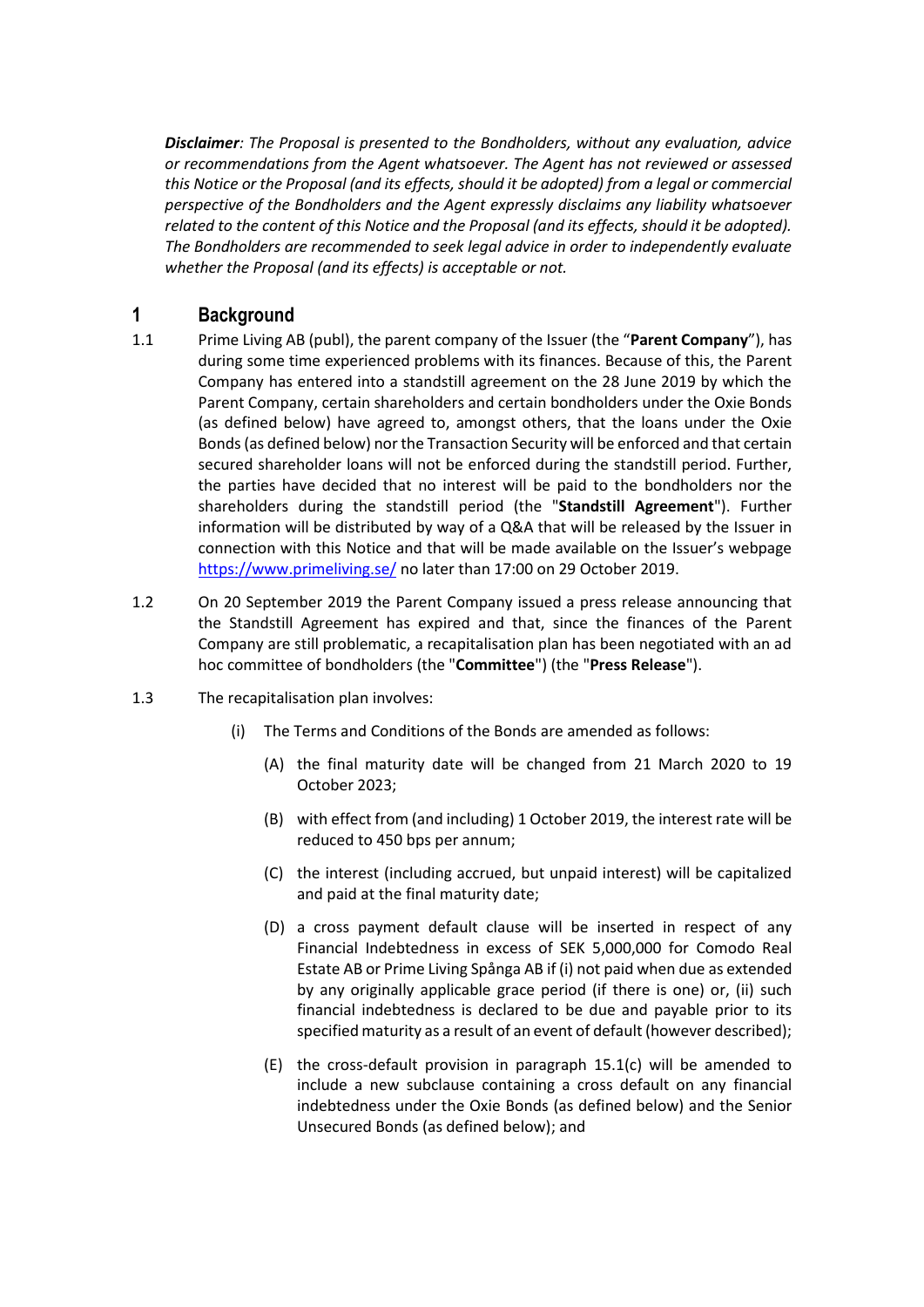(F) a new event of default will be inserted with an event under which it is evident that the construction of the apartments on the Properties (as defined in the Terms and Conditions) will not be completed.

Further, SEK 50,000,000 of the nominal amount of the Bonds, together with accrued interest of SEK 9,652,038 up until 1 October 2019 totally SEK 59,652,038 will be converted into ordinary shares of the Parent Company in a new issue of shares with subscription price per share of SEK 1.50 per share (rounded down to the nearest whole number of shares per bond).

In order to effect the partial debt-for-equity conversion of the Bonds, an amount of the Issuer's obligations under the Bonds equivalent to the amount that will be converted to equity will be detached from the Bonds and transferred from the Issuer to the Parent Company.

- (ii) The terms and conditions of the SEK 400,000,000 senior secured callable floating rate bonds with ISIN SE0009155286 issued by the Parent Company (the "**Oxie Bonds**") will be amended to the effect that the final maturity date is changed from 29 September 2020 to 29 September 2022. The interest that should have been paid on 29 June 2019 will be paid no later than 10 Business Days after the Effective Date (as defined below).
- (iii) The terms and conditions of the SEK 400,000,000 senior unsecured callable floating rate bonds with ISIN SE0009806383 issued by the Parent Company (the "**Senior Unsecured Bonds**") (the "**Senior Unsecured Terms and Conditions**") are amended as follows:
	- (A) the final maturity date will be changed from 19 October 2020 to 19 October 2023;
	- (B) with effect from (and including) 1 October 2019, the interest rate will be changed to fixed rate and reduced to 450 bps per annum;
	- (C) the interest (including accrued, but unpaid interest) will be capitalised and will be paid at the final maturity date;
	- (D) cross-default in paragraph 13.1(c) will be amended to include default on the Bonds. (The Senior Unsecured Terms and Conditions already include a cross-default on the Oxie Bonds);
	- (E) a cross payment default clause will be inserted in respect of any Financial Indebtedness in excess of SEK 5,000,000 for Comodo Real Estate AB or Prime Living Spånga AB if (i) not paid when due as extended by any originally applicable grace period (if there is one) or, (ii) such financial indebtedness is declared to be due and payable prior to its specified maturity as a result of an event of default (however described); and
	- (F) certain amendments will be made to the financial covenants in paragraph 11.1

Further, SEK 210,000,000 of the nominal amount of the Senior Unsecured Bonds, together with accrued interest up until 1 October 2019 of SEK 27,295,413 totally SEK 237,294,413 will be converted into ordinary shares of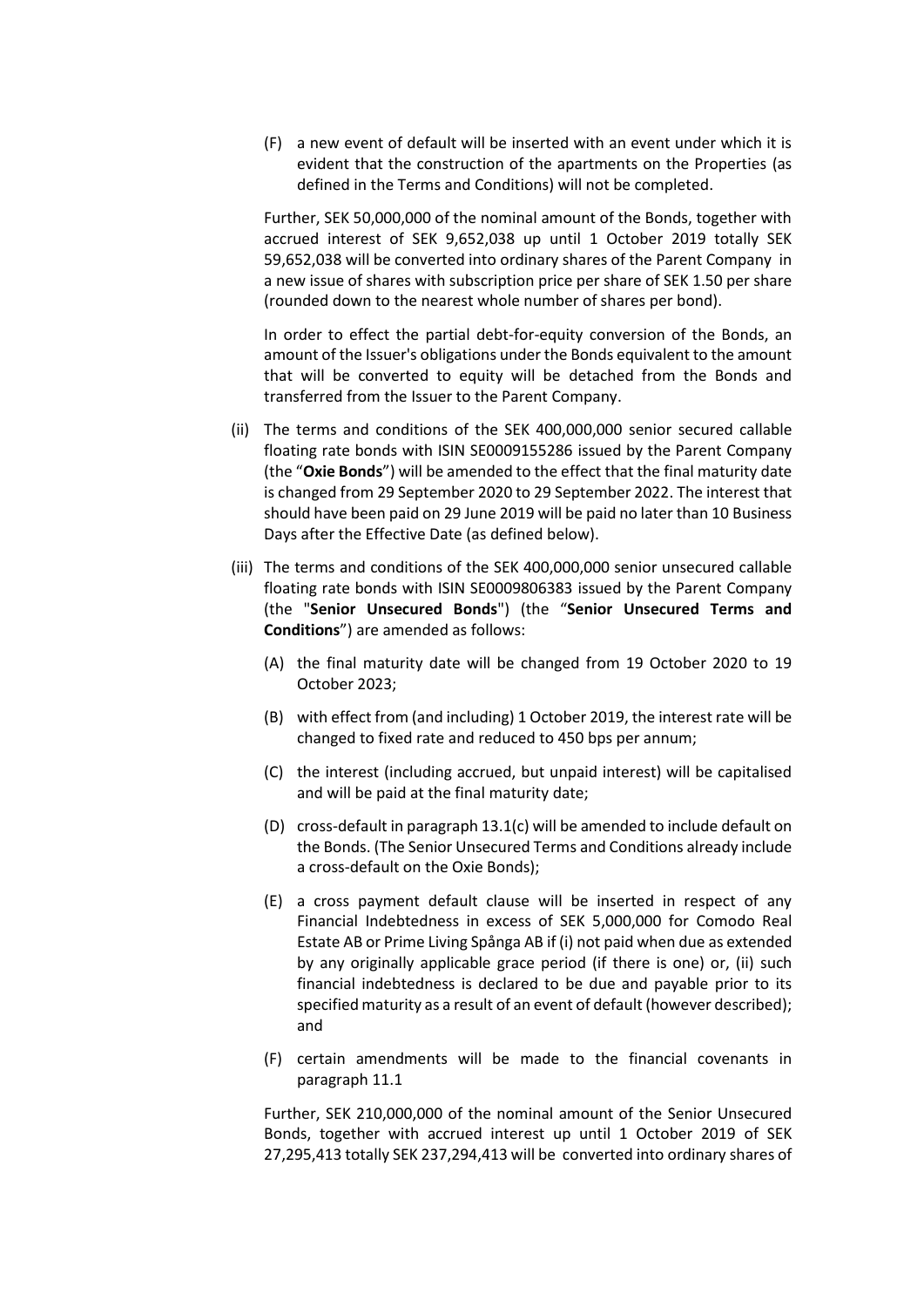the Parent Company in a new issue of shares with subscription price per share of SEK 1.50 per share (rounded down to the nearest whole number of shares per bond).

- (iv) Share pledges over the shares in the Issuer, Prime Living Beryllgatan AB and Prime Living Industries AB are provided to secure the Bonds and the Senior Unsecured Bonds (the "**Shared Security**"). Intertrust (Sweden) AB will act as security agent and enter into a security sharing agreement regulating how the Shared Security shall be shared. The agreement will, amongst other things, stipulate that the Shared Security shall be shared pro rata, that the Agents for the holders of the Bonds and the Senior Unsecured Bonds will consult for a period of 45 days, if they do not agree if and how the Shared Security shall be enforced, that any of the Agents for the respective bonds (giving instructions for the total amount of debt under the bonds it represents) thereafter may instruct the security agent to enforce the Shared Security, and that the Agent that represents the largest amount of outstanding debt will prevail, if the Agents do not agree as to the manner of enforcement. Provisions enabling Intertrust (Sweden) AB as Security Agent to hold the Shared Security and act on behalf of the bondholders with respect to the Shared Security will be inserted in the relevant terms and conditions.
- (v) Repayment and conversion of a secured shareholder loan of the Issuer in the principal amount of SEK 39,300,000 (the "Shareholder Loan"), where a nominal principal amount of SEK 29,500,000 is repaid and an amount of SEK 1,922,962.96 is paid as interest in cash if and when (i) a sufficient amount is available for such purpose out of the proceeds from sales of assets of the assets directly or indirectly held by Prime Living International AB and (ii) all loans from the Issuer to Prime Living International an any of its subsidiaries have been repaid in full, and where SEK 9,833,333,33 will be converted into ordinary shares of the Issuer in a new issue of shares with subscription price per share of SEK 1.50 per share (rounded down to the nearest whole number of shares per shareholder); and
- (vi) An exchange offer to the holders of Series B preferential shares in the Parent Company, where one share of Series B would be exchanged for 20 ordinary shares (the "**Exchange Offer**").
- (vii) The conversion of debt into ordinary shares outlined in (i), (iii) and (v) above shall be carried out by an issue of a new series of preferential shares in the Parent Company referred to as "**Preferential Shares of Series C**". The Preferential Shares of Series C will rank before ordinary shares and Series B preferential shares with respect to right to dividend, redemption and payment in the event of a liquidation and they will have a voting right of one vote per share. No dividend will be paid on any other shares as long as any Preferential Shares of Series C are outstanding. Upon the Exchange Offer being accepted by holders of shares of Series B representing 95 percent of the total number of shares of Series B at the time of this Notice (equalling 1,235,000 shares of Series B), the shares of Series C shall automatically convert to ordinary shares of the Issuer (the "**Series C Share Conversion**"). The Series C Share Conversion may also be requested by holders of Series C representing 2/3 or more of the total number of shares of Series C at the time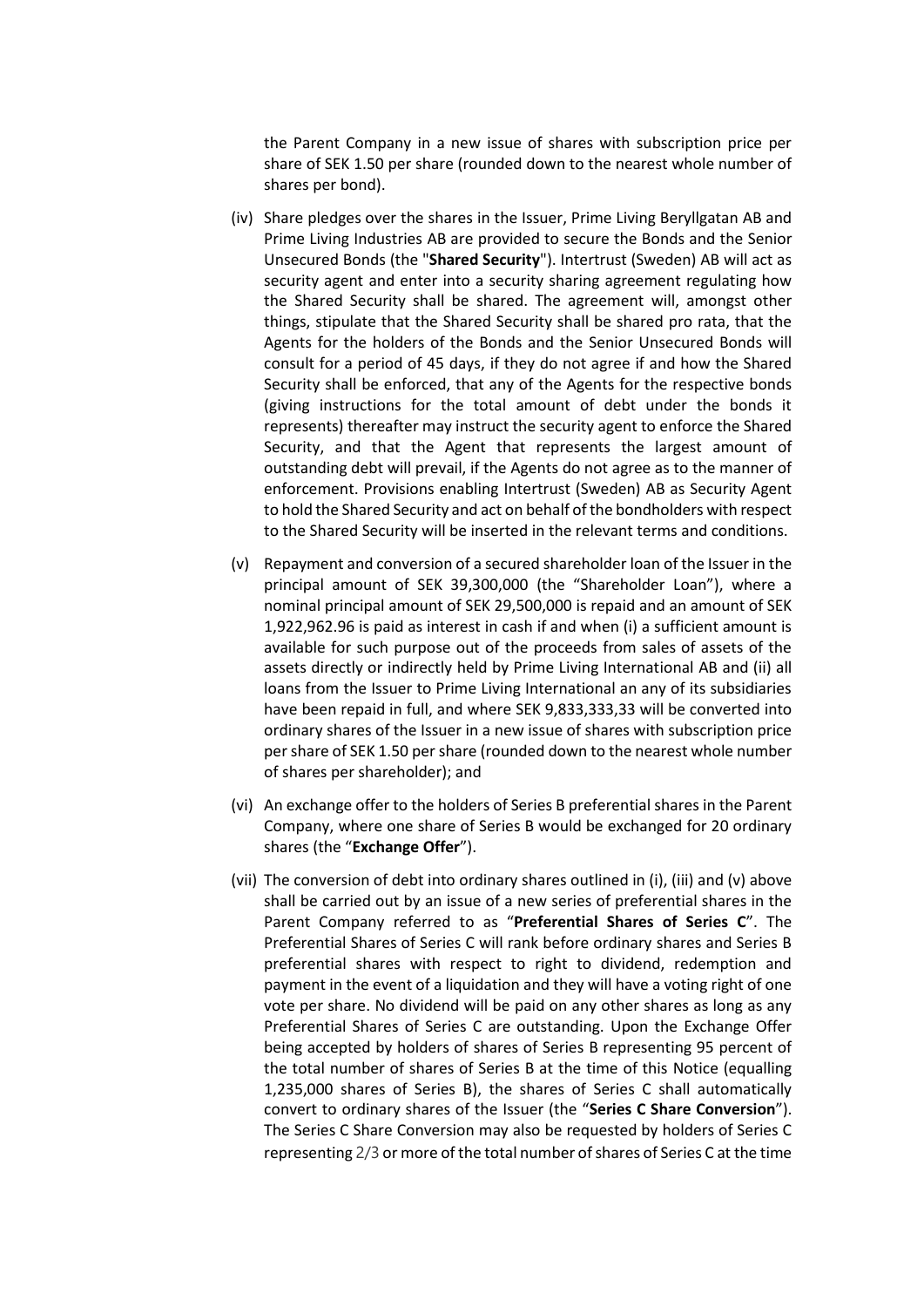of the request or, if the voting is made at a shareholders meeting where at least 50 percent of the holders of Series C shares are represented, the Series C Share Conversion may be carried out if at least 2/3 of the represented Series C Shares vote in favour of such conversion. The Issuer shall notify the Bondholders of the date on which a person must be registered as a Bondholder in order to be entitled to receive Preferential Shares of Series C no later than 5 Business Days prior to such date, by way of press release.

The amendment set out in (i) above is referred to as the "**Campus Stockholm Bonds Adjustment**". The amendments and actions set out in (ii) above are referred to as the "**Oxie Adjustment**". The amendments and actions set out in (iii) above are referred to as the "**Senior Unsecured Bonds Adjustment**". The amendments and actions set out in (iv) above are referred to as the "**Shareholder Loan Adjustment**". The Campus Stockholm Bonds Adjustment, Oxie Adjustment, Senior Unsecured Bonds Adjustment, Shareholder Loan Adjustment, the Exchange Offer and the other matters set out above are hereafter jointly referred to as the "**Recapitalisation Plan**".

The Issuer informed in the press release of 20 September 2019 that it would issue this Notice as well as convene an extra general meeting of shareholders in order to receive the requisite authorisations from its Bondholders and shareholders to the Recapitalisation Plan.

- 1.4 This Notice consists of one single resolution, to be effective upon certain conditions specified below occurring. The Committee has agreed to support the Notice and also agreed to not dispose of their Bonds until the earlier of the recapitalisation being finalised and the final date to vote on the Written Procedure.
- 1.5 Consequently, the Issuer wishes to instigate a written procedure in order to obtain a consent from the Bondholders to the completion of the Campus Stockholm Bonds Adjustment.
- 1.6 The Agent may assume that any documentation and other evidence delivered to it or to be entered into by it in relation to the Written Procedure is accurate, legally valid, correct and complete and the Agent does not have to verify the contents of such documentation or evidence.
- 1.7 *Please be informed that it is important that each Bondholder exercise their voting rights in this Written Procedure. The support of the bondholders in the Committee alone may not be sufficient in order to approve the Proposal (as defined below).*

## **2 Proposal**

## 2.1 **Approval of Recapitalisation Plan and amendments to the Terms and Conditions**

- (a) The Issuer proposes and requests (the "**Proposal**") that the Bondholders consent to:
- A. the Recapitalisation Plan and the amendments to the Terms and Conditions set out in the form of the redline amended and restated version of the Terms of Conditions attached as Schedule 3 and of which the more material amendments are outlined in the Campus Stockholm Bonds Adjustment (the "**Consent**"); and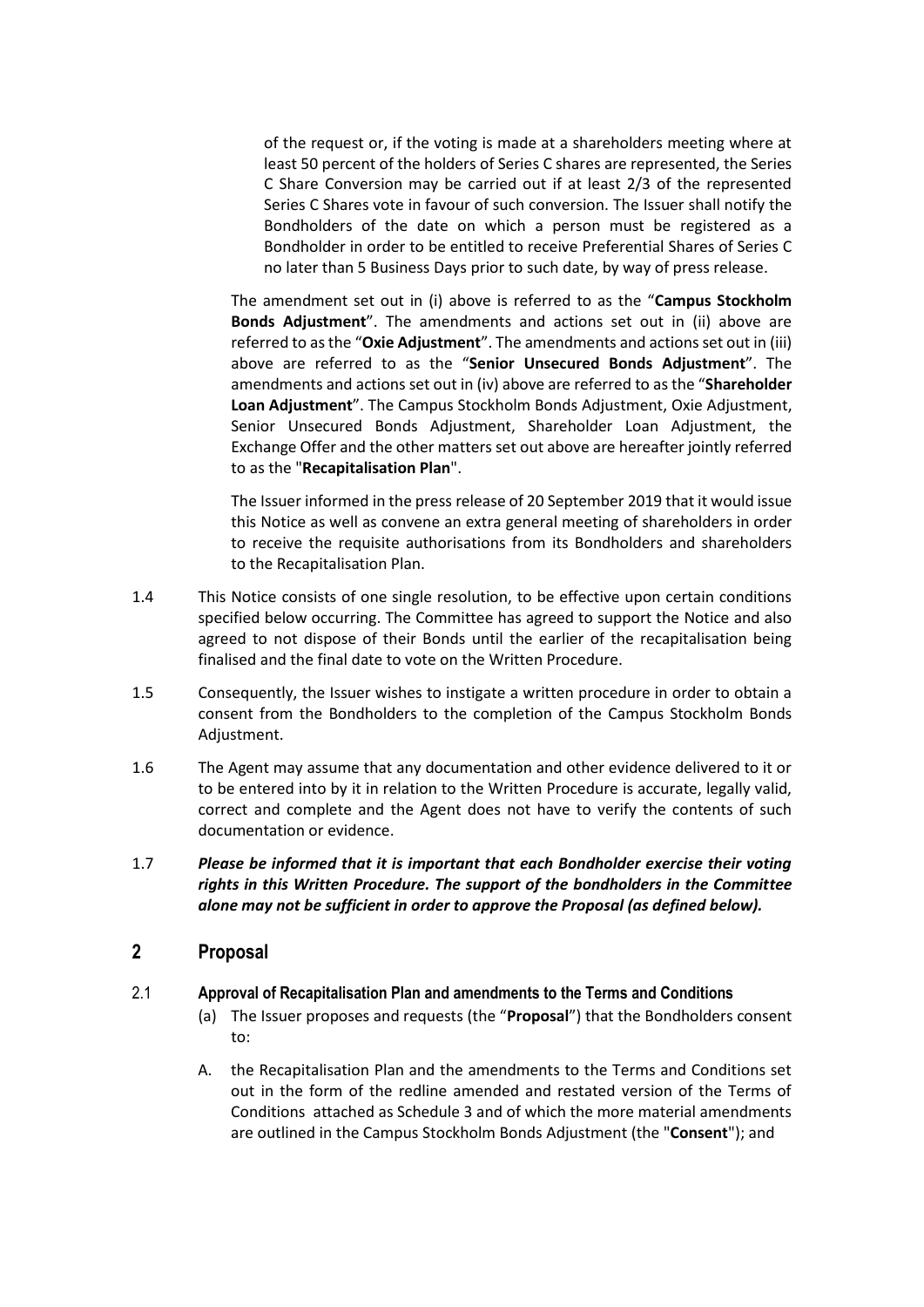- B. authorise the Agent to take on behalf of the Bondholders such measures, provide confirmations, give notices and execute on behalf of the Bondholders any agreement, or document, and agree amendments to such agreements or documents, that may be necessary or appropriate for the purpose of implementing the Recapitalisation Plan (including agreeing to amendments and adjustments necessary or appropriate to implement the Recapitalisation Plan and the amendments to the Terms and Conditions).
- (b) The Consent stated in this Clause 2.1(a) automatically lapses if the Effective Date (as defined in Section 2.2. (Conditions for effectiveness of the Campus Stockholm Bonds Adjustment) has not occurred on or before 16 December 2019.

#### 2.2 **Conditions for effectiveness of the approval of the Recapitalisation Plan and the amendments to the Terms and Conditions**

Each of the following shall be a condition to the effectiveness of the Bondholders' approval of the Recapitalisation Plan and the amendments of the Terms and Conditions (if given) (jointly referred to as the "**Conditions**"):

- (i) the Oxie Adjustment is approved by a prerequisite majority of the holders of Oxie Bonds;
- (ii) the Senior Unsecured Bonds Adjustment is approved by a prerequisite majority of the holders of Senior Unsecured Bonds;
- (iii) the Issuer has provided evidence to the satisfaction of the Agent that:
	- (A) the Shareholder Loan Adjustment has been accepted by all creditors under the Shareholder Loan and that the conversion of the Shareholder Loan into ordinary shares as set out in 1.3(v) will be effected in connection with the partial conversion of the Bonds and the Senior Unsecured Bonds into ordinary shares as described in 1.3(vii);
	- (B) the shareholders of the Parent Company have adopted resolutions that enable the share issuances contemplated by the Recapitalisation Plan to be effected as contemplated; and
	- (C) Swedbank AB (publ) has confirmed that it, subject to certain conditions, intends to extend the maturity date for the loans that it has granted to Comodo Real Estate AB of 95,500,000 SEK and 125,250,000 SEK and to Prime Living Spånga AB of 97,500,000 SEK until at least 30 June 2020.
- (iv) the Shared Security has or will be granted in connection with the Effective Date; and
- (v) all the Agent's costs which the Agent have notified the Issuer of have been paid to the Agent.

For the purpose of this Notice, "**Effective Date**" means the date on which all the Conditions are fulfilled.

For the avoidance of doubt, the Series C Share Conversion is not one of the Conditions, but the Issuer undertakes to take such measures that are required by it to facilitate the Exchange Offer.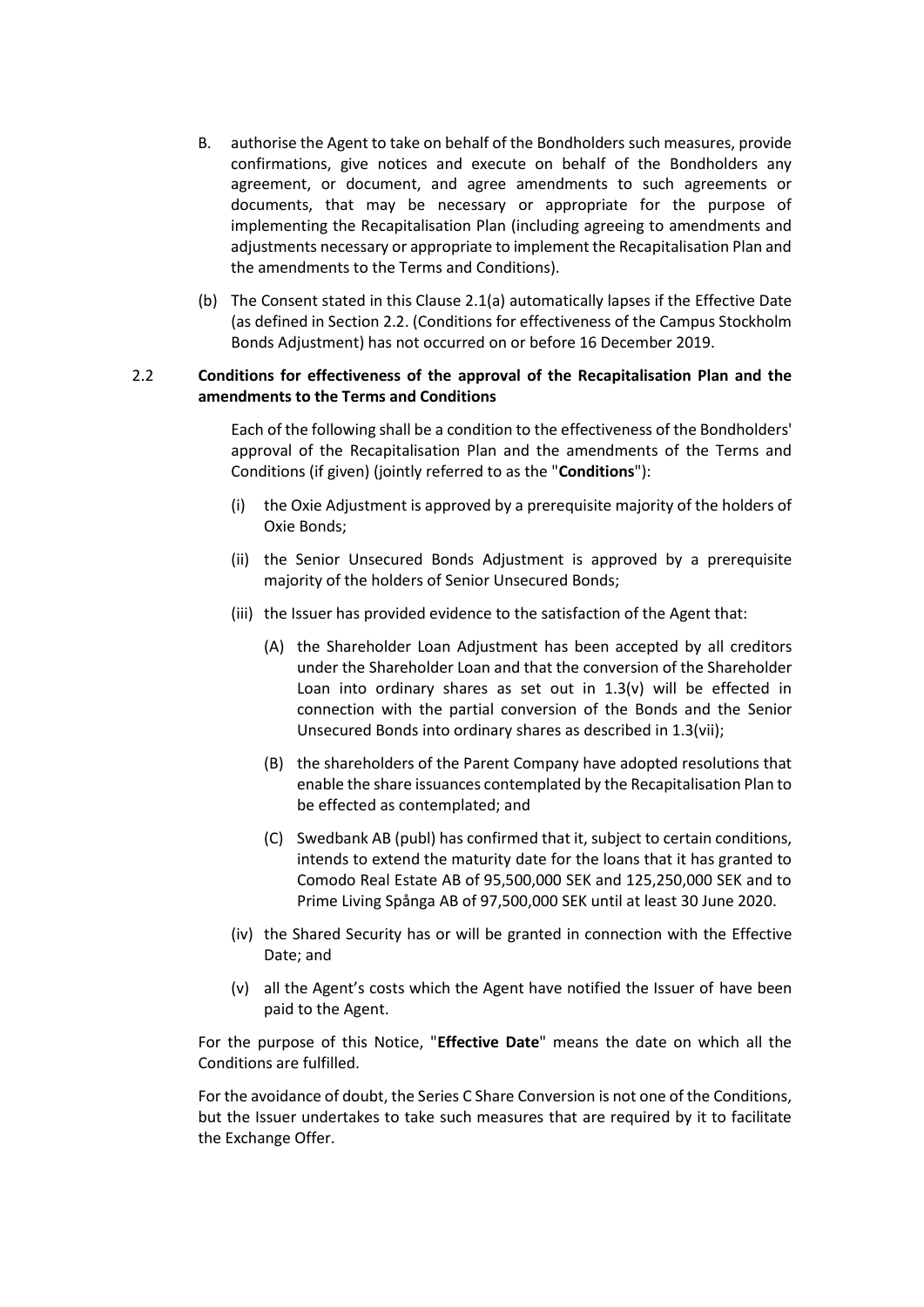## 2.3 **Waiver**

- (a) The Issuer requests that the Bondholders waive (the "**Waiver**")
	- (i) the events of defaults relating to non-payment of interest up until 10 Business Days after the Effective Date;
	- (ii) any right to default interest that accrues up until 10 Business Days after the Effective Date; and
	- (iii) any Event of Default that is not also and Event of Default under the Terms and Conditions as amended pursuant to the Proposal.
- (b) The Waiver becomes effective immediately when the Proposal has been adopted but shall lapse automatically if the Effective Date has not occurred on or before 16 December 2019.

## 2.4 **Terms**

Please note that although the Issuer intends to complete the Recapitalisation it has no obligation to do so even if the Proposal is approved by the Bondholders. However, the Issuer shall use its best efforts to complete the Recapitalisation on or before 31 December 2019, except for the Exchange Offer as set out in 1.3(vi) which is expected to be completed on or before 31 December 2020. It will constitute an Event of Default under the Terms and Conditions if the Issuer has not completed the conversion of debt into Preferential Shares of Series C, as set out in 1.3(vii) on or before 31 January 2020.

## 2.5 **Effective date for approval of proposal**

The Proposal shall be deemed to be approved:

- (a) immediately upon expiry of the voting period and receipt of the required majority as set forth in Section [4.6](#page-8-1) below; or
- (b) if earlier, when a requisite majority of consents of the Adjusted Nominal Amount have been received by the Agent.

## **3 Non-reliance**

The Proposal is presented to the Bondholders by the Issuer, without any evaluation, advice or recommendations from the Agent whatsoever. No independent advisor has been appointed to review and/or analyse the Proposal (and its effects) from the Bondholders' perspective. The Bondholders are recommended to seek legal advice to independently evaluate whether the Proposal from the Issuer (and its effects) is acceptable or not.

## **4 Written Procedure**

The following instructions need to be adhered to under the Written Procedure.

## 4.1 **Final date to participate in the Written Procedure**

The Agent must have received the votes by mail, courier or email to the address indicated below no later than 17:00 hours (CET), 12 November 2019. Votes received thereafter may be disregarded.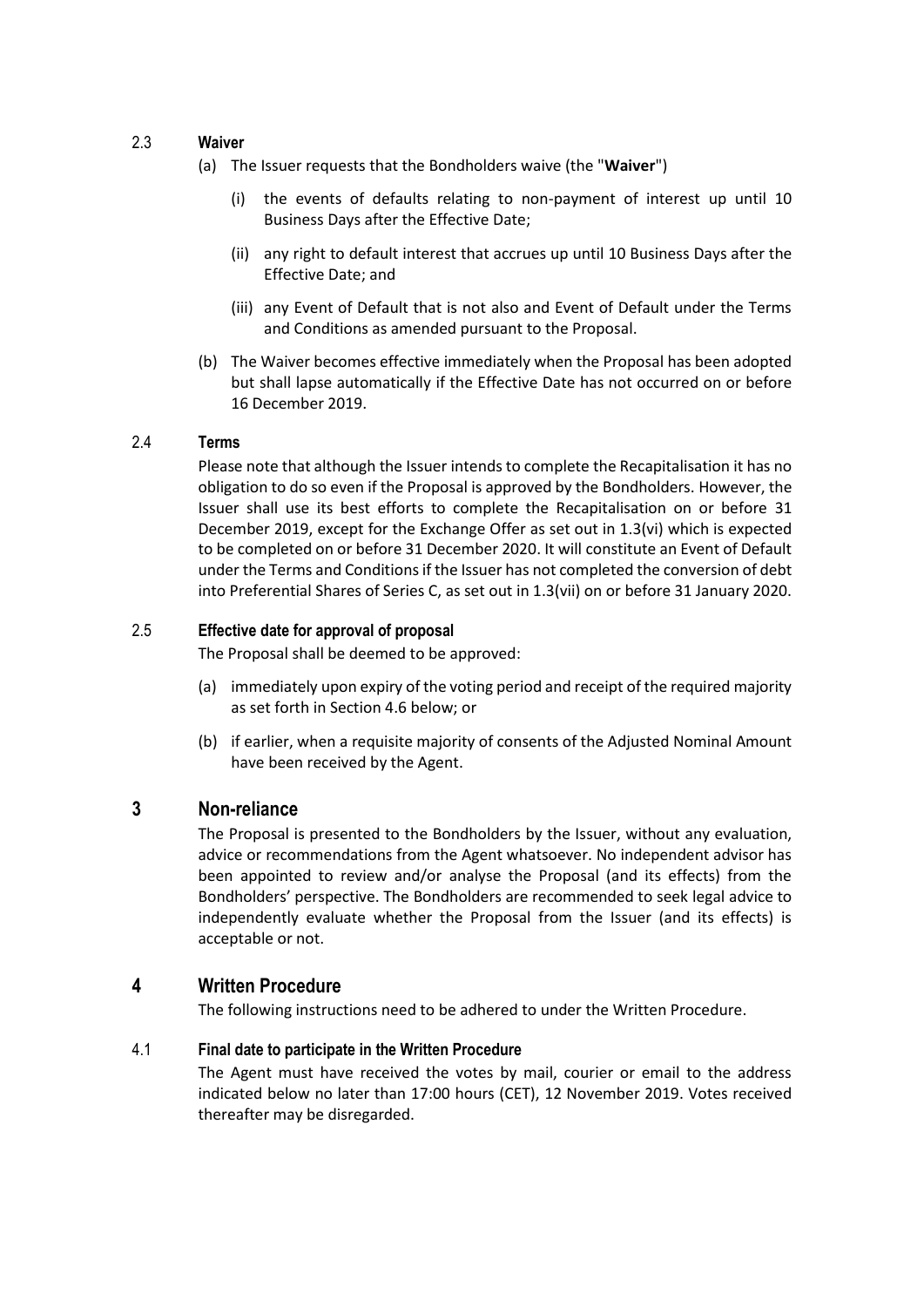#### 4.2 **Decision procedure**

The Agent will determine if received replies are eligible to participate under the Written Procedure as valid votes.

When a requisite majority of consents of the total Adjusted Nominal Amount have been received by the Agent, the Proposal shall be deemed to be adopted, even if the time period for replies in the Written Procedure has not yet expired.

Information about the decision taken under the Written Procedure will: (a) be sent by notice to the Bondholders and (b) be published on the websites of (i) the Issuer and (ii) the Agent.

A matter decided under the Written Procedure will be binding for all Bondholders, irrespective of them responding in the Written Procedure.

## <span id="page-7-0"></span>4.3 **Voting rights and authorisation**

Anyone who wishes to participate in the Written Procedure must on the Record Date:

- (a) be registered as a direct registered owner of one or several Bonds on a Securities Account in the debt register; or
- (b) be registered as an authorised nominee on a Securities Account, with respect to one or several Bonds in the debt register.

#### 4.4 **Bonds registered with a nominee**

If you are not registered as a direct registered owner, but your Bonds are held through a registered authorised nominee or another intermediary, you may have two different options to influence the voting for the Bonds.

- (a) You can ask the authorised nominee or other intermediary that holds the Bonds on your behalf to vote in its own name as instructed by you.
- (b) You can obtain a Power of Attorney (Schedule 2) from the authorised nominee or other intermediary and send in your own Voting Form based on the authorisation. If you hold your Bonds through several intermediaries, you need to obtain authorisation directly from the intermediary that is registered in the debt register as noteholder of the Securities Account, or from each intermediary in the chain of noteholders, starting with the intermediary that is registered in the debt register as a Bondholder of the Securities Account as authorised nominee or direct registered owner.

Whether one or both of these options are available to you depends on the agreement between you and the authorised nominee or other intermediary that holds the Bonds on your behalf (and the agreement between the intermediaries, if there are more than one).

The Agent recommends that you contact the securities firm that holds the Bonds on your behalf for assistance, if you wish to participate in the Written Procedure and do not know how your Bonds are registered or need authorisation or other assistance to participate. Bonds owned by the Issuer, another company directly or indirectly owned by the Parent Company or an affiliate do not entitle to any voting rights.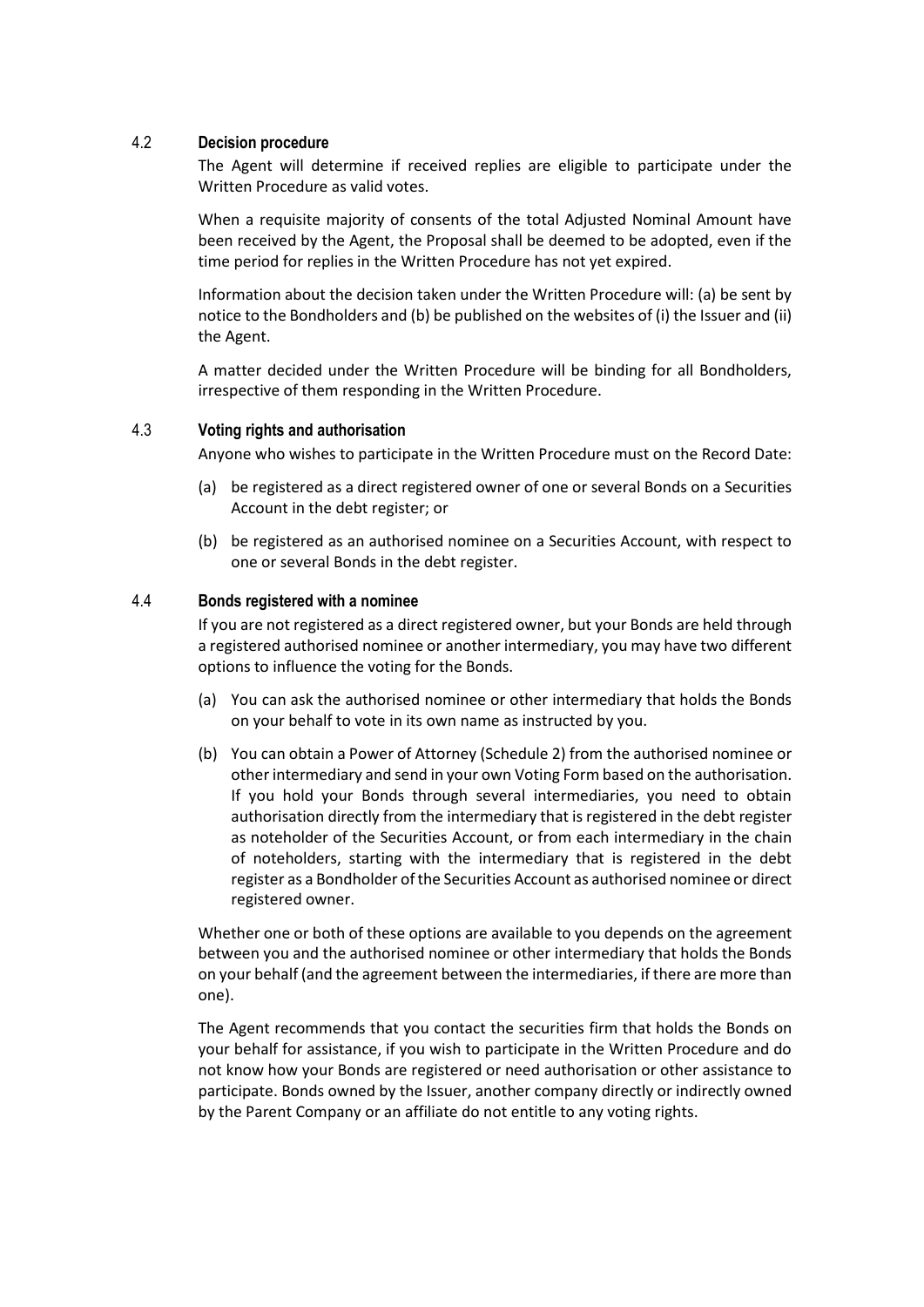#### 4.5 **Quorum**

To approve the Proposal Bondholders, representing at least fifty (50) per cent of the Adjusted Nominal Amount, must reply to the request under the Written Procedure in order to form a quorum.

If a quorum does not exist, the Agent shall initiate a second Written Procedure, provided that the relevant proposal has not been withdrawn by the Issuer. No quorum requirement will apply to such second Written Procedure.

## <span id="page-8-1"></span>4.6 **Majority**

More than three quarters (3/4) of the Adjusted Nominal Amount for which Bondholders reply under the Written Procedure must consent to the Proposal.

## <span id="page-8-0"></span>4.7 **Address for sending replies**

Return the Voting Form, as set out in Schedule 1, and, if applicable, the Power of Attorney/Authorisation set out in Schedule 2 or other sufficient evidence, if the Bonds are held in custody other than by Euroclear Sweden, by regular mail, scanned copy by e-mail, or by courier to:

#### **By regular mail**:

Intertrust (Sweden) AB

Attn: Written Procedure /Prime Living Campus Stockholm AB (publ)

P.O. Box 16285

103 25 Stockholm

#### **By courier:**

Intertrust (Sweden) AB

Attn: Written Procedure / Prime Living

Sveavägen 9, 10th floor

111 57 Stockholm

#### **By email:**

E-mail: trustee@intertrustgroup.com

## **5 Further Information**

For further questions to the Issuer, regarding the request, please contact the CEO of the Issuer a[t lars.wikstrom@primeliving.se](mailto:lars.wikstrom@primeliving.se) or +46-733-44 22 55.

For further questions to the Agent, regarding the administration of the Written Procedure, please contact Beatrice Gustafsson at [trustee@intertrustgroup.com](mailto:trustee@intertrustgroup.com) or +46 70 141 10 82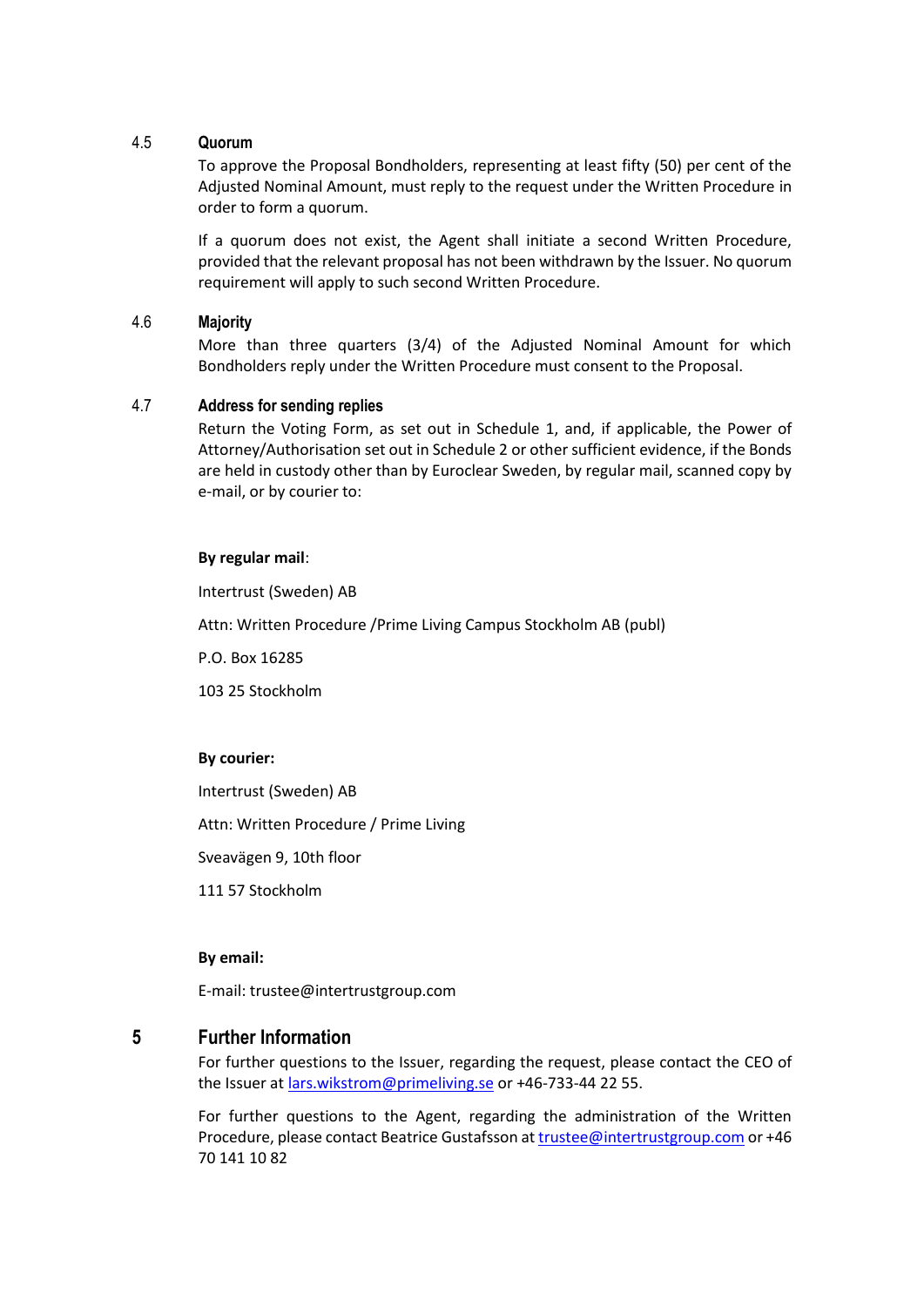## **Stockholm, 23 October 2019**

\_\_\_\_\_\_\_\_\_\_\_\_\_\_\_\_\_\_\_\_\_\_\_\_\_\_\_\_\_\_\_\_\_\_\_\_\_\_\_\_\_\_\_\_\_\_

# **INTERTRUST (SWEDEN) AB**

**as Agent**

**Enclosed:**

| Schedule 1 | Voting Form                                              |
|------------|----------------------------------------------------------|
| Schedule 2 | Power of Attorney/Authorisation                          |
| Schedule 3 | Amended and Restated version of the Terms and Conditions |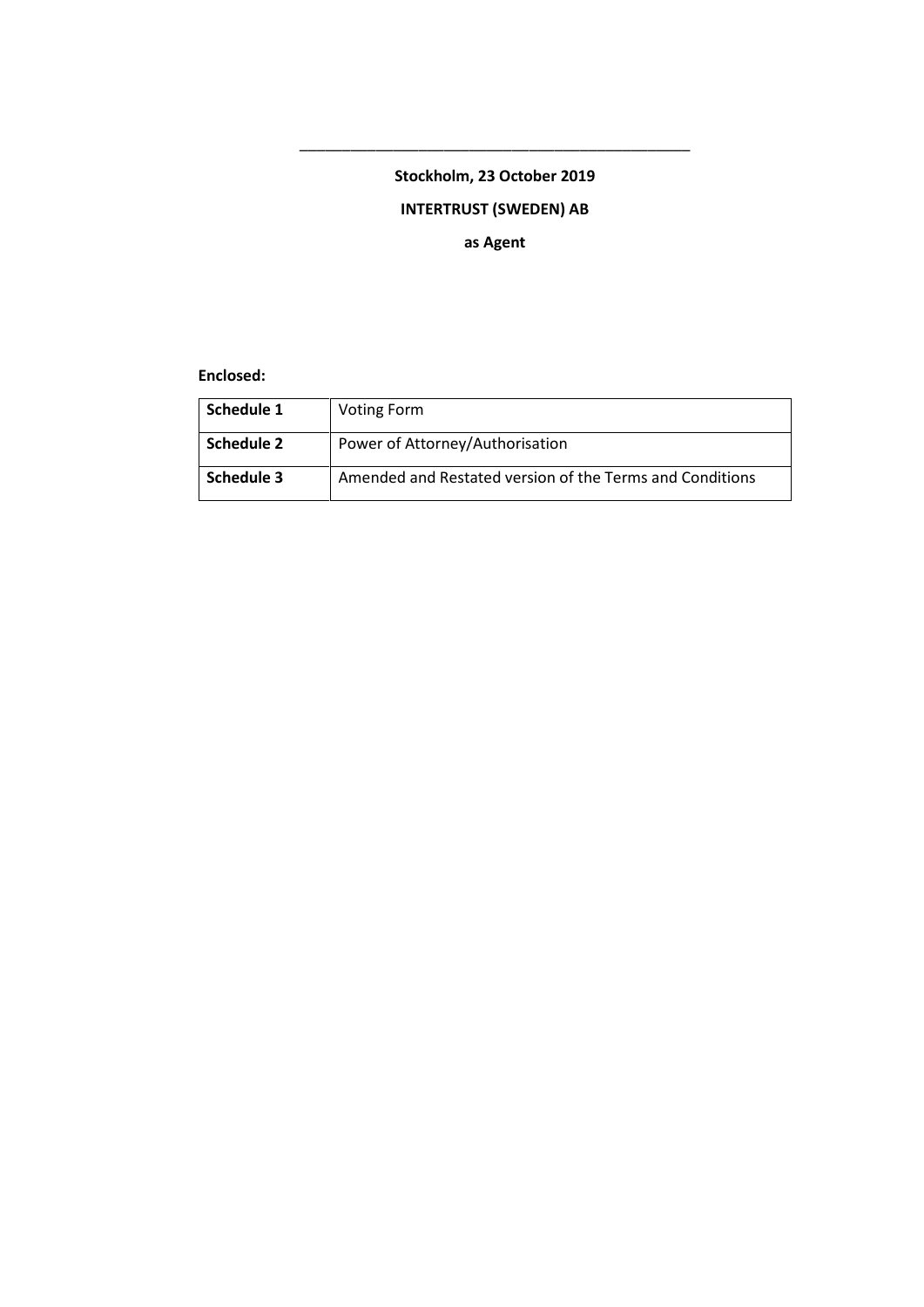# **Schedule 1 VOTING FORM**

**For the Written Procedure in Prime Living Campus Stockholm AB (publ) - SEK 100,000,000 senior secured callable floating rate bonds ISIN: SE0010985218.**

The undersigned Bondholder or authorised person/entity (the "**Voting Person**"), votes either **For** or **Against** the Proposal by marking the applicable box below.

*NOTE: If the Voting Person is not directly registered as Bondholder on the relevant Securities Account held*  with Euroclear Sweden (as defined in the Terms and Conditions), the Voting Person **must enclose a Power** *of Attorney/Authorisation, see Schedule 2. Bondholders should note that a Voting Form given in respect of the Written Procedure shall remain valid for any second Written Procedure initiated, should the quorum requirement not be met.*

| $\Box$ For the Proposal |
|-------------------------|
| Against the Proposal    |

**Refrains** from voting

*The undersigned hereby confirms) that this voting form shall constitute a vote also for a second Written Procedure (if any) pursuant to Clause 17.9 of the Terms and Conditions with respect to the Proposal).*

| Name of the Voting Person:                                             |                           |                                  |
|------------------------------------------------------------------------|---------------------------|----------------------------------|
| Capacity of the Voting Person:                                         | Noteholder <sup>1</sup> : | authorised person <sup>2</sup> : |
| Voting Person's reg.no/id.no<br>and country of incorporation/domicile: |                           |                                  |
| Securities Account number at<br>Euroclear Sweden:<br>(if applicable)   |                           |                                  |

<sup>&</sup>lt;sup>1</sup> When voting in this capacity, no further evidence is required.

<sup>&</sup>lt;sup>2</sup> When voting in this capacity, the person/entity voting must also enclose Power of

Attorney/Authorisation (Schedule 2) from the Bondholder or other proof of authorisation showing the number of votes held on the Record Date.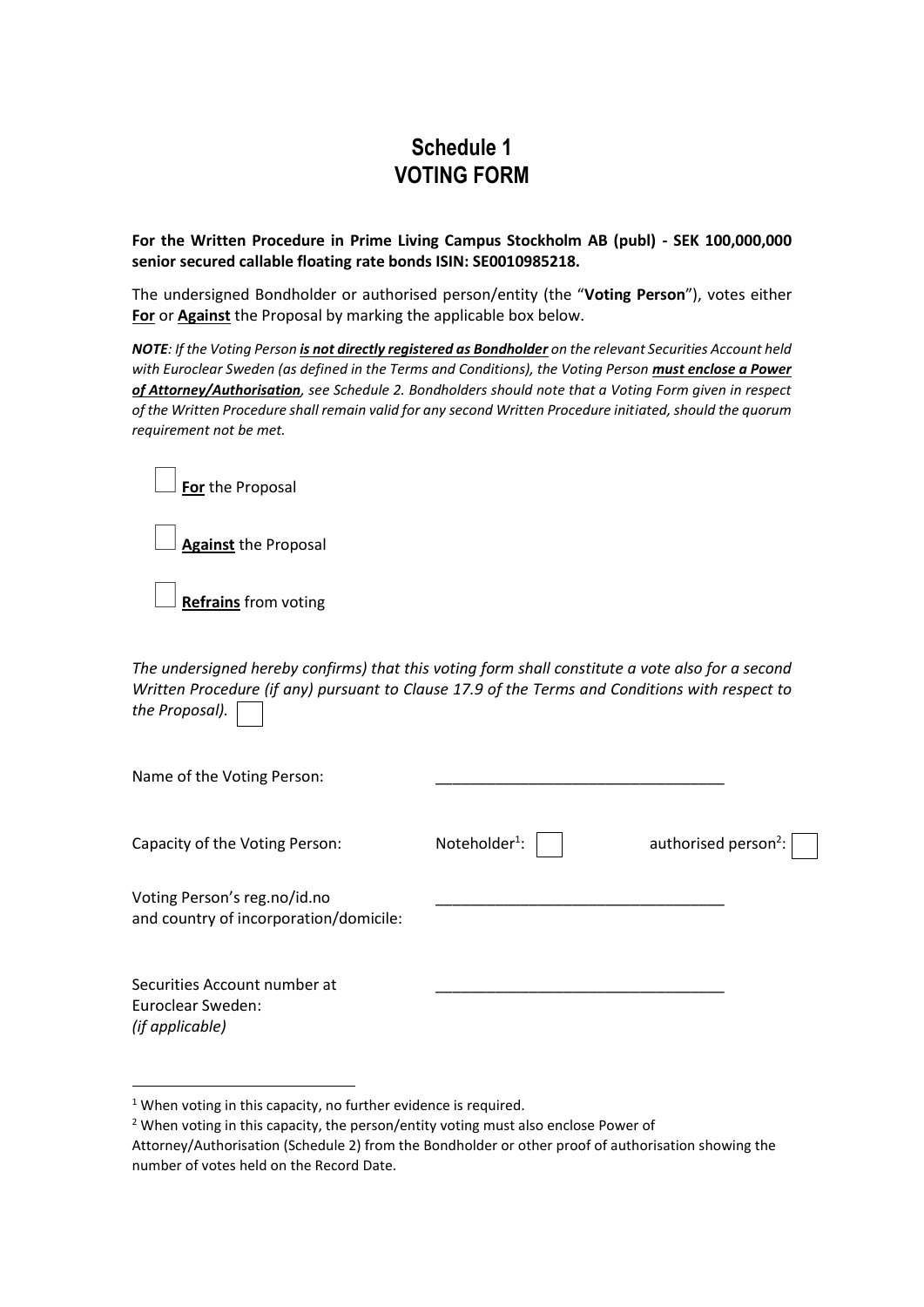Name and Securities Account number of custodian(s): *(if applicable)*

Nominal Amount voted \_\_\_\_\_\_\_\_\_\_\_\_\_\_\_\_\_\_\_\_\_\_\_\_\_\_\_\_\_\_\_\_\_\_ for (in SEK):

Day time telephone number, e-mail address and contact person:

\_\_\_\_\_\_\_\_\_\_\_\_\_\_\_\_\_\_\_\_\_\_\_\_\_\_\_\_\_\_\_\_\_\_\_\_\_\_\_\_\_\_\_\_\_\_\_\_\_\_\_\_\_\_\_\_\_\_\_\_\_\_\_\_\_\_\_

\_\_\_\_\_\_\_\_\_\_\_\_\_\_\_\_\_\_\_\_\_\_\_\_\_ \_\_\_\_\_\_\_\_\_\_\_\_\_\_\_\_\_\_\_\_\_\_\_\_

Authorised signature and Name<sup>3</sup> Place, date:

<sup>&</sup>lt;sup>3</sup> If the undersigned is not a Bondholder according the Terms and Condition and has marked the box "authorised person", the undersigned – by signing this document – confirms that the Bondholder has been instructed to refrain from voting for the number of votes cast with this Voting Form.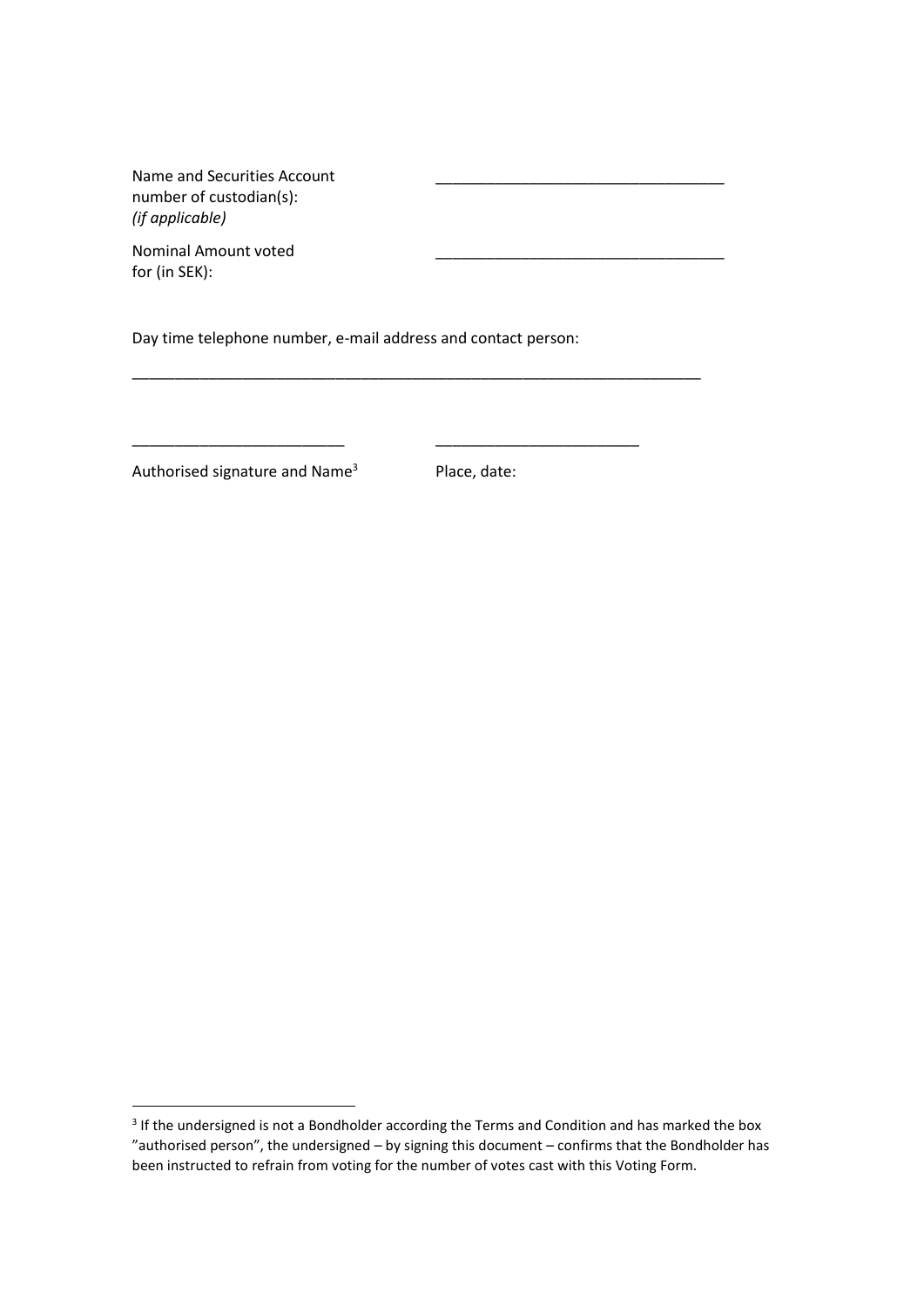# **Schedule 2 POWER OF ATTORNEY/AUTHORISATION**

**For the Written Procedure in Prime Living Campus Stockholm AB (publ) - SEK 100,000,000 senior secured callable floating rate bonds ISIN: SE0010985218.**

*NOTE: This Power of Attorney/Authorisation document shall be filled out if the Voting Person is not directly registered as a Bondholder on the Securities Account, held with Euroclear Sweden. There must always be a coherent chain of powers of attorney derived from the Bondholder. In essence, if the person/entity filling out this Power of Attorney/Authorisation in its capacity as "other intermediary", the person/entity must enclose its Power of Attorney/Authorisation from the Bondholder.* 

Name of person/entity that is given authorisation (Sw. *Befullmäktigad*) to vote as per the Record Date:

Nominal Amount (in SEK) the person/entity is authorised to vote for as per the Record Date:

\_\_\_\_\_\_\_\_\_\_\_\_\_\_\_\_\_\_\_\_\_\_\_\_\_\_\_\_\_\_\_\_\_\_\_\_\_\_\_\_\_\_\_\_\_\_\_\_\_\_\_\_\_\_\_\_\_\_\_\_\_\_\_\_\_\_\_\_\_\_\_\_\_\_\_

\_\_\_\_\_\_\_\_\_\_\_\_\_\_\_\_\_\_\_\_\_\_\_\_\_\_\_\_\_\_\_\_\_\_\_\_\_\_\_\_\_\_\_\_\_\_\_\_\_\_\_\_\_\_\_\_\_\_\_\_\_\_\_\_\_\_\_\_\_\_\_\_\_\_\_

Name of Bondholder or other intermediary giving the authorisation (Sw. *Fullmaktsgivaren*):

\_\_\_\_\_\_\_\_\_\_\_\_\_\_\_\_\_\_\_\_\_\_\_\_\_\_\_\_\_\_\_\_\_\_\_\_\_\_\_\_\_\_\_\_\_\_\_\_\_\_\_\_\_\_\_\_\_\_\_\_\_\_\_\_\_\_\_\_\_\_\_\_\_\_\_

We hereby confirm that the person/entity specified above (Sw. Befullmäktigad) has the right to vote for the Nominal Amount set out above.

We represent an aggregate Nominal Amount of: SEK

We are:

Registered as Bondholder on the Securities Account

Other intermediary and holds the Bonds through (specify below):

\_\_\_\_\_\_\_\_\_\_\_\_\_\_\_\_\_\_\_\_\_\_\_\_\_\_\_\_\_\_\_\_\_\_\_\_\_\_\_\_\_\_\_\_\_\_\_\_\_\_\_\_

Place, date:  $\Box$ 

\_\_\_\_\_\_\_\_\_\_\_\_\_\_\_\_\_\_\_\_\_\_\_\_\_\_\_\_\_\_\_\_\_\_\_\_\_\_\_\_\_

Name:

Authorised signature of Bondholder / other intermediary (Sw. *Fullmaktsgivaren*)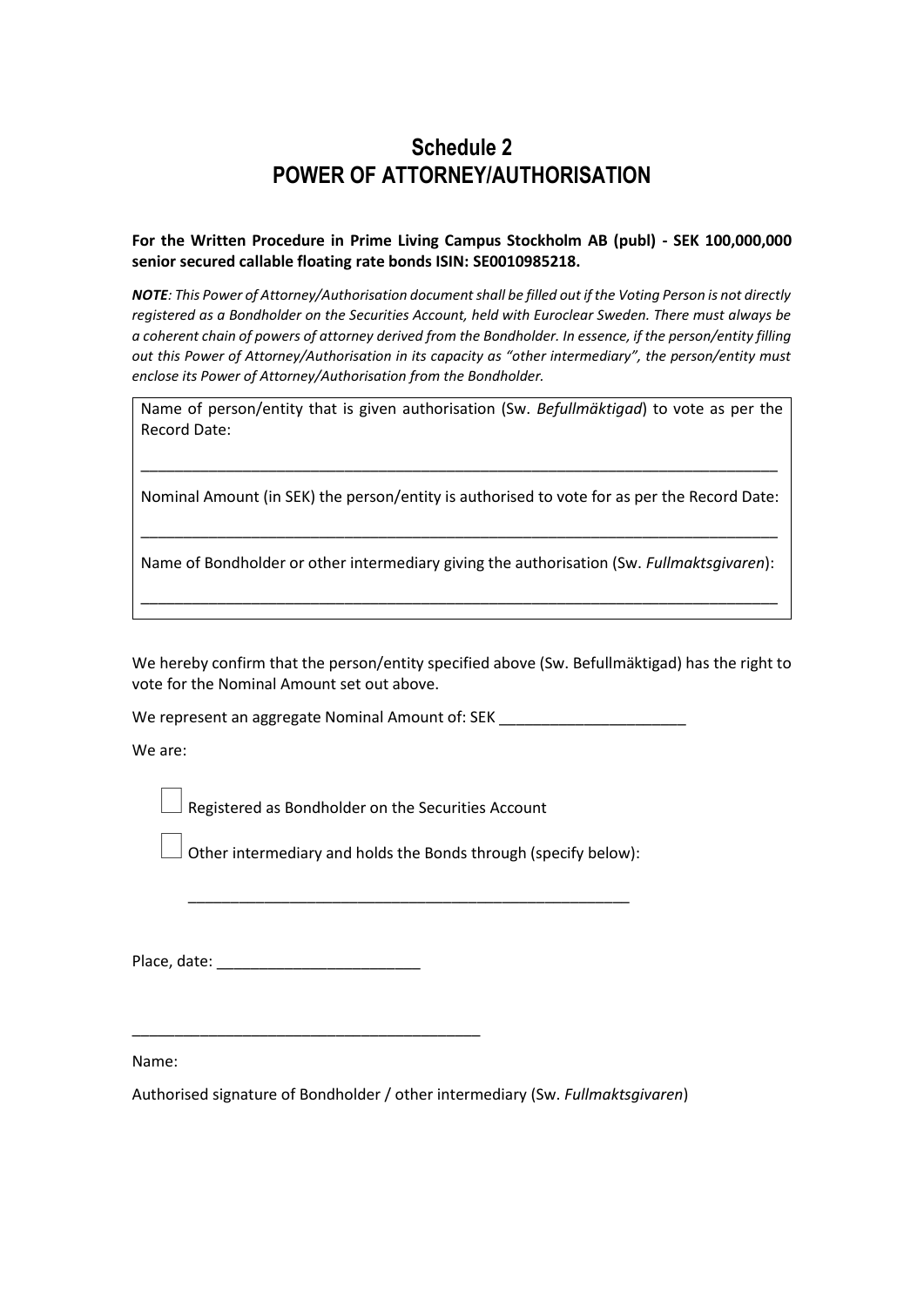# **Schedule 3 AMENDED AND RESTATED VERSION OF THE TERMS AND CONDITIONS**

Following on the next page.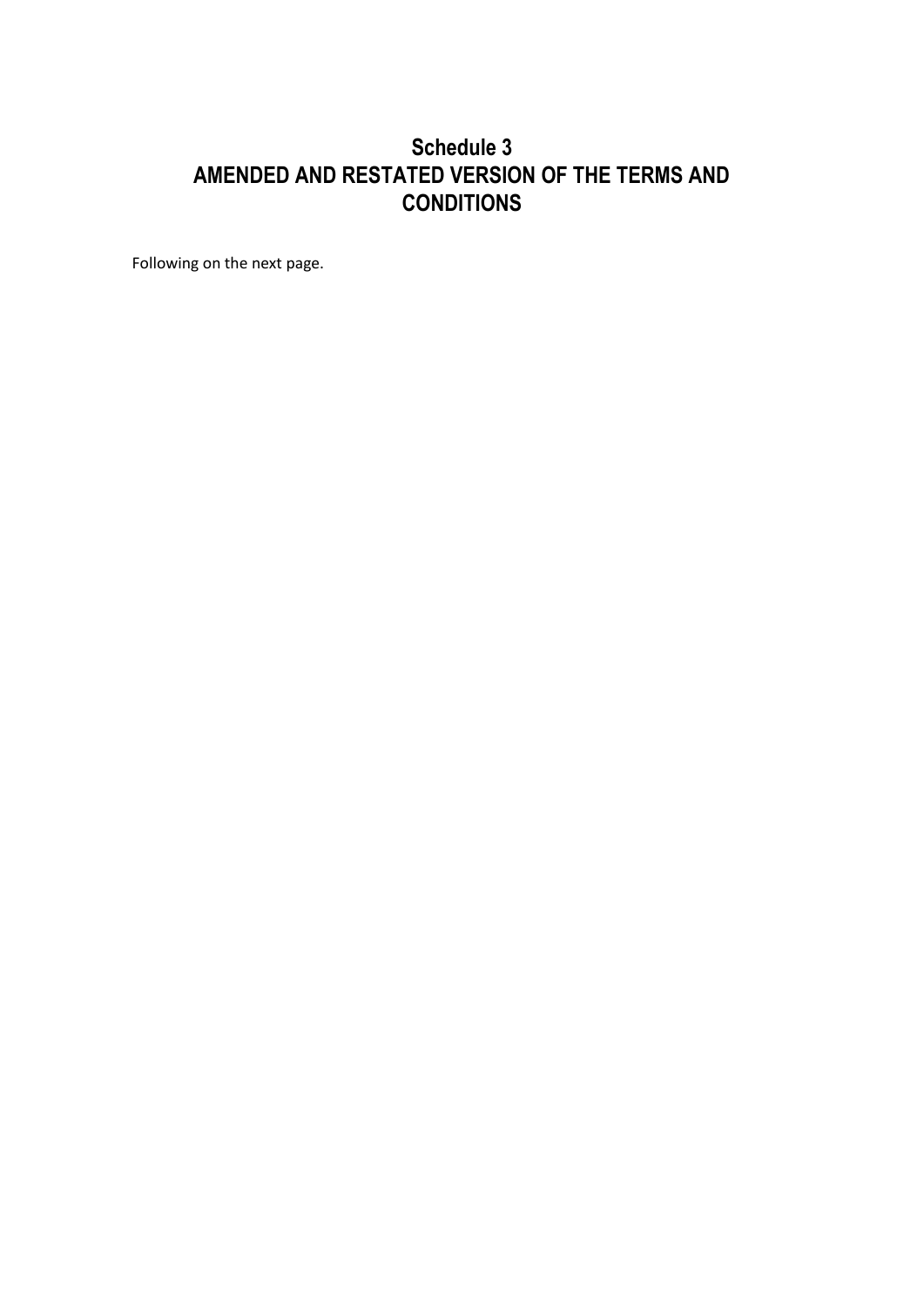## **TERMS AND CONDITIONS FOR PRIME LIVING CAMPUS STOCKHOLM AB (PUBL)**

#### **SEK 100,000,000**

#### **SENIOR SECURED CALLABLE FIXED RATE BONDS 2018/2020**

#### **ISIN: SE0010985218**

#### Issue Date: 21 March 2018

As amended and restated in a Written Procedure for which notice was given on 24 October 2019.

*The distribution of this document and the private placement of the Bonds in certain jurisdictions may be restricted by law. Persons into whose possession this document comes are required to inform themselves about, and to observe, such restrictions.*

*The Bonds have not been and will not be registered under the U.S. Securities Act of 1933, as amended, and are subject to U.S. tax law requirements. The Bonds may not be offered, sold or delivered within the United States of America or to, or for the account or benefit of, U.S. persons.*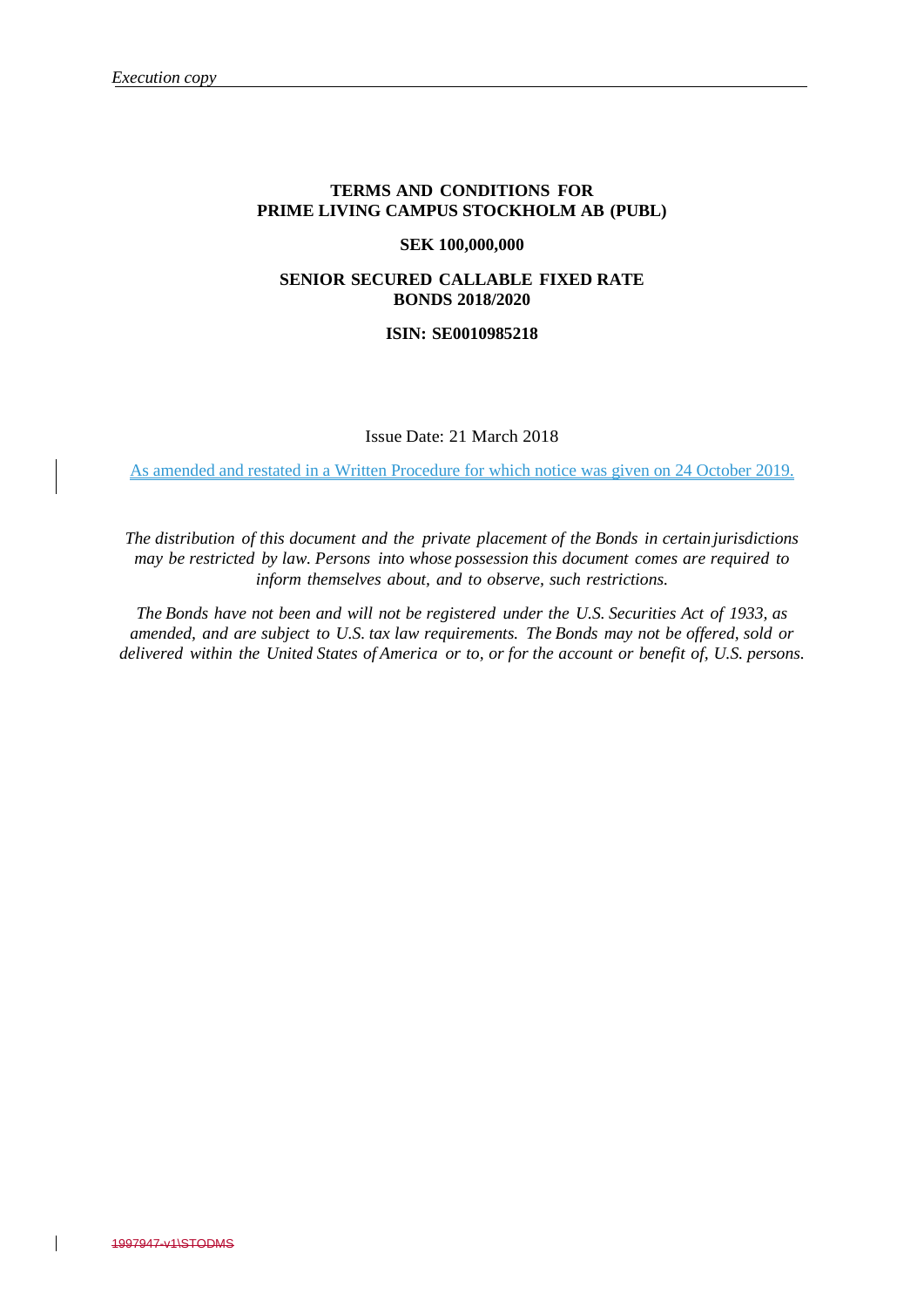## **TABLE OF CONTENTS**

|       | THE AMOUNT OF THE BONDS AND UNDERTAKING TO MAKE PAYMENTS 76 |                   |
|-------|-------------------------------------------------------------|-------------------|
|       |                                                             |                   |
|       |                                                             |                   |
|       |                                                             |                   |
|       |                                                             |                   |
|       |                                                             |                   |
|       |                                                             |                   |
|       |                                                             |                   |
|       |                                                             |                   |
| $+1-$ |                                                             |                   |
| 12    |                                                             |                   |
| $13-$ |                                                             |                   |
|       |                                                             |                   |
|       |                                                             |                   |
|       |                                                             |                   |
| $17-$ |                                                             |                   |
| 18.   |                                                             |                   |
|       |                                                             |                   |
| $20-$ |                                                             |                   |
|       | 21 ADDOINTMENT AND DEDI ACEMENT OF THE ACENT                |                   |
| 22.   | APPOINTMENT AND REPLACEMENT OF THE ISSUING AGENT2725        |                   |
| 23.   |                                                             |                   |
|       |                                                             |                   |
|       | TIME BAR                                                    | -28 <del>26</del> |
|       |                                                             |                   |
| 27    |                                                             |                   |
|       | <b>LISTING</b>                                              |                   |
| 28    |                                                             |                   |
|       |                                                             |                   |
|       |                                                             |                   |
| 2.    | THE AMOUNT OF THE BONDS AND UNDERTAKING TO MAKE PAYMENTS 7  |                   |

 $\overline{\phantom{a}}$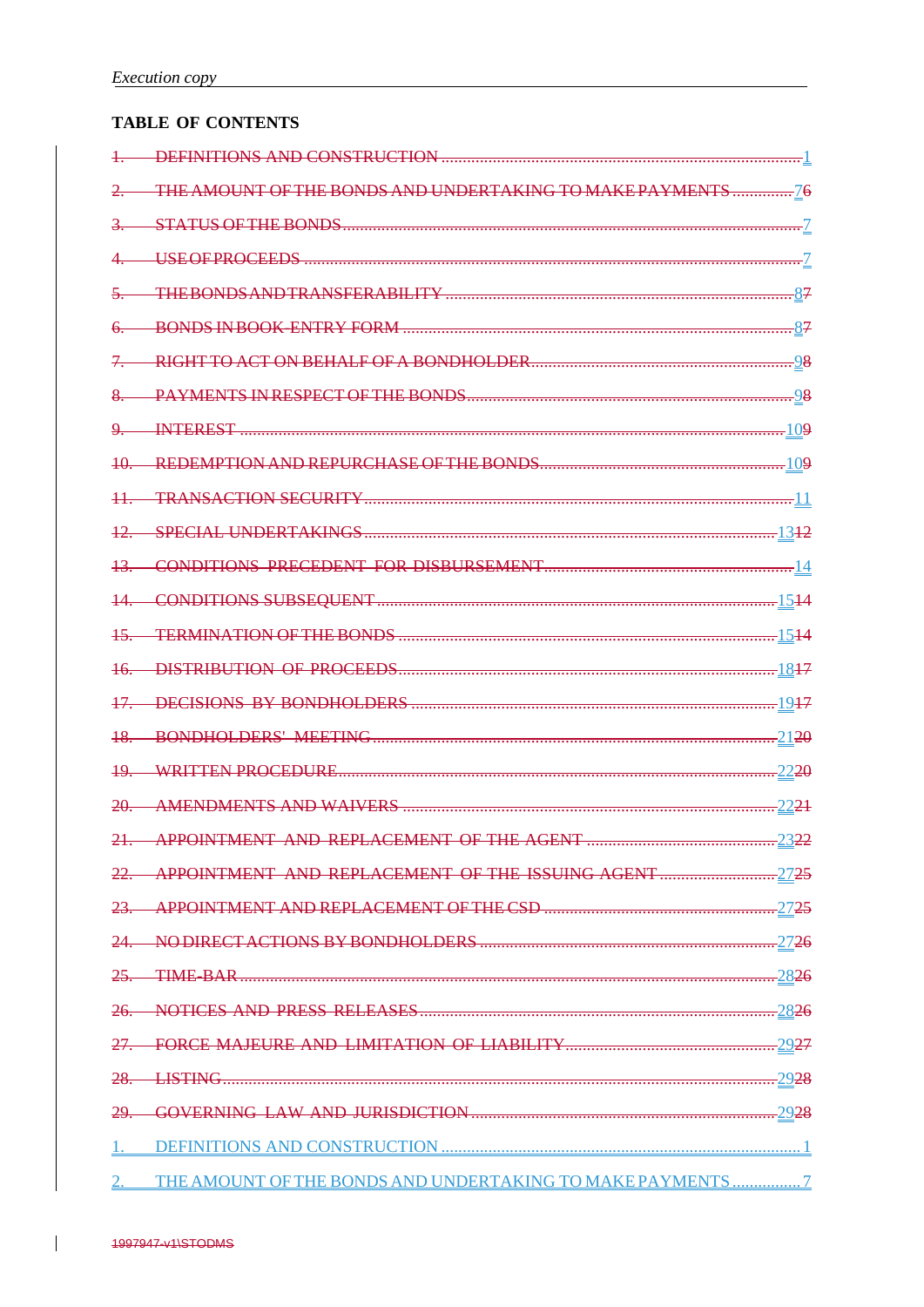| 6.  |                                       |    |
|-----|---------------------------------------|----|
|     |                                       |    |
|     |                                       |    |
|     |                                       |    |
| 10. |                                       |    |
|     |                                       |    |
| 12. |                                       |    |
| 13. |                                       |    |
|     |                                       |    |
| 15. |                                       |    |
| 16. |                                       |    |
|     |                                       |    |
| 18. |                                       |    |
| 19. |                                       |    |
| 20  |                                       |    |
|     |                                       |    |
|     |                                       |    |
| 23. |                                       |    |
| 24. |                                       |    |
| 25. |                                       |    |
| 26. |                                       |    |
| 27. |                                       |    |
| 28. |                                       |    |
| 29. |                                       |    |
| 30  | <b>GOVERNING LAW AND JURISDICTION</b> | 29 |

 $\overline{\phantom{a}}$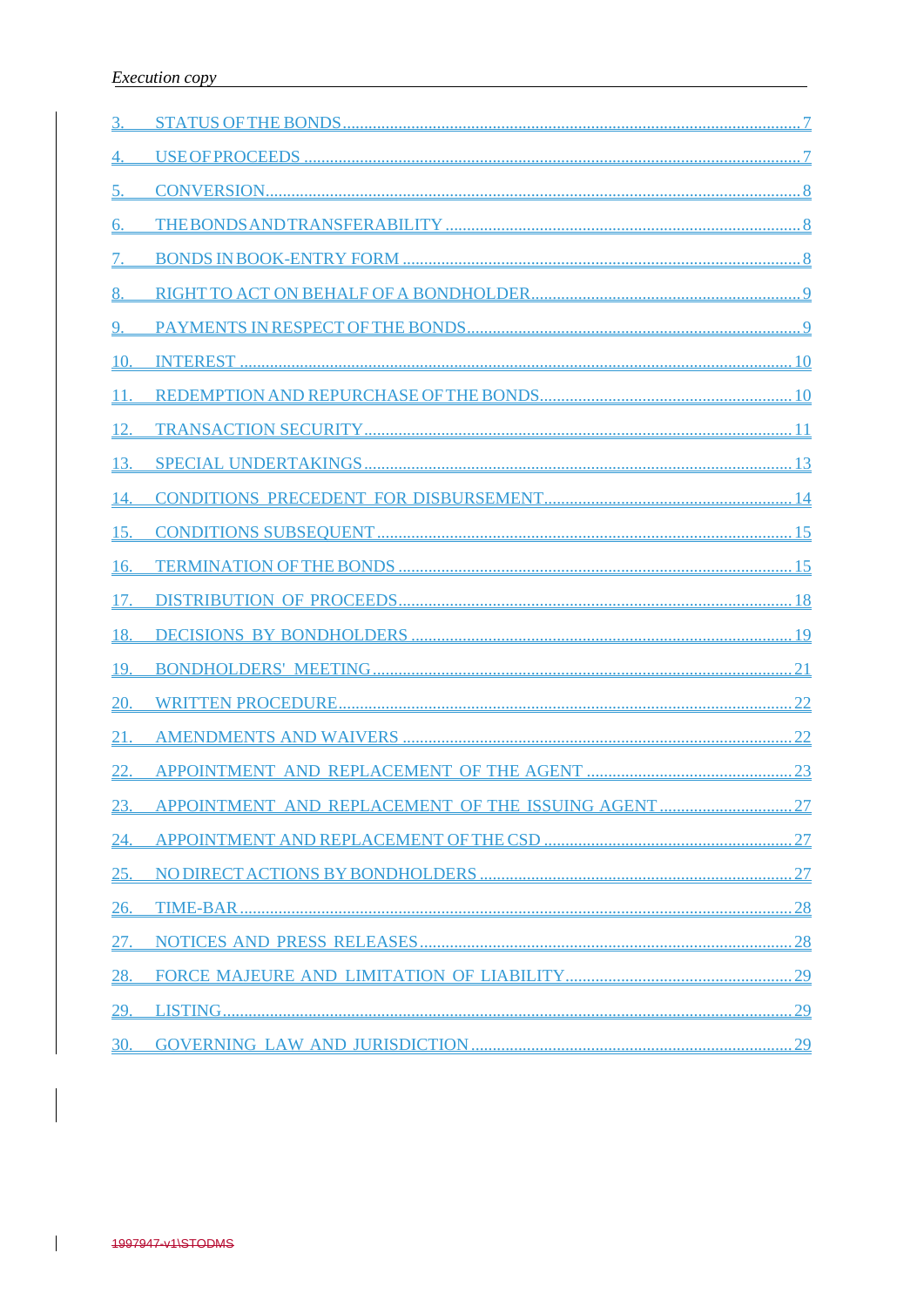#### **TERMS AND CONDITIONS FOR PRIME LIVING CAMPUS STOCKHOLMAB (PUBL) SEK 100,000,000**

## **SENIOR SECURED CALLABLE FIXED RATE BONDS 2018/2020**

#### **ISIN: SE0010985218**

#### <span id="page-17-0"></span>**1. DEFINITIONS AND CONSTRUCTION**

#### 1.1 **Definitions**

In these terms and conditions (the **"Terms and Conditions"):**

"**Account Operator**" means a bank or other party duly authorised to operate as an account operator pursuant to the Financial Instruments Accounts Act and through which a Bondholder has opened a Securities Account in respect of its Bonds.

"**Accounting Principles**" means the international financial reporting standards (IFRS) within the meaning of Regulation 1606/2002/EC (or as otherwise adopted or amended from time to time).

"**Adjusted Nominal Amount**" means the total aggregate Nominal Amount of the Bonds outstanding at the relevant time less the Nominal Amount of all Bonds owned by a Group Company or any of its Affiliate, irrespective of whether such Person is directly registered as owner of such Bonds.

"**Affiliate**" means any other Person, directly or indirectly, controlling or controlled by or under direct or indirect common control with such specified Person. For the purpose of this definition, "**control**" when used with respect to any Person means the power to direct the management and policies of such Person, directly or indirectly, whether through the ownership of voting securities, by contract or otherwise; and the terms "**controlling**" and "**controlled**" have meanings correlative to the foregoing.

"**Agent**" means the Bondholders' agent and security agent under the Terms and Conditions, and if relevant, the Finance Documents from time to time; initially Intertrust (Sweden) AB (publ), reg.no. 556625-5476, Sveavägen 9, SE-111 57 Stockholm.

"**Agent Agreement**" means the agreement entered into on or about the Issue Date between the Issuer and the Agent, or any replacement agent agreement entered into after the Issue Date between the Issuer and an Agent.

"**Bond**" means debt instruments (Sw. *skuldförbindelser)* of the type set forth in Chapter 1 Section 3 of the Swedish Central Securities Depositories and Financial Instruments Accounts Act (*Sw. lag (1998:1479) om värdepappercentraler och kontoföring av finansiella instrument*), issued by the Issuer under these Terms and Conditions.

"**Bond Issue**" has the meaning set fourth in Clause [2.1.](#page-23-3)

"**Bondholder**" means the Person who is registered on a Securities Account as direct registered owner (Sw. *ägare)* or nominee *(Sw. förvaltare)* with respect to a Bond.

"**Bondholders' Meeting**" means a meeting among the Bondholders held in accordance with Clause [1 9](#page-37-0) 1 8 (*Bondholders' Meeting*).

"**Business Day**" means a day in Sweden other than a Sunday or other public holiday. Saturdays, Midsummer Eve (Sw. *midsommarafton),* Christmas Eve *(Sw.julafton)* and New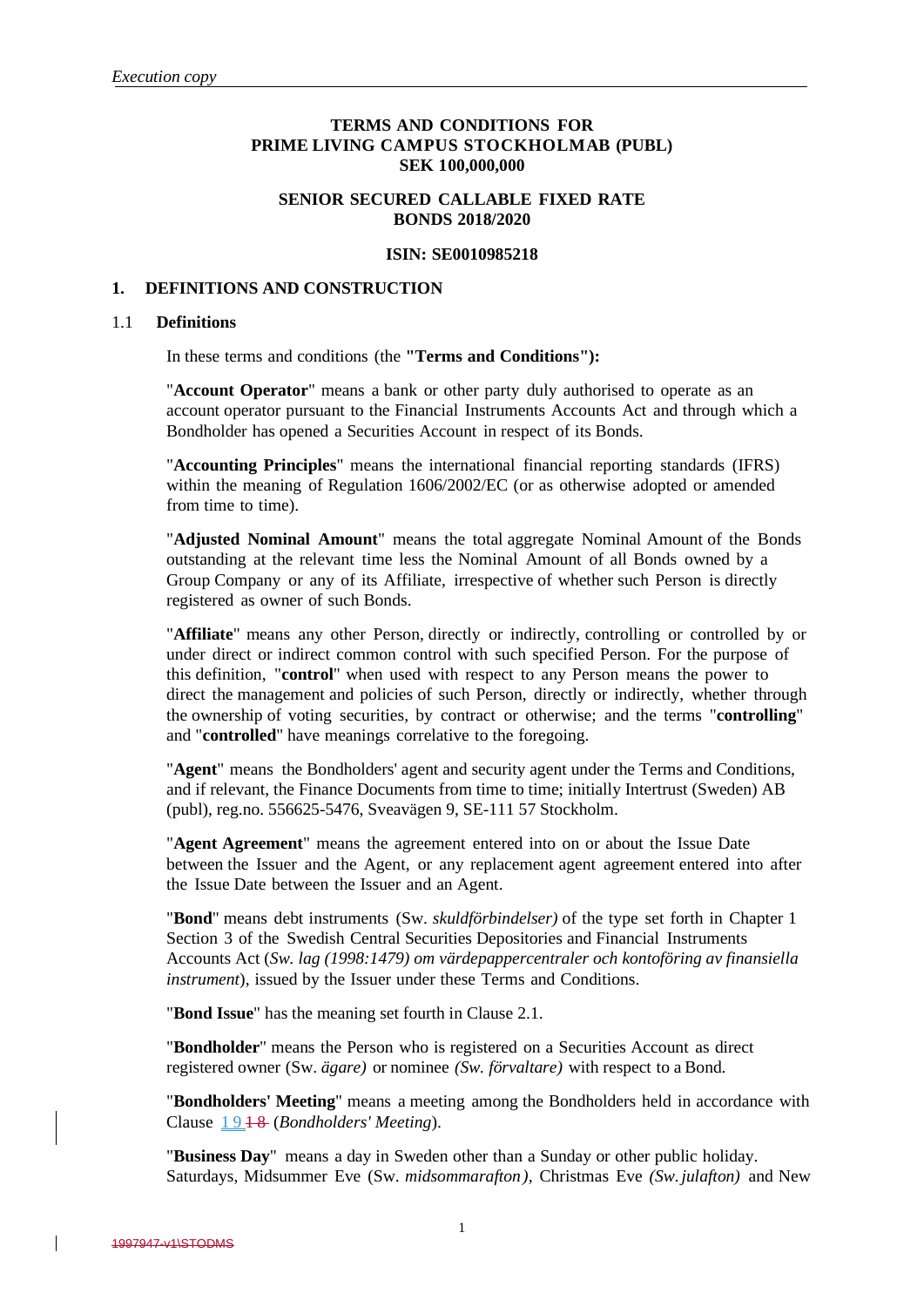Year's Eve (Sw. *nyårsafton)* shall for the purpose of this definition be deemed to be public holidays.

"**Business Day Convention**" means the first following day that is a Business Day unless that day falls in the next calendar month, in which case that day will be the first preceding day that is a Business Day.

"**Change of Control Event**" means the occurrence of events whereby any person or group of person acting together, acquire control over the Issuer and where "**control**" means (i) acquiring or controlling, directly or indirectly, more than 50 per cent. of the voting shares of the Issuer, or (ii) the right to, directly or indirectly, appoint or remove the whole or a majority of the directors of the board of directors of the Issuer.

"**CSD**" means the Issuer's central securities depository and registrar in respect of the Bonds from time to time; initially Euroclear Sweden AB (reg. no. 556112-8074), P.O. Box 191, SE-101 23 Stockholm, Sweden.

"**CSD Regulations**" means the CSD's rules and regulations applicable to the Issuer, the Agent and the Bonds from time to time.

"**Downstream Loans**" means the downstream loans in the aggregate amount of SEK 100,000,000 provided by the Issuer to any of the Property Companies which are made subject to the Downstream Loans Pledge Agreement.

"**Downstream Loans Pledge Agreement**" means the pledge agreement entered into between the Issuer and the Agent on or about the Issue Date in relation to the Downstream Loans.

"**Event of Default**" means an event or circumstance specified in Clause [16.115.1.](#page-31-2)

"**Finance Documents**" means the Terms and Conditions, the Downstream Loans Pledge Agreement and any other document designated by the Agent and the Issuer as a Finance Document.

"**Financial Indebtedness**" means any indebtedness in respect of:

- <span id="page-18-0"></span>(a) monies borrowed or raised, including (including under any bank financing, such as the Propco Loans);
- (b) the amount of any liability under any finance leases (a lease which on the Issue Date is treated as a financial lease and which in accordance with the Accounting Principles is treated as an asset and a corresponding liability);
- (c) receivables sold or discounted (other than on a non-recourse basis, provided that the requirements for de-recognition under the Accounting Principles aremet);
- (d) any other transaction (including the obligation to pay deferred purchase price) having the commercial effect of a borrowing or otherwise being classified as borrowing under the Accounting Principles;
- (e) the marked-to-market value of derivative transactions entered into in connection with protection against, or in order to benefit from, the fluctuation in any rate or price (if any actual amount is due as a result of a termination or a close-out, such amount shall be used instead);
- <span id="page-18-1"></span>(f) counter-indemnity obligations in respect of guarantees or other instruments issued by a bank or financial institution; and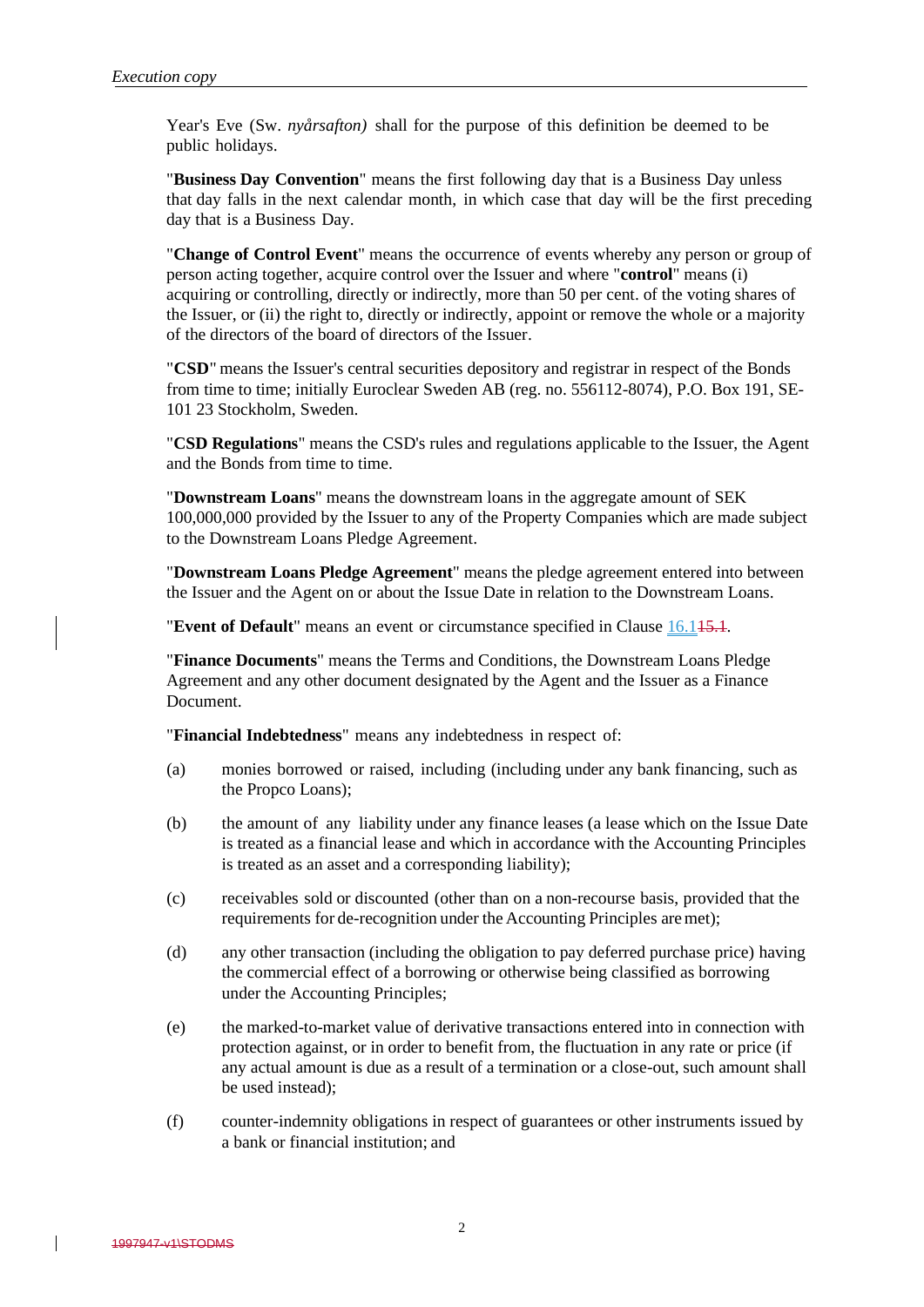(g) without double-counting, liabilities under guarantees or indemnities for any of the obligations referred to in paragraph[s \(a\)](#page-18-0) to [\(f\)](#page-18-1) above however always excluding any parent guarantee (Sw. *moderbolagsborgen/moderbolagsgaranti*) by the Issuer or any other Group Company.

"**Financial Instruments Accounts Act**" means the Swedish Central Securities Depsoitaries Financial Instruments Accounts Act (Sw. *lag (1998:1479) om värdepapperscentraler och kontoföring av finansiella instrument).*

"**Final Redemption Date**" means 21 March 2020 (24 months after the Issue Date),19 October 2023, at which date each Bond shall be redeemed at a price equal to 100.00 per cent. of the Nominal Amount

"**First Call Date**" means the date falling 18 months after the Issue Date or, to the extent such day is not a Business Day, the Business Day following from an application of the Business Day Convention.

"**Force Majeure Event**" has the meaning set forth in Clause [28.127.1.](#page-45-3)

"**Group**" means the Issuer and all its Subsidiaries from time to time (each a "**Group Company**").

"**Interest**" means the interest on the Bonds calculated in accordance with Clauses  $10.19 + b010.39.3$  $10.19 + b010.39.3$ .

"**Interest Payment Date**" means 21 March and 21 September each year or, to the extent such day is not a Business Day, the Business Day following from an application of the Business Day Convention (with the first Interest Payment Date being 21 September 2018 and the last Interest Payment Date being the Final Redemption Date).

"**Interest Period**" means each period beginning on (but excluding) the Issue Date or any Interest Payment Date and ending on (and including) the next succeeding Interest Payment Date (or a shorter period if relevant)

"**Interest Rate**" means (i) a fixed rate of 9.0 per cent. per annum from the Issue Date until the First Call Date and (ii) a fixed rate of 10.5 per cent. per annum after the First Call Date until the Final Repayment Date $\frac{1}{n}$ , provided that from 1 October 2019, the Interest Rate shall be a fixed rate of 4.50 per cent. per annum.

"**Issue Date**" means 21 March 2018

"**Issuer**" means Prime Living Campus Stockholm AB (publ), reg. no. 559006-7210, having its registered address at Box 5317, 102 47 Stockholm, Sweden.

"**Listing Failure**" means the situation where the Bonds have not been listed on the corporate bond list of Nasdaq Stockholm (or any other Regulated Market) within 60 calendar days after the Issue Date.

"**Make Whole Amount**" means an amount equal to the sum of:

- (a) the present value on the relevant record date of 100 per cent. of the Nominal Amount as if such payment originally should have taken place on the Final Redemption Date; and
- (b) the present value on the relevant record date of the remaining interest payments (excluding accrued but unpaid interest up to the relevant record date) up to and including the Final Redemption Date (assuming that the Interest Rate for the period from the relevant record date to the Final Redemption Date will be equal to the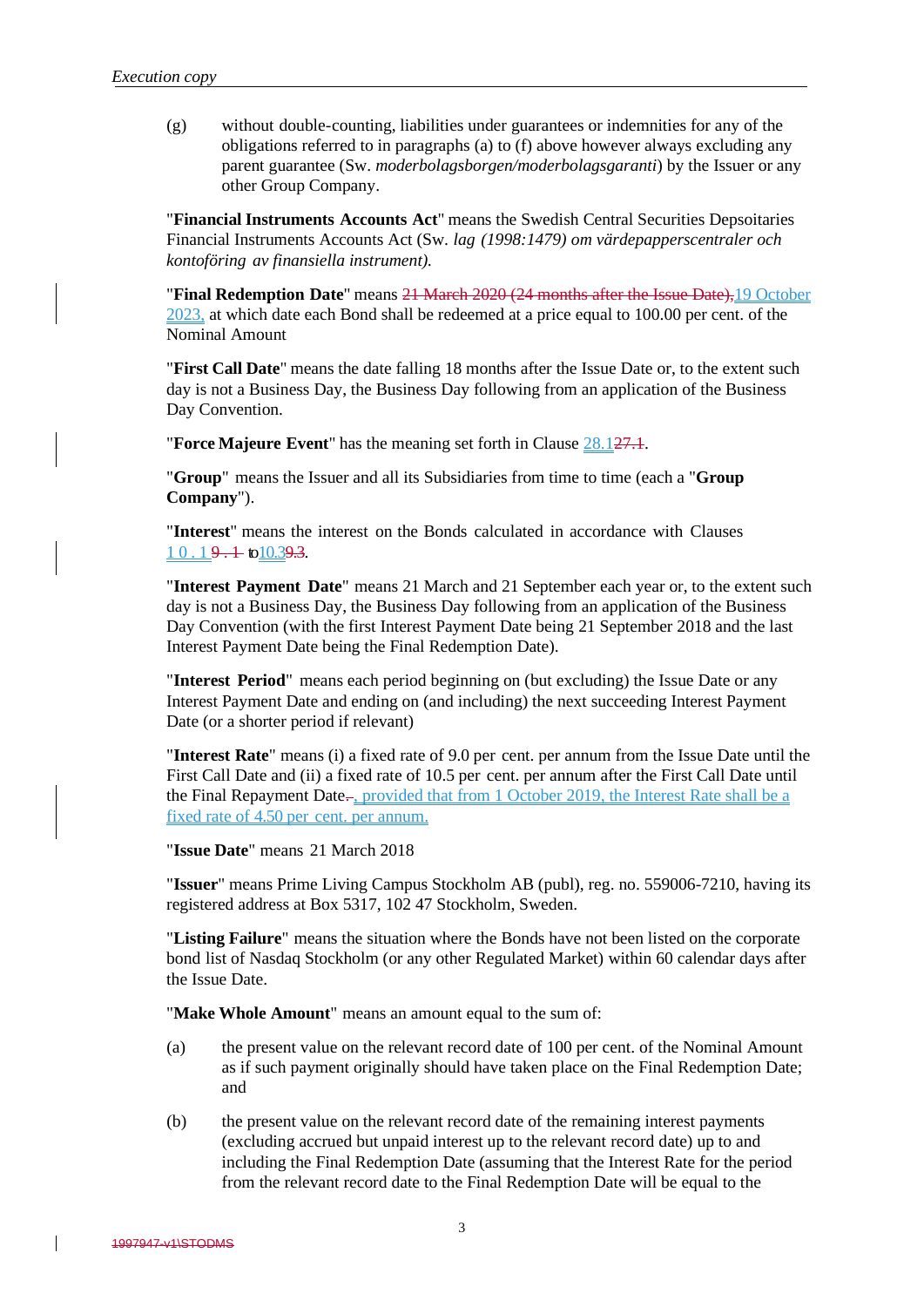Interest Rate in effect on the date on which notice of redemption is given to the Bondholders);

both calculated by using a discount rate of 50 basis points over the comparable Swedish Government Bond Rate on the Business Day immediately preceding the date on which the applicable notice of redemption is given (i.e. comparable to the remaining duration of the Bonds until the Final Redemption Date) and where "relevant record date" shall mean a date agreed upon between, the Agent, the CSD and the Issuer in connection with such repayment.

"**Material Adverse Effect**" means any event or circumstance or series of events or circumstances which reasonably, taking into account all the circumstances, is or is likely to have a material adverse effect on the ability of the Issuer to perform its payment obligations under the Terms and Conditions (taking into account resources available to it).

"**Nasdaq Stockholm**" means the Regulated Market of Nasdaq Stockholm AB, (reg. no. 556420-8394), SE-105 78 Stockholm, Sweden.

"**Nominal Amount**" has the meaning set forth in Clause [2.1](#page-23-3) subject to any split in accordance with Clause [22.2.921.2.9.](#page-41-0)

"**Oxie Bonds**" means the SEK 400,000,000 senior secured callable floating rate bonds with ISIN SE0009155286 issued by the Parent Company.

"**Parent Company**" means Prime Living AB (publ), reg. no. 556715-792.

"**Permitted Financial Indebtedness**" means Financial Indebtedness incurred under the Finance Documents, the Downstream Loans, any Subordinated Loans, any Propco Loans and any Refinancing Debt.

"**Person**" means any individual, corporation, partnership, limited liability company, joint venture, association, joint-stock company, trust, unincorporated organisation, government, or any agency or political subdivision thereof, or any other entity, whether or not having a separate legal personality.

"**Project**" means the development of approximately 291 student apartments on the Properties.

"**Propco Loan/s**" means any external bank debt or financial indebtedness incurred by the Property Companies in respect of the financing of the Properties and/or the Property Companies.

"**Propco Loans Security Documents**" means Property Pledge Agreements, the Share Pledge Agreements and any Security and/or guarantee granted for the purposes of securing the obligations under any Propco Loan.

"**Property**" means any real property owned by any of the Property Companies from time to time, jointly referred to as the "**Properties**".

"**Property Companies**" means Comodo Real Estate AB (Swedish Reg. No. 556119-7095) and Prime Living Spånga AB (Swedish Reg. No. 556411-2695).

"**Property Pledge Agreements**" means the pledge over certain mortgages certificates issued in the Property Companies granted by the Property Companies for the purposes of securing the obligations under the Propco Loans.

"**Record Date**" means the fifth (5th) Business Day prior to (i) an Interest Payment Date, (ii) a Redemption Date, (iii) a date on which a payment to the Bondholders is to be made under Clause [1716](#page-34-0) *(Distribution of proceeds)* or (iv) another relevant date, or in each case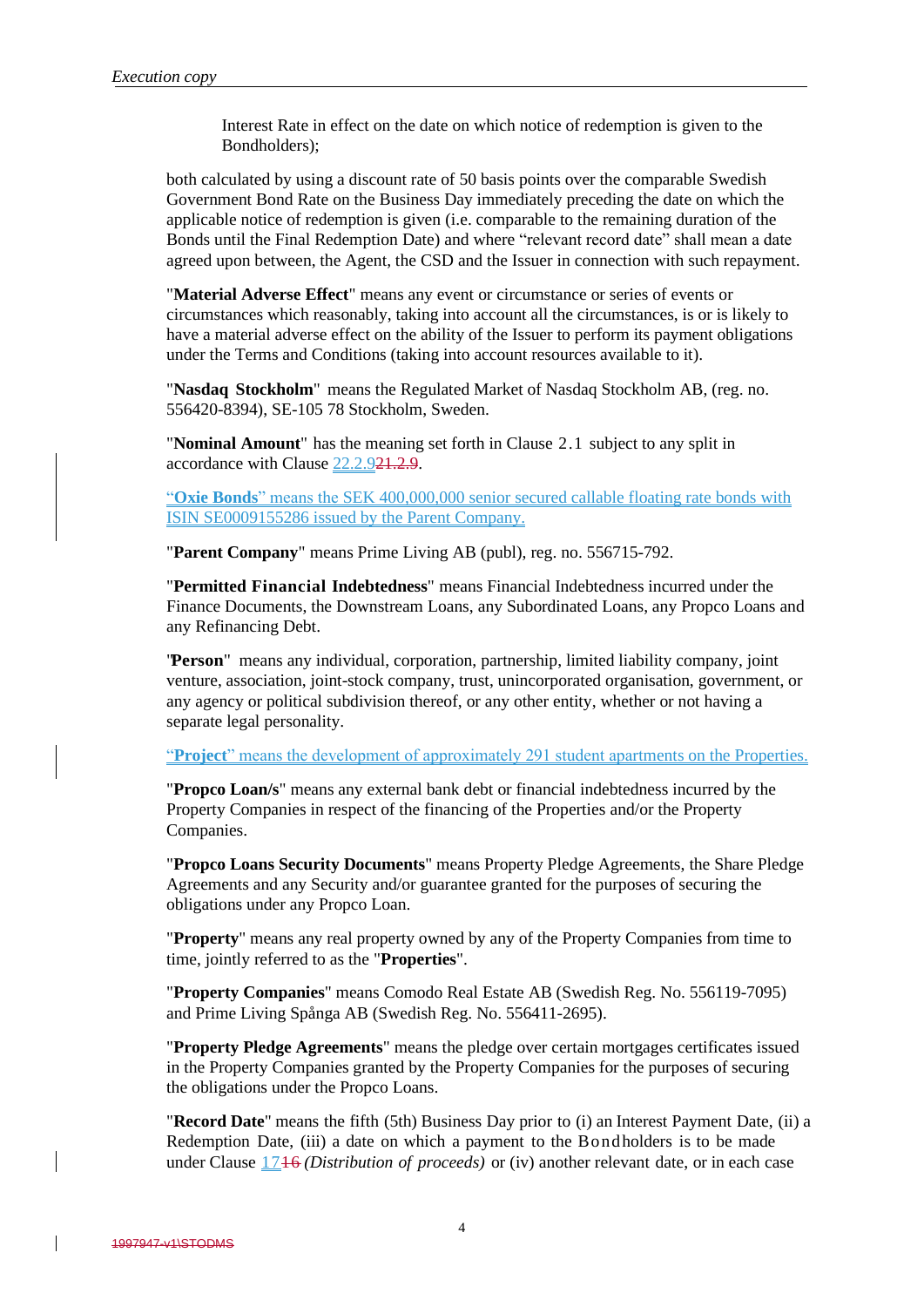such other Business Day falling prior to a relevant date if generally applicable on the Swedish bond market.

"**Redemption Date**" means the date on which the relevant Bonds are to be redeemed in accordance with Clause  $1110$  *(Redemption and repurchase of the Bonds).* 

"**Refinancing Debt**" means any Financial Indebtedness which is incurred for the purpose of refinancing (i) the Bonds or any bonds issued by the Issuer prior to the Issue Date and (ii) any Propco Loans.

"**Regulated Market**" means any regulated market (as defined in Directive 2004/39/EC on markets in financial instruments).

"**Secured Obligations**" means all present and future obligations and liabilities of the Issuer to the Secured Parties under the Finance Documents and the Agent Agreement.

"**Secured Parties**" means the Bondholders and the Agent (including in its capacity as Agent under the Agent Agreement).

"**Securities Account**" means the account for dematerialised securities maintained by the CSD pursuant to the Financial Instruments Accounts Act in which (i) an owner of such security is directly registered or (ii) an owner's holding of securities isregistered in the name of a nominee.

"**Security**" means a mortgage, charge, pledge, lien, security assignment or other security interest securing any obligation of any person, or any other agreement or arrangement having a similar effect.

"**Security Documents**" means the Downstream Loans Pledge Agreement and any other security documents granted by the Issuer in favour of the Secured Parties (as represented by the Agent) to secure the Secured Obligations. (including the documents under which the Shared Security is created).

"**Senior Unsecured Bonds**" means the SEK 400,000,000 senior unsecured callable floating rate bonds with ISIN SE0009806383 issued by the Parent Company.

"**Share Pledge Agreement**" means the share pledge agreement regarding a first priority pledge over all of the shares in the Property Companies granted by the Issuer for the purposes of securing the obligations under the Propco Loans.

"**Shared Security**" means the share pledges over the shares in the Issuer, Prime Living Beryllgatan AB, reg. no. 556973-5672 and Prime Living Industries AB. reg. no. 559049-7193, provided to secure the Bonds and the Senior Unsecured Bonds.

"**Shared Security Agreement**" means the agreement entered into by the Agent, providing how the Shared Security will be shared between the Bonds and the Senior Unsecured Bonds.

"**Sole Bookrunner" and "Issuing Agent**" means ABG Sundal Collier AB, (reg. no. 556538- 8674), P.O. Box 7269 SE-103 89 Stockholm, Sweden and ABG Sundal Collier ASA, (reg. no. 883 603 362), P.O. Box 1444 Vika, 0115 Oslo, Norway.

"**Subordinated Loan**" means any Financial Indebtedness with non-cash pay interest and maturity after the Final Redemption Date and which according to its terms (or a subordination agreement on terms and conditions satisfactory to the Agent) is subordinated to the Financial Indebtedness incurred by the Issuer under the Bonds.

"**Subsidiary**" means, in relation to the Issuer, any legal entity (whether incorporated or not), in respect of which the Issuer, directly or indirectly, (i) owns shares or ownership rights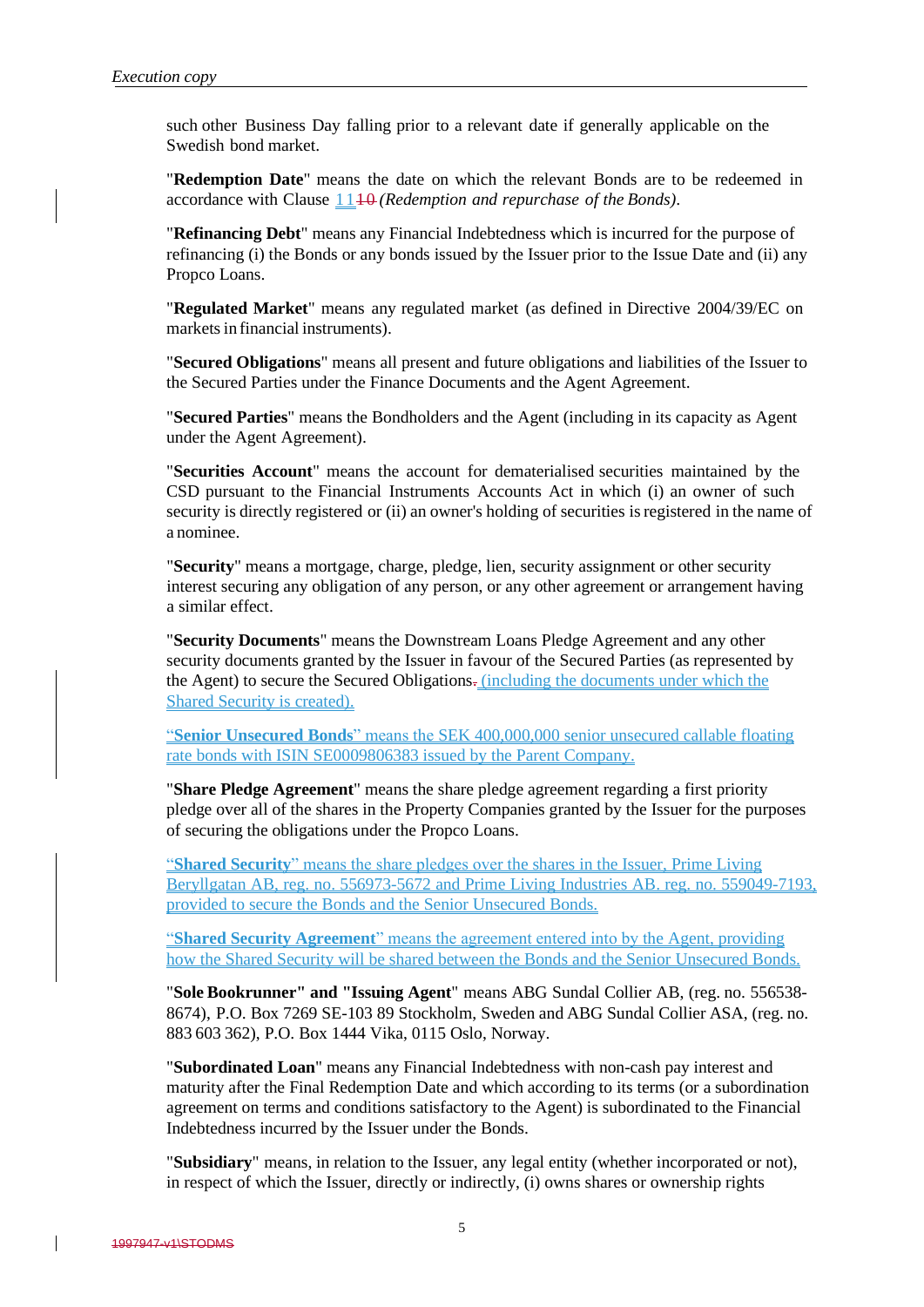representing more than 50 per cent. of the total number of votes held by the owners, (ii) otherwise controls more than 50 per cent. of the total number of votes held by the owners, (iii) has the power to appoint and remove all, or the majority of, the members of the board of directors or other governing body or (iv) exercises control as determined in accordance with the Accounting Principles.

"**Swedish Government Bond Rate**" means the yield to maturity at the time of computation of direct obligations of Sweden, acting through the Swedish National Debt Office (a Swedish Government Bond; Sw. *statsobligation*) with a constant maturity (such yield to be the weekly average yield as officially compiled and published in the most recent financial statistics that has become publicly available at least two (2) Business Days (but not more than five (5) Business Days) prior to the relevant record date for the redemption date (or, if such financial statistics are not so published or available, any publicly available source of similar market data selected by the Issuer in good faith)) most nearly equal to the period from the relevant record date to the Final Redemption Date; provided, however, that if the period from the relevant record date to the Final Redemption Date is not equal to the constant maturity of a direct obligation of Sweden, acting through the Swedish National Debt Office for which a weekly average yield is given, the Swedish Government Bond Rate shall be obtained by linear interpolation (calculated to the nearest one-twelfth of a year) from the weekly average yields of direct obligations of Sweden, acting through the Swedish National Debt Office, for which such yields are given, except that if the period from such record date to the Final Redemption Date is less than one year, the weekly average yield on actually traded direct obligations of Sweden, acting through the Swedish National Debt Office, adjusted to a constant maturity of one year shall be used.

"**Swedish Kronor**" and "**SEK**" means the lawful currency of Sweden.

"**Transaction Costs**" means all fees, costs and expenses, stamp, registration and other taxes incurred by the Issuer in connection with the Bond Issue and the listing of the Bonds.

"**Transaction Security**" means the Security provided for the Secured Obligations pursuant to the Security Documents.

"**Written Procedure**" means the written or electronic procedure for decision making among the Bondholders in accordance with Clause [2019](#page-38-0) *(WrittenProcedure).*

#### 1.2 **Construction**

- 1.2.1 Unless a contrary indication appears, any reference in these Terms and Conditions to:
- (a) "**assets**" includes present and future properties, revenues and rights of every description;
- (a) any agreement or instrument is a reference to that agreement or instrument as supplemented, amended, novated, extended, restated or replaced from time to time;
- (b) a "**regulation**" includes any regulation, rule or official directive (whether or not having the force of law) of any governmental, intergovernmental or supranational body, agency or department;
- (c) a provision of law is a reference to that provision as amended or re-enacted; and
- (d) a time of day is a reference to Stockholm time.
- 1.2.2 AnEvent of Default is continuing if it has not been remedied or waived.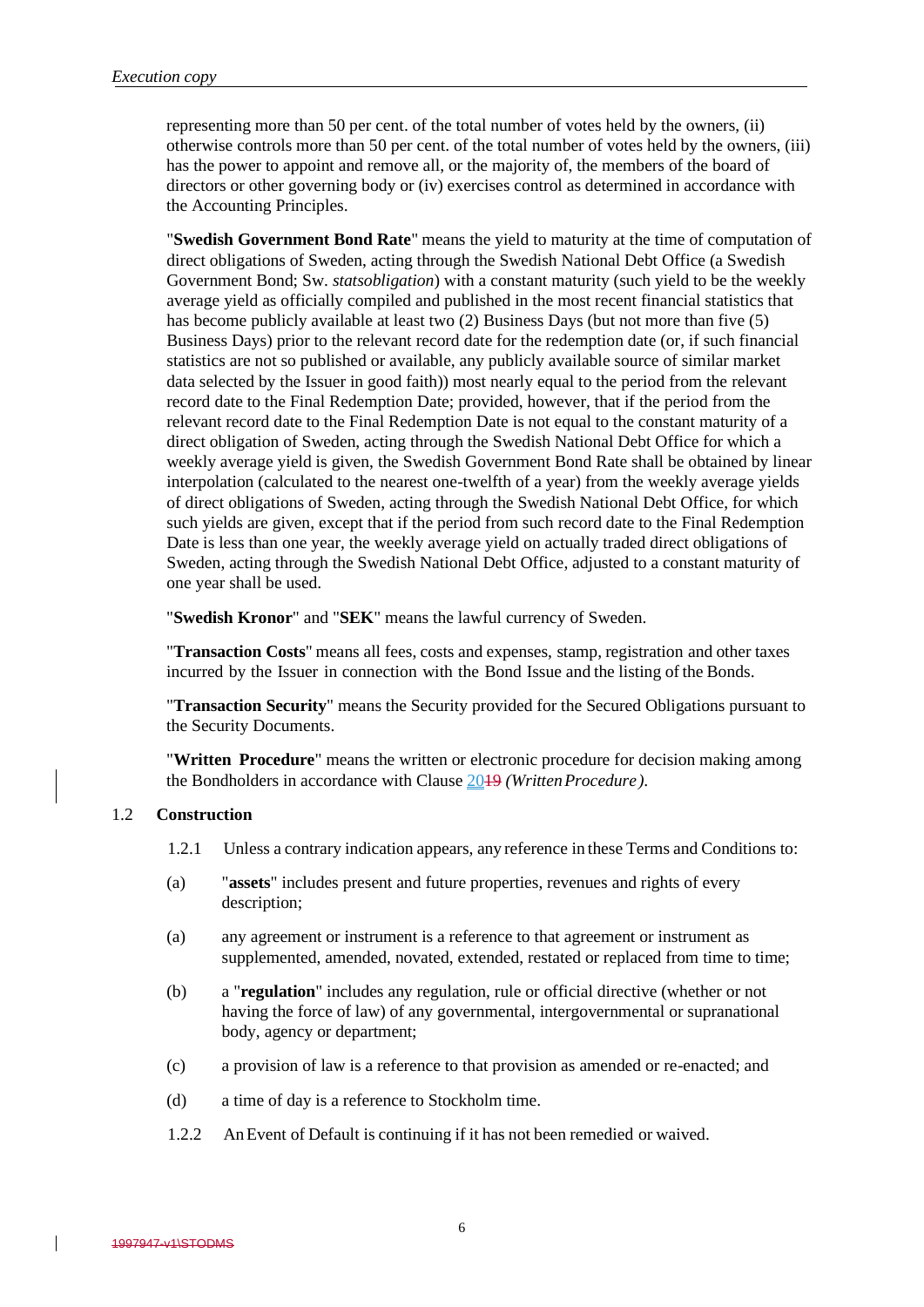- 1.2.3 When ascertaining whether a limit or threshold specified in SEK has been attained or broken, an amount in another currency shall be counted on the basis of the rate of exchange for such currency against SEK for the previous Business Day, as published by the Swedish Central Bank (Sw. *Riksbanken)* on its website (www.riksbank.se). If no such rate is available, the most recently published rate shall be used instead.
- 1.2.4 A notice shall be deemed to be sent by way of press release if it is made available to the public within Sweden promptly and in a non-discriminatory manner.
- 1.2.5 No delay or omission of the Agent or of any Bondholder to exercise any right or remedy under these Terms and Conditions shall impair or operate as a waiver of any such right or remedy.

## <span id="page-23-0"></span>**2. THEAMOUNT OFTHE BONDS AND UNDERTAKING TO MAKEPAYMENTS**

- <span id="page-23-3"></span>2.1 The aggregate amount of the bond loan will be an amount of up to SEK 100,000,000 which will be represented by Bonds, each of a nominal amount of SEK 1,000,000 or full multiples thereof (the "**Nominal Amount**"). The maximum aggregate nominal amount of the Bonds is SEK 100,000,000 ("**Bond Issue**"). All Bonds are issued on a fully paid basis at an issue price of 100.00 per cent. of the Nominal Amount. The ISIN for the Bonds is SE0010985218. The minimum permissible investment in connection with the Bond Issue is SEK 2,000,000.
- 2.2 The Issuer undertakes to repay the Bonds, to pay Interest and to otherwise act in accordance and comply with these Terms and Conditions.
- 2.3 The Bonds are denominated in SEK and each Bond is constituted by these Terms and Conditions.
- 2.4 By subscribing forBonds, each initial Bondholder agrees that the Bonds shall benefit from and be subject to these Terms and Conditions and by acquiring Bonds each subsequent Bondholder confirms these Terms and Conditions.

## <span id="page-23-1"></span>**3. STATUS OFTHE BONDS**

- 3.1 The Bonds constitute direct, general, unconditional, unsubordinated and secured obligations of the Issuer and shall at all times rank at least *pari passu* with all direct, general, unconditional, unsubordinated and secured obligations of the Issuer, except those obligations which are mandatorily preferred by law.
- 3.2 The Bondholders have in a Written Procedure for which notice was given on 24 October 2019 in accordance with Clause 18, resolved that the Shared Security will secure the Bonds and the Senior Unsecured Bonds. The Shared Security will be shared pro rata in relation to the outstanding amount under the respective bonds in accordance with the Shared Security Agreement. Intertrust (Sweden) AB is appointed to act as security agent with respect to the Shared Security (the "**Shared Security Agent**") and will act on behalf of the Bondholders with respect to the Shared Security, pursuant to the terms of the Shared Security Agreement. The Shared Security Agent will benefit from the same rights and limitations of its duties as if it had been the Agent under the Terms and Conditions (mutatis mutandis) and will have a right to be compensated out of the enforcement proceeds from the Shared Security before any remaining amount is allocated and distributed in accordance with the Terms and Conditions.

## <span id="page-23-2"></span>**4. USEOFPROCEEDS**

4.1 The Issuer shall use the proceeds from the Bond Issue less the Transaction Costs for general corporate purposes of the Group (including providing the Downstream Loans to the Property Companies for the purpose of financing the Properties and/or the Property Companies).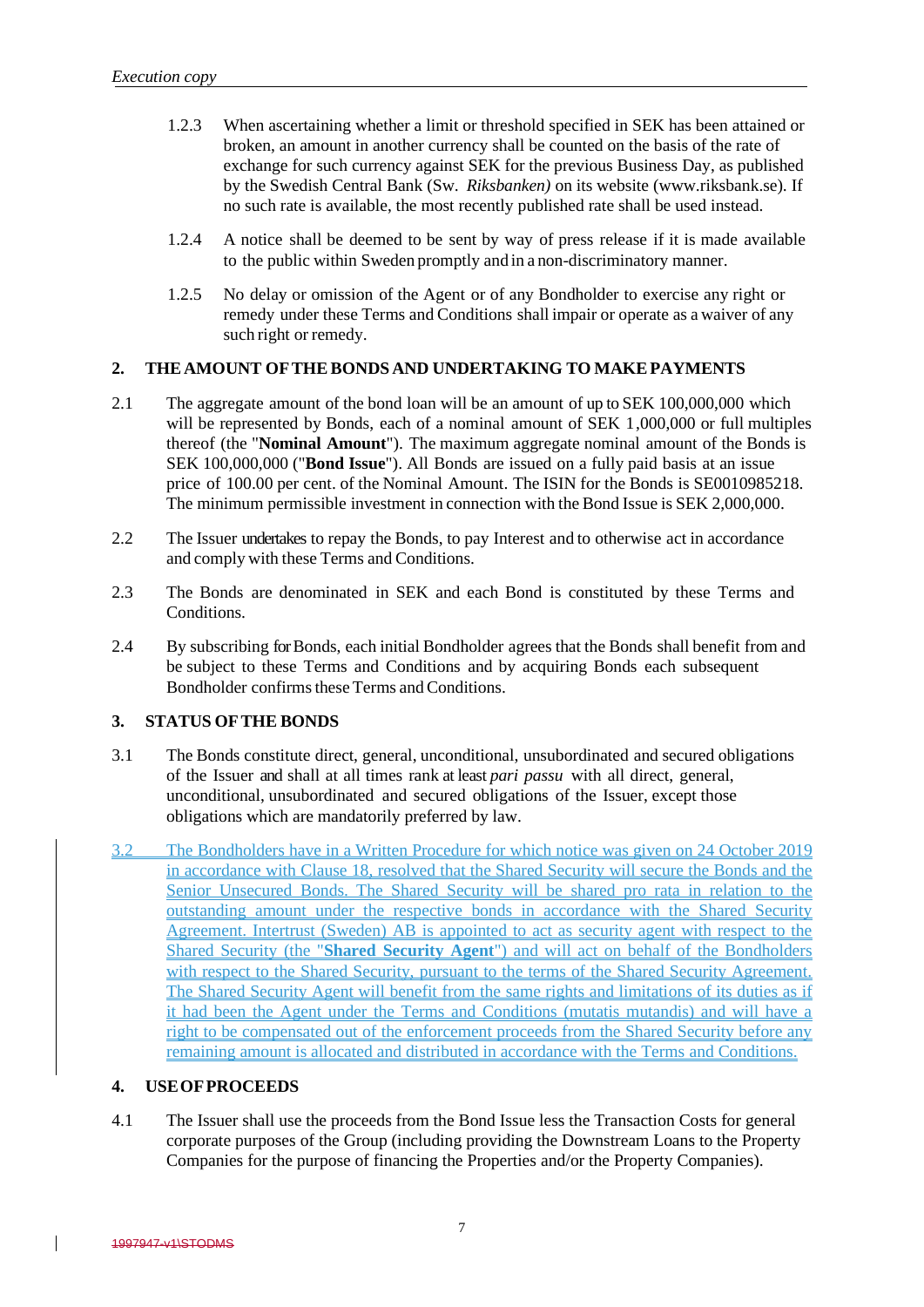4.2 Upon fulfilment of the conditions precedents set out in Clause 14.143.4, the proceeds from the Bond shall be disbursed to the Issuer by the Issuing Agent.

## <span id="page-24-0"></span>**5. CONVERSION**

- 5.1 The Bondholders have in a Written Procedure for which notice was given on 24 October 2019, in accordance with Clause 18, resolved upon conversion of SEK 50,000,000 of the Nominal Amount of the Bonds, together with accrued interest up until 1 October 2019 of SEK 9,652,038 totally SEK 59,652,038, into preferential shares of series C shares of the Parent Company in a new issue of shares with subscription price per share of SEK 1.50 per share (rounded down to the nearest whole number of shares per bond) (the "**Conversion**"). Immediately after the Conversion (and before to any payment-in-kind interest has been added) the outstanding Nominal Amount of each bond will be SEK 500,000.
- 5.2 The Conversion will take place on or around 31 December 2019.

## <span id="page-24-1"></span>**5.6. THEBONDSANDTRANSFERABILITY**

- 5.16.1 Each Bondholder is bound by these Terms and Conditions without there being any further actions required to be taken or formalities to be complied with.
- 5.26.2 The Bonds are freely transferable. All Bond transfers are subject to these Terms and Conditions and these Terms and Conditions are automatically applicable in relation to all Bond transferees upon completed transfer.
- 5.36.3 Upon a transfer of Bonds, any rights and obligations under these Terms and Conditions relating to such Bonds are automatically transferred to the transferee.
- 5.46.4 No action is being taken in any jurisdiction that would or is intended to permit a public offering of the Bonds or the possession, circulation or distribution of any document or other material relating to the Issuer or the Bonds in any jurisdiction other than Sweden, where action for that purpose is required. Each Bondholder must inform itself about, and observe, any applicable restrictions to the transfer of material relating to the Issuer or the Bonds, (due to, *e.g*., its nationality, its residency, its registered address or its place(s) of business). Each Bondholder must ensure compliance with such restrictions at its own cost and expense.
- 5.56.5 For the avoidance of doubt and notwithstanding the above, a Bondholder which allegedly has purchased Bonds in contradiction to mandatory restrictions applicable may nevertheless utilise its voting rights under these Terms and Conditions and shall be entitled to exercise its full rights as a Bondholder hereunder in each case until such allegations have been resolved.

## <span id="page-24-2"></span>**6.7. BONDS INBOOK-ENTRY FORM**

- 6.17.1 The Bonds will be registered for the Bondholders on their respective Securities Accounts and no physical Bonds will be issued. Accordingly, the Bonds will be registered in accordance with the Financial Instruments Accounts Act. Registration requests relating to the Bonds shall be directed to an Account Operator.
- 6.27.2 Those who according to assignment, security, the provisions of the Swedish Children and Parents Code (Sw. *föräldrabalken (1949:381)*), conditions of will or deed of gift or otherwise have acquired a right to receive payments in respect of a Bond shall register their entitlements to receive payment in accordance with the Financial Instruments Accounts Act.
- <span id="page-24-3"></span>6.37.3 The Issuer (and the Agent when permitted under the CSD's applicable regulations) shall be entitled to obtain information from the debt register (Sw. *skuldbok*) kept by the CSD in respect of the Bonds. At the request of the Agent, the Issuer shall promptly obtain such information and provide it to the Agent.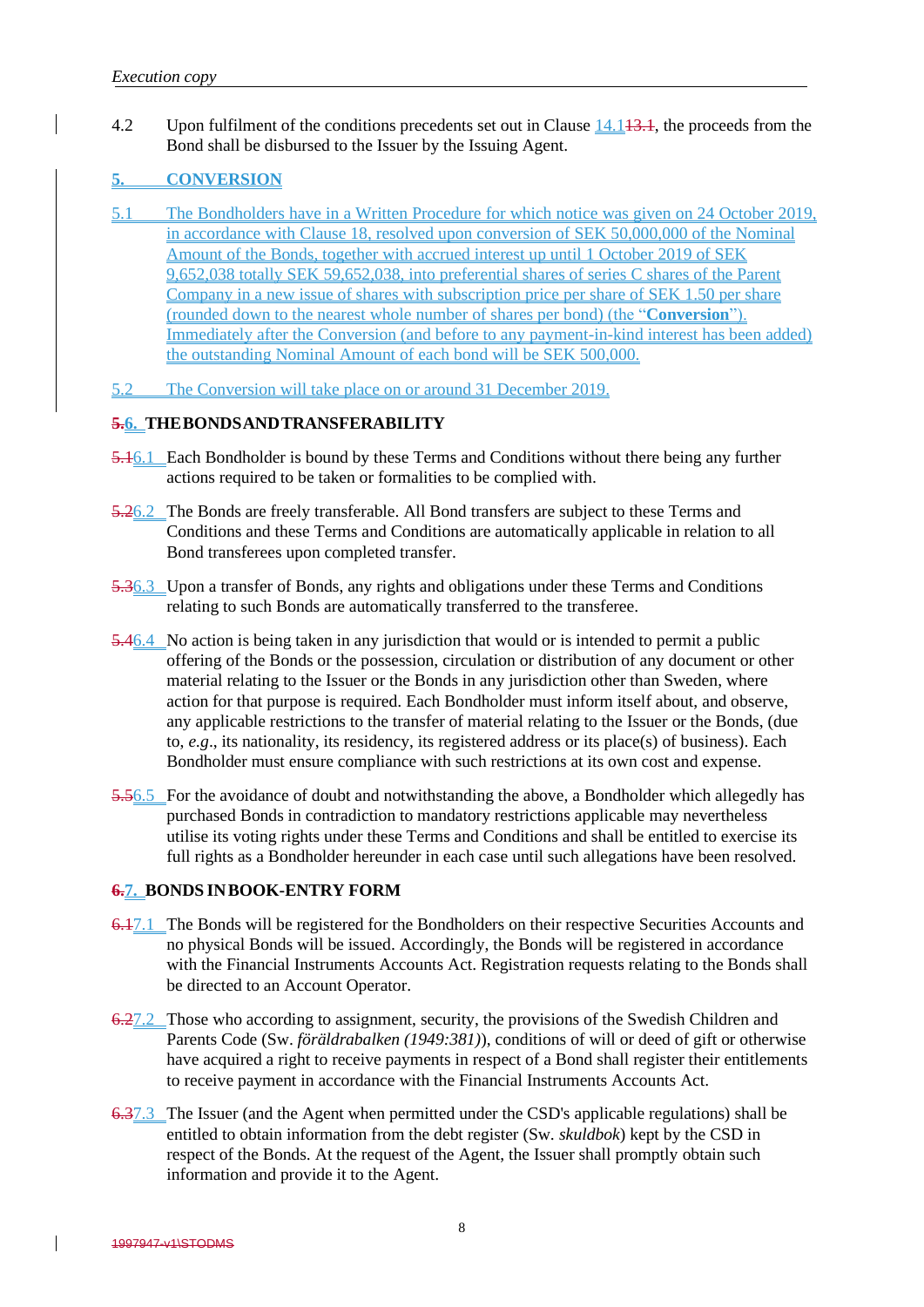- 6.47.4 For the purpose of or in connection with any Bondholders' Meeting or any Written Procedure, the Issuing Agent shall be entitled to obtain information from the debt register kept by the CSD in respect of the Bonds. If the Agent does not otherwise obtain information from such debt register as contemplated under these Terms and Conditions, the Issuing Agent shall at the request of the Agent obtain information from the debt register and provide it to the Agent.
- 6.57.5 The Issuer shall issue any necessary power of attorney to such persons employed by the Agent, as notified by the Agent, in order for such individuals to independently obtain information directly from the debt register kept by the CSD in respect of the Bonds. The Issuer may not revoke any such power of attorney unless directed by the Agent or unless consent thereto is given by the Bondholders.
- 6.67.6 At the request of the Agent, the Issuer shall promptly instruct the Issuing Agent to obtain information from the debt register kept by the CSD in respect of the Bonds and provide it to the Agent.
- 6.77.7 The Issuer (and the Agent when permitted under the CSD's applicable regulations) may use the information referred to in Clause  $7.36.3$  only for the purposes of carrying out their duties and exercising their rights in accordance with these Terms and Conditions and shall not disclose such information to any Bondholder or third party unless necessary for such purposes.

#### <span id="page-25-0"></span>**7.8. RIGHTTO ACT ON BEHALF OF A BONDHOLDER**

- <span id="page-25-2"></span>7.18.1 If any Person other than a Bondholder wishes to exercise any rights under these Terms and Conditions, it must obtain a power of attorney (or, if applicable, a coherent chain of powers of attorney), a certificate from the authorised nominee or other sufficient proof of authorisation for such Person.
- <span id="page-25-3"></span>7.28.2 A Bondholder may issue one or several powers of attorney to third parties to represent it in relation to some or all of the Bonds held by it. Any such representative may act independently under these Terms and Conditions in relation to the Bonds for which such representative is entitled to represent the Bondholder.
- 7.38.3 The Agent shall only have to examine the face of a power of attorney or other proof of authorisation that has been provided to it pursuant to Clause  $8.17.1$  and  $8.27.2$  and may assume that it has been duly authorised, is valid, has not been revoked or superseded and that it is in full force and effect, unless otherwise is apparent from its face.

## <span id="page-25-1"></span>**8.9. PAYMENTS IN RESPECT OFTHE BONDS**

- <span id="page-25-4"></span>8.19.1 Any payment or repayment under these Terms and Conditions, or any amount due in respect of a repurchase of any Bonds, shall be made to such Person who is registered as a Bondholder on the Record Date prior to the relevant payment date, or to such other Person who is registered with the CSD on such date as being entitled to receive the relevant payment, repayment or repurchase amount.
- 8.29.2 If a Bondholder has registered, through an Account Operator, that principal, Interest and any other payment that shall be made under these Terms and Conditions shall be deposited in a certain bank account; such deposits will be effected by the CSD on the relevant payment date. In other cases, payments will be transferred by the CSD to the Bondholder at the address registered with the CSD on the Record Date. Should the CSD, due to a delay on behalf of the Issuer or some other obstacle, not be able to effect payments as aforesaid, the Issuer shall procure that such amounts are paid to the Persons who are registered as Bondholders on the relevant Record Date as soon as possible after such obstacle has been removed.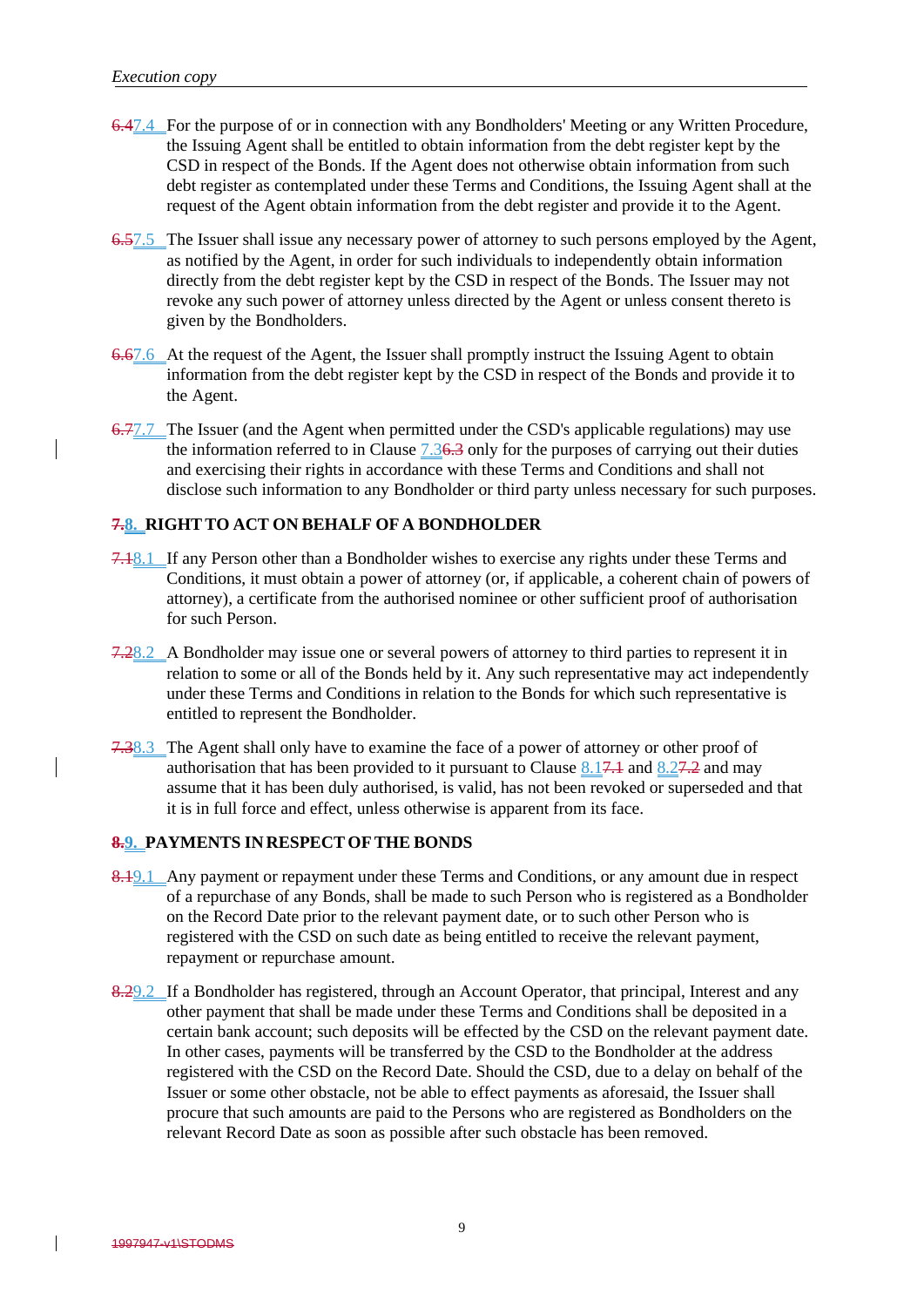- 8.39.3 If, due to any obstacle for the CSD, the Issuer cannot make a payment or repayment, such payment or repayment may be postponed until the obstacle has been removed. Interest shall accrue in accordance with Clause [10.49.4](#page-26-4) during such postponement.
- 8.49.4 If payment or repayment is made in accordance with this Clause [98,](#page-25-1) the Issuer and the CSD shall be deemed to have fulfilled their obligation to pay, irrespective of whether such payment was made to a Person not entitled to receive such amount, unless the Issuer or the CSD (as applicable) was aware of that the payment was being made to a Person not entitled to receive such amount.
- 8.59.5 The Issuer shall pay any stamp duty and other public fees accruing in connection with the Bond Issue, but not in respect of trading in the secondary market (except to the extent required by applicable law), and shall deduct at source any applicable withholding tax payable pursuant to law. The Issuer shall not be liable to reimburse any stamp duty or public fee or to gross-up any payments under these Terms and Conditions by virtue of any withholding tax.

#### <span id="page-26-0"></span>**9.10. INTEREST**

- <span id="page-26-2"></span>9.110.1 The Bonds will bear Interest at the Interest Rate applied to the Nominal Amount from, but excluding, the Issue Date up to and including the relevant Redemption Date.
- 9.210.2 Interest accrues during an Interest Period. Payment of Interest in respect of the Bonds shall be made semi-annually in arrears to the Bondholders on each Interest Payment Date for the preceding Interest Period, provided that as from 1 October 2019 no Interest will be paid but will be added to the outstanding Nominal Amount to be paid to the Bondholders on the Final Redemption Date.
- <span id="page-26-3"></span>9.310.3 Interest shall be calculated on the basis of the actual number of days in the Interest Period in respect of which payment is being made divided by 360 (actual/360-days basis).
- <span id="page-26-4"></span>9.410.4 If the Issuer fails to pay any amount payable by it under these Terms and Conditions on its due date, default interest shall accrue on the overdue amount from, but excluding, the due date up to and including the date of actual payment at a rate which is 200 basis points higher than the Interest Rate. Accrued default interest shall not be capitalised. No default interest shall accrue where the failure to pay was solely attributable to the Agent or the CSD, in which case the Interest Rate shall apply instead.

## <span id="page-26-1"></span>**10.11. REDEMPTION AND REPURCHASE OFTHEBONDS**

#### 10.111.1 **Redemption at maturity**

The Issuer shall redeem all, but not only some, of the Bonds in full on the Final Redemption Date (or, to the extent such day is not a Business Day and if permitted under the CSD's applicable regulations, on the Business Day following from an application of the Business Day Convention, and otherwise on the first following Business Day) with an amount per Bond equal to the Nominal Amount together with accrued but unpaid Interest.

#### <span id="page-26-6"></span>10.211.2 **The Group Companies' purchase of Bonds**

Any Group Company may, subject to applicable law, at any time and at any price purchase Bonds. The Bonds held by a Group Company may at such Group Company's discretion be retained, sold or, if held by the Issuer cancelled.

#### <span id="page-26-7"></span><span id="page-26-5"></span>10.311.3 **Early voluntary redemption by the Issuer (call option)**

10.3.111.3.1 The Issuer may redeem all, but not only some, of the Bonds in full on any Business Day before the Final Redemption Date at an amount equal to the Make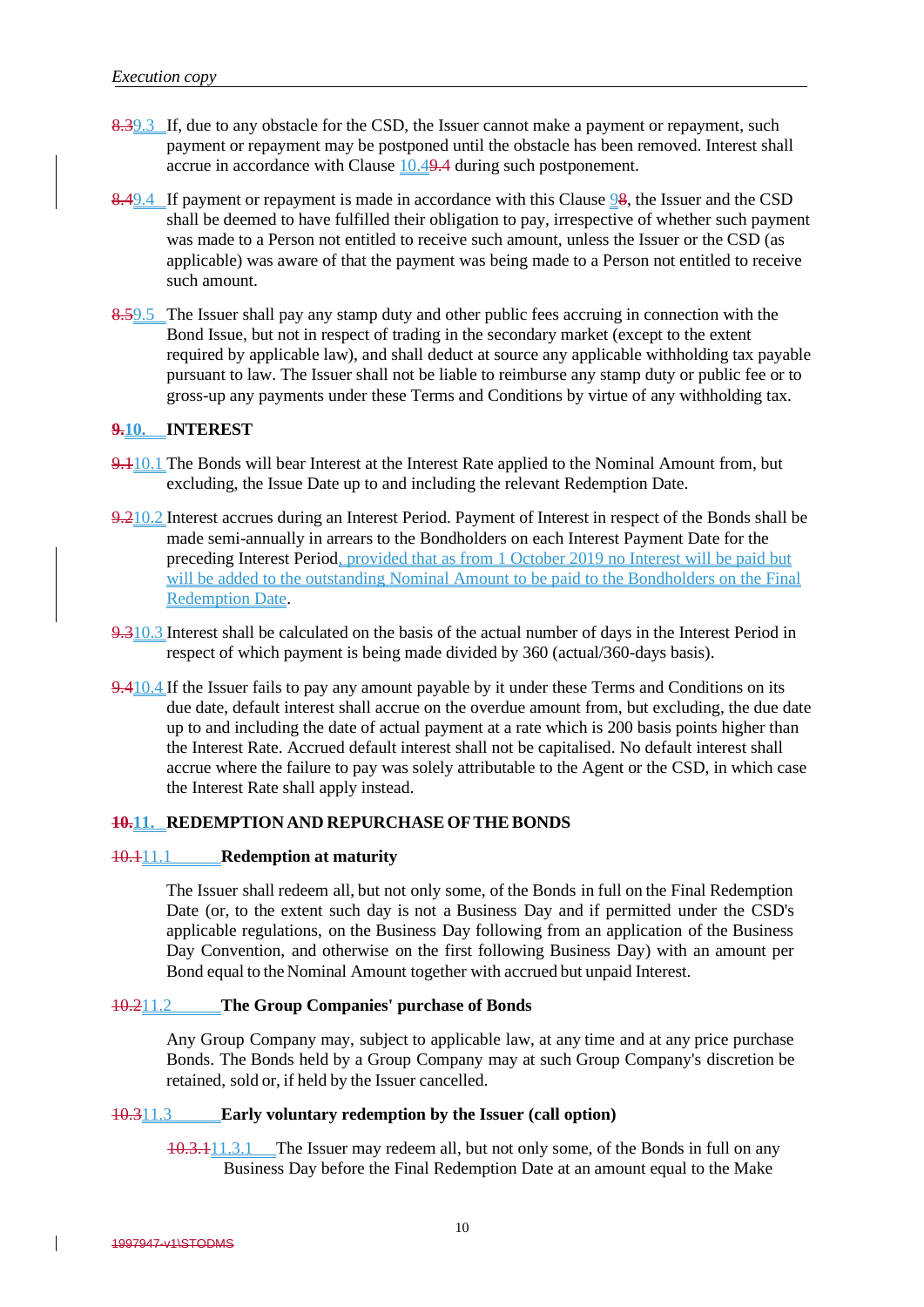Whole Amount together with accrued but unpaid Interest on the redeemed amount up to the relevant record date.

- <span id="page-27-1"></span>10.3.211.3.2 The Issuer may redeem all, but not only some, of the outstanding Bonds in full on any Business Day falling on or after the First Call Date, but before the Final Redemption Date, at 100.00 per cent. of the Nominal Amount together with accrued but unpaid Interest (without Make Whole Amount).
- 10.3.311.3.3 Redemption in accordance with Clause 11.3.110.3.1 and [11.3.210.3.2](#page-27-1) shall be made by the Issuer giving not less than fifteen (15) Business Days' notice to the Bondholders and the Agent. Any such notice shall state the Redemption Date and the relevant Record Date and is irrevocable but may, at the Issuer's discretion, contain one or more conditions precedent. Upon expiry of such notice and the fulfilment of the conditions precedent (if any), the Issuer is bound to redeem the Bonds in full at the applicable amounts.

#### <span id="page-27-3"></span><span id="page-27-2"></span>10.411.4 **Mandatory repurchase due to a Change of Control Event or a Listing Failure (put option)**

- 10.4.111.4.1 Upon a Change of Control Event or a Listing Failure occurring, each Bondholder shall have the right to request that all, or only some, of its Bonds are repurchased (whereby the Issuer shall have the obligation to repurchase such Bonds) at a price per Bond equal to 101.00 per cent. of the Nominal Amount together with accrued but unpaid Interest (without Make Whole Amount) during a period of thirty (30) calendar days following receipt of a notice from the Issuer of the relevant event pursuant to Clause  $13.9.1(c)$ 12.9.1(e). The thirty (30) calendar days' period may not start earlier than upon the occurrence of the Change of Control Event or the Listing Failure.
- $10.4.211.4.2$  The notice from the Issuer pursuant to Clause  $13.9.1(c)12.9.1(e)$  shall specify the repurchase date and include instructions about the actions that a Bondholder needs to take if it wants Bonds held by it to be repurchased. If a Bondholder has so requested, and acted in accordance with the instructions in the notice from the Issuer, the Issuer, or a Person designated by the Issuer, shall repurchase the relevant Bonds and the repurchase amount shall fall due on the repurchase date specified in the notice given by the Issuer pursuant to Clause  $13.9.1(c)$ 12.9.1(e). The repurchase date must fall no later than twenty (20) Business Days after the end of the period referred to in Clause 11.4.140.4.1.
- 10.4.311.4.3 The Issuer shall comply with the requirements of any applicable securities laws or regulations in connection with the repurchase of Bonds. To the extent that the provisions of such laws and regulations conflict with the provisions in this Clause  $11.410.4$ , the Issuer shall comply with the applicable securities laws and regulations and will not be deemed to have breached its obligations under this Clause  $11.410.4$  $11.410.4$  by virtue of the conflict.
- $10.4.411.4.4$  $10.4.411.4.4$  $10.4.411.4.4$  Any Bonds repurchased by the Issuer pursuant to this Clause  $11.410.4$ may at the Issuer's discretion be disposed of in accordance with Clause [1 1 . 2](#page-26-6) 1 0 . 2 *(The Group Companies' purchase of Bonds).*

#### <span id="page-27-0"></span>**11.12. TRANSACTION SECURITY**

11.112.1 As continuing security for the due and punctual fulfilment of the Issuer's obligations under the Finance Documents, the Issuer shall pledge to the Agent and the Bondholders (represented by the Agent) as first ranking security, the Downstream Loans pursuant to the Downstream Loan Pledge Agreement.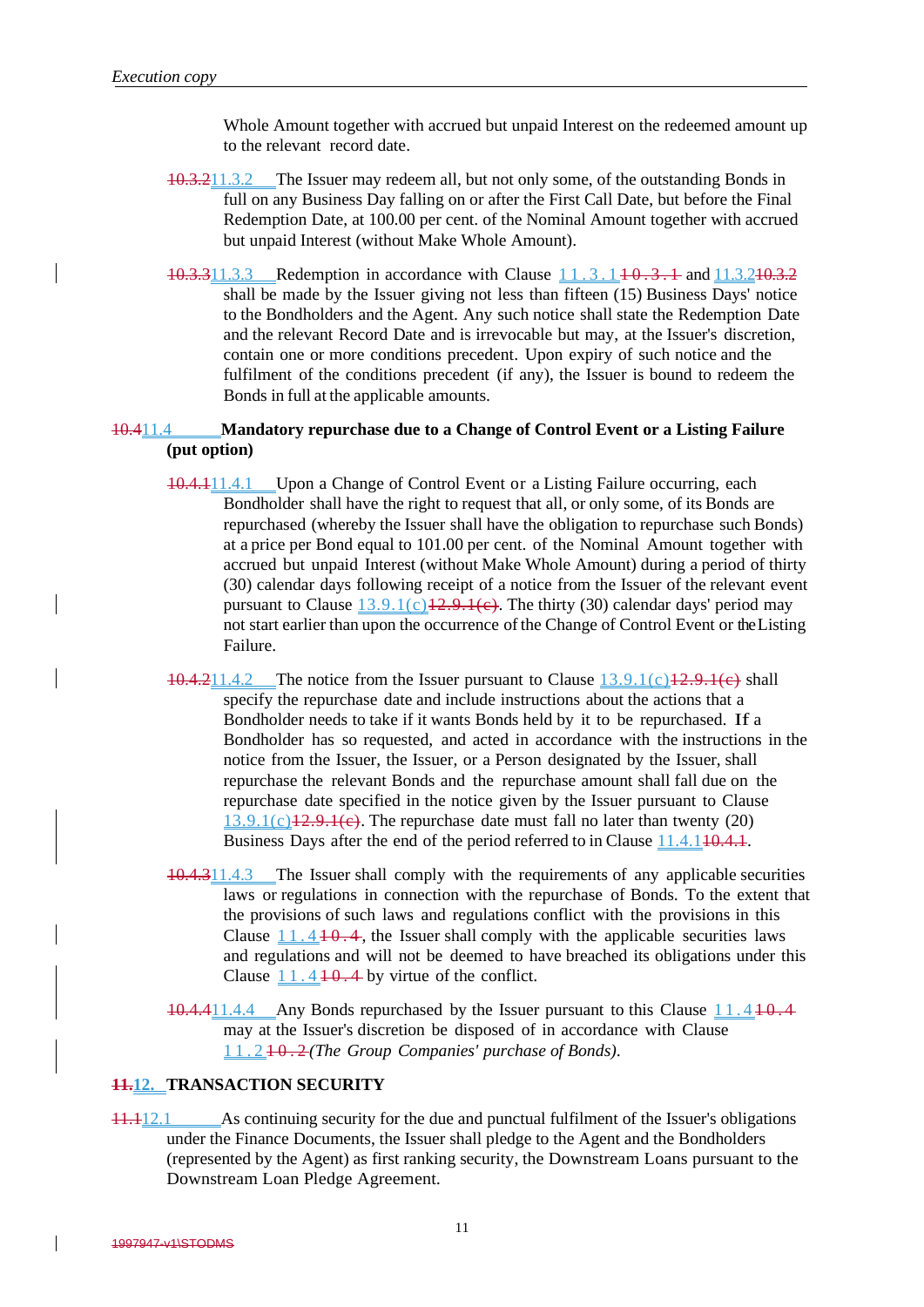- 11.212.2 The Issuer shall ensure that the Security Documents and all documents relating thereto are duly executed in favour of the Bondholders and the Agent (as represented by the Agent) and that such documents are legally valid, perfected (other than in respect of interest under any Downstream Loans subject to any Downstream Loans Pledge Agreement), enforceable and in full force and effect according to their terms. The Issuer shall execute and procure the execution of such further documentation as the Agent may reasonably require in order for the Bondholders and the Agent to at all times maintain the security position envisaged hereunder.
- 11.312.3 The Agent will hold the security created under the Security Documents on behalf of itself and the Bondholders in accordance with these Terms and Conditions and the Security Documents.
- 11.412.4 Except if otherwise decided by the Bondholders according to the procedures set out in Clauses [1817](#page-35-0) *(Decisions by Bondholders)*, [1918](#page-37-0) *(Bondholder's Meeting)* and [2019](#page-38-0) *(Written procedures)*, the Agent is, without first having to obtain the Bondholders' consent, entitled to enter into binding agreements with the Issuer, the Property Companies or other Subsidiaries, or third parties if it is, in the Agent's sole discretion, necessary for the purpose of establishing, maintaining, altering, releasing or enforcing the security created (or to be created) under the Security Documents or for the purpose of settling the various Bondholders' relative rights to the security created under the Security Documents, respectively. The Agent is entitled to take all measures available to it according to the Security Documents.
- 11.512.5 If the Bonds are declared due and payable according to Clause [1514](#page-31-0) *(Termination of the Bonds)* or following the Final Redemption Date, the Agent is entitled to enforce the security created under the Security Documents, in such manner and under such conditions that the Agent finds acceptable (if in accordance with the Security Documents, respectively).
- 11.612.6 If a Bondholders' Meeting has been convened, or a Written Procedure instigated, to decide on the termination of the Bonds and/or the enforcement of all or any of the security created under all or any of the Security Documents, the Agent is obligated to take actions in accordance with the Bondholders' decision regarding the security created under the Security Documents. However, if the Bonds are not terminated due to that the cause for termination has ceased or due to any other circumstance mentioned in these Terms and Conditions, the Agent shall not enforce any of the security created under the Security Documents. If the Bondholders, without any prior initiative from the Agent or the Issuer, have made a decision regarding termination of the Bonds and enforcement of any of the security created under the Security Documents in accordance with the procedures set out in Clauses [1918](#page-37-0) *(Decisions by Bondholders*), <u>1948</u> *(Bondholder's Meeting)* and  $\frac{2019}{ }$  *(Written procedures)*, the Agent shall promptly declare the Bonds terminated and enforce the security created under the Security Documents. The Agent is, however, not liable to take action if the Agent considers cause for termination and/or acceleration not to be at hand, unless the instructing Bondholders in writing commit to holding the Agent indemnified and, at the Agent's own discretion, grant sufficient security for the obligation.
- <span id="page-28-1"></span>11.712.7 Funds that the Agent receives on account of the Bondholders in connection with the enforcement of any or all of the security created under the Security Documents constitute escrow funds (Sw. *redovisningsmedel*) according to the Escrow Funds Act (Sw. *lag (1944:181) om redovisningsmedel*) and must be held on a separate account on behalf of the Bondholders. The Agent shall promptly arrange for payments of such funds in accordance with Clause [1716](#page-34-0) *(Distribution of proceeds)*. If the Agent deems it appropriate, it may, in accordance with Clause  $12.811.8$ , instruct the CSD to arrange for payment to the Bondholders.
- <span id="page-28-0"></span>11.812.8 For the purpose of exercising the rights of the Bondholders and the Agent under these Terms and Conditions and for the purpose of distributing any funds originating from the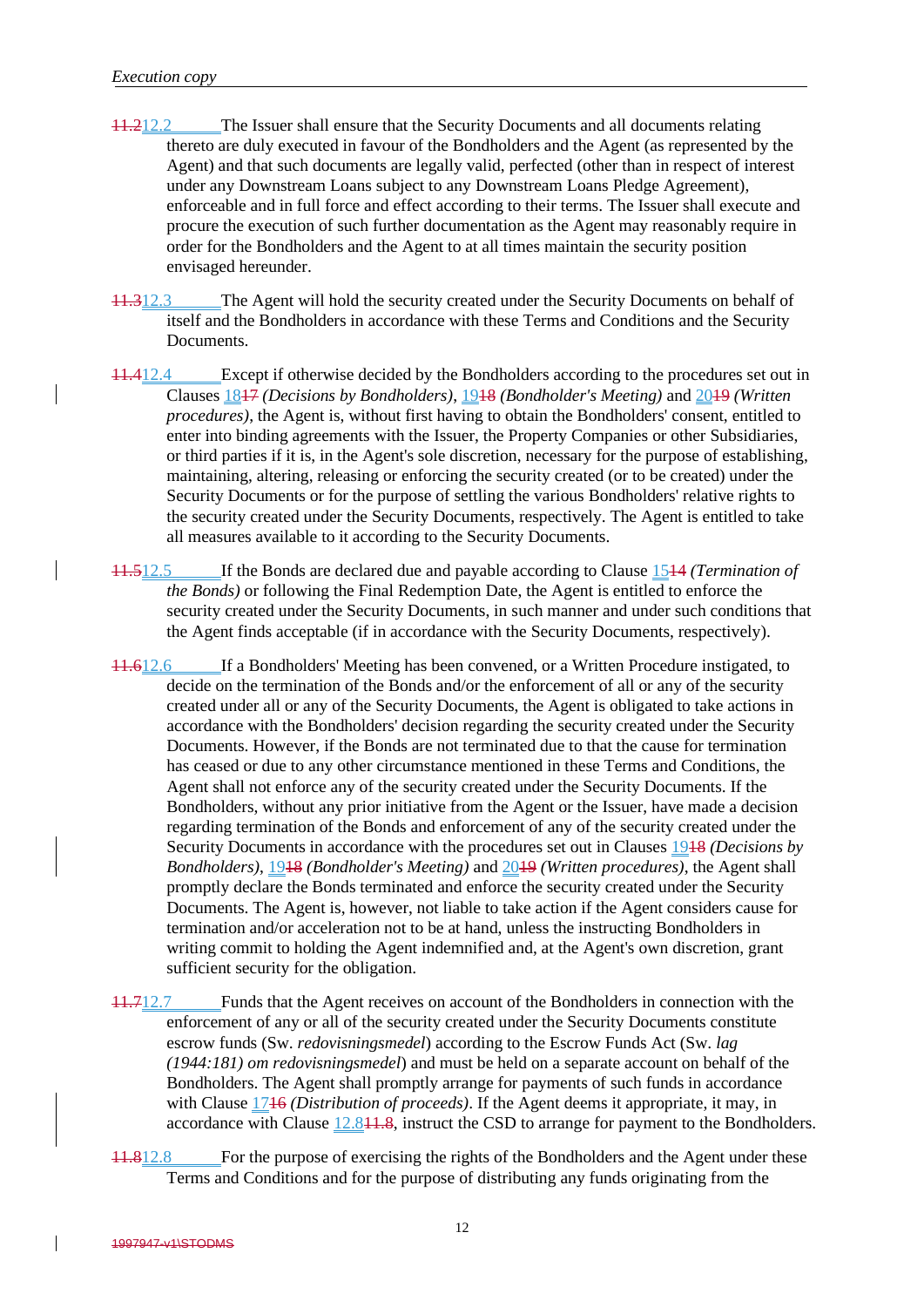enforcement of any security created under the Security Documents, the Issuer irrevocably authorises and empowers the Agent to act in the name of the Issuer, and on behalf of the Issuer, to instruct the CSD to arrange for payment to the Bondholders in accordance with Clause  $12.711.7$  To the extent permissible by law, the powers set out in this Clause  $12.811.8$ are irrevocable and shall be valid for as long as any Bonds remain outstanding. The Issuer shall immediately upon request by the Agent provide the Agent with any such documents, including a written power of attorney (in form and substance to the Agent's satisfaction), which the Agent deems necessary for the purpose of carrying out its duties under Clause [12.711.7](#page-28-1) (including as required by the CSD in order for the CSD to accept such payment instructions). Especially, the Issuer shall, upon the Agent's request, provide the Agent with a written power of attorney empowering the Agent to change the bank account registered with the CSD to a bank account in the name of the Agent and to instruct the CSD to pay out funds originating from an enforcement in accordance with Clause  $12.741.7$  to the Bondholders through the CSD.

## <span id="page-29-0"></span>**12.13. SPECIAL UNDERTAKINGS**

So long as any Bond remains outstanding, the Issuer undertakes to comply with the special undertakings set forth in this Clause 1342.

#### <span id="page-29-1"></span>12.113.1 **Listing of Bonds**

The Issuer shall ensure that the Bonds are listed on the corporate bond list of Nasdaq Stockholm within sixty (60) days after the Issue Date, and that it remains admitted or, if such admission to trading is not possible to obtain or maintain, admitted to trading on another Regulated Market. Following an admission to trading, the Issuer shall take all actions on its part to maintain the admission as long as any Bonds are outstanding, but not longer than up to and including the last day on which the admission to trading reasonably can, pursuant to the then applicable regulations of the Regulated Market and the CSD, subsist.

#### 12.213.2 **Nature of business**

The Issuer shall procure that no substantial change is made to the general nature of the business as carried out by the Group on the Issue Date.

#### 12.313.3 **Pari Passu ranking**

The Issuer shall ensure that at all times its obligations under this Term Sheet rank at least *pari passu* with all the claims of all its other unsubordinated and unsecured creditors, except those whose claims are mandatorily preferred by laws of general application.

#### 12.413.4 **Financial indebtedness**

The Issuer shall procure that it or any Property Company do not incur any new Financial Indebtedness, other than Permitted Financial Indebtedness.

#### 12.513.5 **Negative Pledge**

12.613.6 The Issuer shall procure that it or any Property Company do not grant any security over (i) the shares in the Property Companies or (ii) the Properties, other than the Propco Loans Security Documents.

#### 12.713.7 **Disposals of assets**

The Issuer shall not sell or otherwise dispose of shares in any Subsidiary or of all or substantially all of its or that Subsidiary's assets, or operations to any person not being the Issuer or any of its wholly-owned Subsidiaries if such disposal would reasonably likely be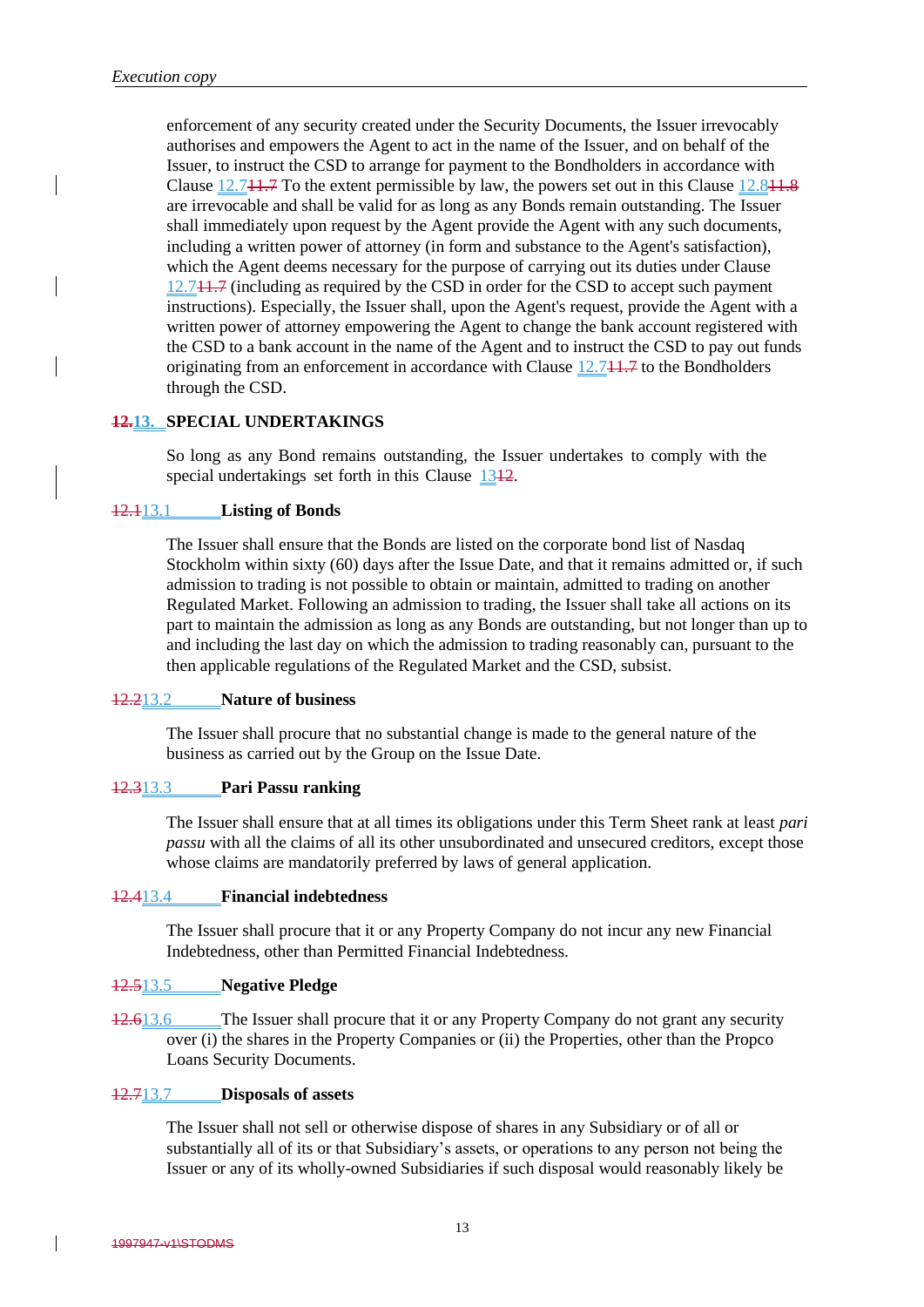expected to have a Material Adverse Effect, unless the transaction is carried out on market terms and on terms and conditions customary for such transaction.

#### 12.813.8 **Dividends**

The Issuer shall not (i) pay any dividend in respect of its shares, (ii) repurchase or redeem any of its own shares, (iii) redeem or reduce its share capital or other restricted or unrestricted equity with repayment to shareholders, (iv) make any prepayment or repayments under any long-term debt ranking junior or pari passu with the Bonds or (v) make any other similar distribution or transfers of value to its direct and indirect shareholders or the Affiliates of such direct and indirect shareholders.

#### 12.913.9 **Financial reporting etcetera**

12.9.113.9.1 The Issuer shall:

- (a) within 4 months after the expiry of each financial year, prepare and make available the annual audited consolidated financial statements of the Group for that financial year, prepared in accordance with the Accounting Principles;
- (b) within 2 months after the expiry of each quarter of its financial year, its unaudited consolidated financial statements or the year-end report (Sw. *bokslutskommuniké*) (as applicable) for such period, prepared in accordance with the Accounting Principles;
- <span id="page-30-2"></span>(c) subject to Clause 14.5, immediately notify the Agent upon becoming aware of the occurrence of a Change of Control Event, an Event of Default or a Listing Failure, and shall provide the Agent with such further information as the Agent may request (acting reasonably) following receipt of such notice; and
- (d) keep the latest version of these Terms and Conditions (including documents amending these Terms and Conditions) available on the website of the Group.

#### 12.1013.10 **Agent Agreement**

12.10.113.10.1 The Issuer shall, in accordance with the Agent Agreement:

- (a) pay feesto the Agent;
- (b) indemnify the Agent for costs, losses and liabilities;
- (c) furnish to the Agent all information reasonably requested by or otherwise required to be delivered to the Agent; and
- (d) not act in a way which would give the Agent a legal or contractual right to terminate the Agent Agreement.
- 12.10.213.10.2 The Issuer and the Agent shall not agree to amend any provisions of the Agent Agreement without the prior consent of the Bondholders if the amendment would be detrimental to the interests of the Bondholders.

#### 12.1113.11 **CSD related undertakings**

The Issuer shall keep the Bonds affiliated with a CSD and comply with all CSD regulations applicable to the Issuer from time to time.

#### <span id="page-30-0"></span>**13.14. CONDITIONS PRECEDENT FOR DISBURSEMENT**

<span id="page-30-1"></span>13.114.1 Prior to the Issue Date, the Agent shall have received the following documents, in form and substance satisfactory to the Agent (acting reasonably):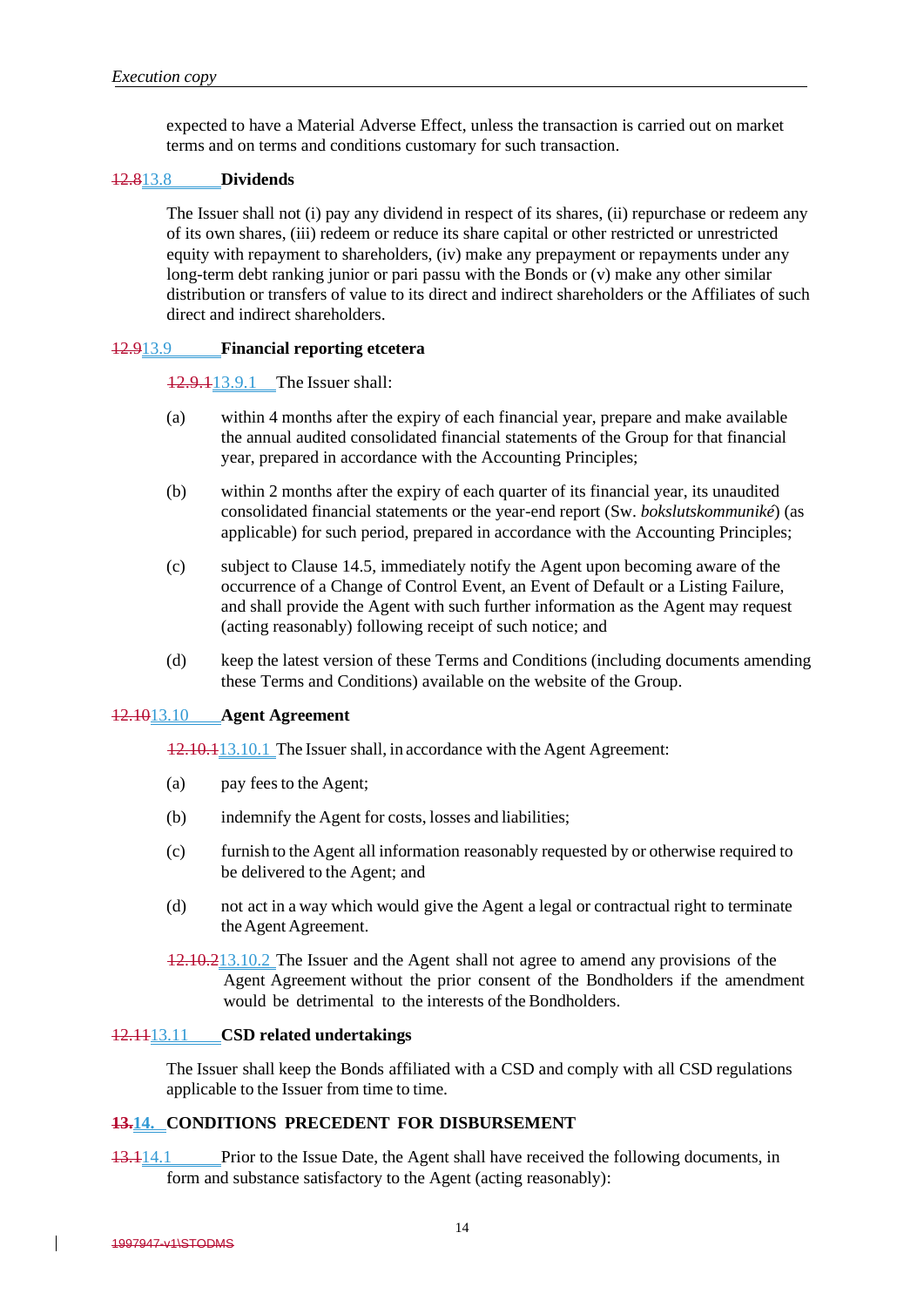- (a) a duly executed copy of these Terms and Conditions;
- (b) a copy of a resolution from the board of directors of the Issuer, approving (as applicable) the issue of the Bonds, the terms of the Finance Documents and the Agent Agreement, and resolving to enter into such documents and any other documents necessary in connection therewith;
- (c) the articles of association and certificates of incorporation of the Issuer; and
- (d) evidence that the person(s) who has/have signed the Finance Documents, the Agent Agreement and any other documents in connection therewith on behalf of the Issuer is/are duly authorised to do so.
- 13.214.2 The Agent shall confirm to the Issuing Agent when the conditions precedents set out in Clause  $14.143.1$  above have been satisfied.
- 13.314.3 The Agent may assume that the documentation and evidence delivered to it pursuant to Clause [14.113.1](#page-30-1) is accurate, legally valid, enforceable, correct and true, and the Agent does not have to verify or assess the contents of any such documentation. The Agent does not have any obligation to review the documents referred to in Clause  $14.143.1$  from a legal or commercial perspective of the Bondholders.

#### <span id="page-31-0"></span>**14.15. CONDITIONS SUBSEQUENT**

- <span id="page-31-3"></span>14.115.1 The Issuer shall within 2 Business Days after receipt of the proceeds from the Bonds provide a duly executed copy of the Downstream Loan Pledge Agreement and evidence to the Agent, in form and substance satisfactory to the Agent, showing that the security interests under the Downstream Loans Pledge Agreement have been duly perfected (other than in respect of interest under any Downstream Loans subject to any Downstream Loans Pledge Agreement).
- 14.215.2 The Agent may assume that the documentation and evidence delivered to it pursuant to Clause 15.144.4 is accurate, legally valid, enforceable, correct and true, and the Agent does not have to verify or assess the contents of any such documentation. The Agent does not have any obligation to review the documents referred to in Clause [15.114.1](#page-31-3) from a legal or commercial perspective of the Bondholders.

## <span id="page-31-1"></span>**15.16. TERMINATION OF THE BONDS**

- <span id="page-31-2"></span>15.116.1 The Agent is entitled to, and shall following a demand in writing from a Bondholder (or Bondholders) representing at least 50.00 per cent. of the Adjusted Nominal Amount (such demand may only be validly made by a person who is a Bondholder on the second Business Day following the day on which the demand is received by the Agent and shall, if made by several Bondholders, be made by them jointly) or following an instruction or decision pursuant to Clause [16.615.6](#page-33-0) or [16.715.7,](#page-34-1) on behalf of the Bondholders, terminate the Bonds and to declare all, but not only some, of the Bonds due for payment immediately or at such later date as the Agent determines (such later date not falling later than twenty (20) Business Days from the date on which the Agent made such declaration), if:
	- (a) **Non-payment:** The Issuer fails to pay an amount on the date it is due in accordance with these Terms and Conditions unless its failure to pay is due to technical or administrative error and is remedied within five (5) Business Days of the due date;
	- (b) **Other obligations:** The Issuer does not comply with the Terms and Conditions in any other way than as set out under item (a) and (b) above, unless the non-compliance (i) is capable of being remedied and (ii) is remedied within thirty (30) Business Days of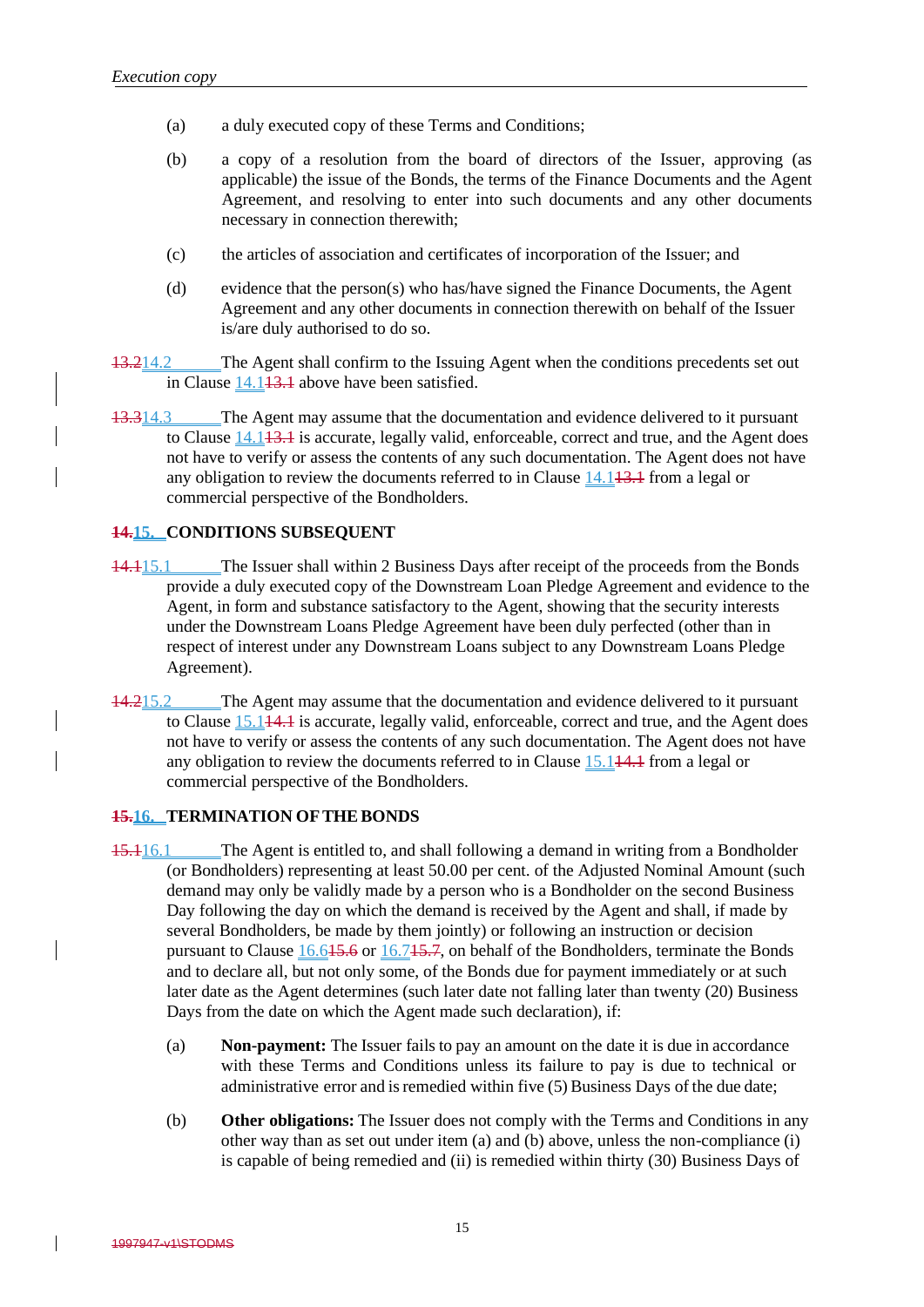the earlier of the Agent giving notice and the Issuer becoming aware of the noncompliance.

#### <span id="page-32-0"></span>(c) **Cross-default:**

- (i) Any financial indebtedness of the Issuer is not paid when due nor within any applicable grace period.
- (ii) Any financial indebtedness of the Issuer is declared to be or otherwise becomes due and payable prior to its specified maturity as a result of an event of default (however described).
- (iii) Any commitment for any financial indebtedness of the Issuer is cancelled or suspended by a creditor of the Issuer as a result of an event of default (however described).
- (iv) Any creditor of the Issuer becomes entitled to declare any financial indebtedness of the Issuer or due and payable prior to its specified maturity as a result of an event of default (however described).
- (v) Any financial indebtedness under the Senior Unsecured Bonds or Oxie Bonds becomes due and payable (or is capable of becoming declared due and payable) prior to its specified maturity as a result of an event of default (however described).
- $(v)(vi)$  No Event of Default will occur under this Clause [\(c\)](#page-32-0) if the aggregate amount of financial indebtedness or commitment for financial indebtedness falling within paragraphs (i) to (iv) above is less than SEK 15,000,000 (or its equivalent in any other currency or currencies).

#### <span id="page-32-1"></span>(d) **Cross payment default**

(i) Any Financial Indebtedness in excess of SEK 5,000,000 for the Property Companies (i) is not paid when due as extended by any originally applicable grace period (if there is one) or, (ii), such financial indebtedness is declared to be due and payable prior to its specified maturity as a result of an event of default (however described).

#### (d)(e) **Insolvency:**

- (i) The Issuer is unable or admits inability to pay its debts as they fall due or is declared to be unable to pay its debts under applicable law, suspends making payments on its debts generally or, by reason of actual or anticipated financial difficulties, commences negotiations with its creditors generally (other than under these Terms and Conditions) with a view to rescheduling its Financial Indebtedness; or
- (ii) a moratorium is declared in respect ofthe Financial Indebtedness of the Issuer.
- (e)(f) **Insolvency proceedings:** Any corporate action, legal proceedings or other procedure or step is taken in relation to (i) the suspension of payments, a moratorium of any indebtedness, winding-up, dissolution, administration or reorganisation (by way of voluntary arrangement, scheme of arrangement or otherwise) of the Issuer; or (ii) the appointment of a liquidator, receiver, administrative receiver, administrator or other similar officer in respect of the Issuer or any of its assets, with the exception for any proceedings or petitions which are being disputed in good faith and which are discharged, stayed or dismissed within thirty (30) Business Days of commencement.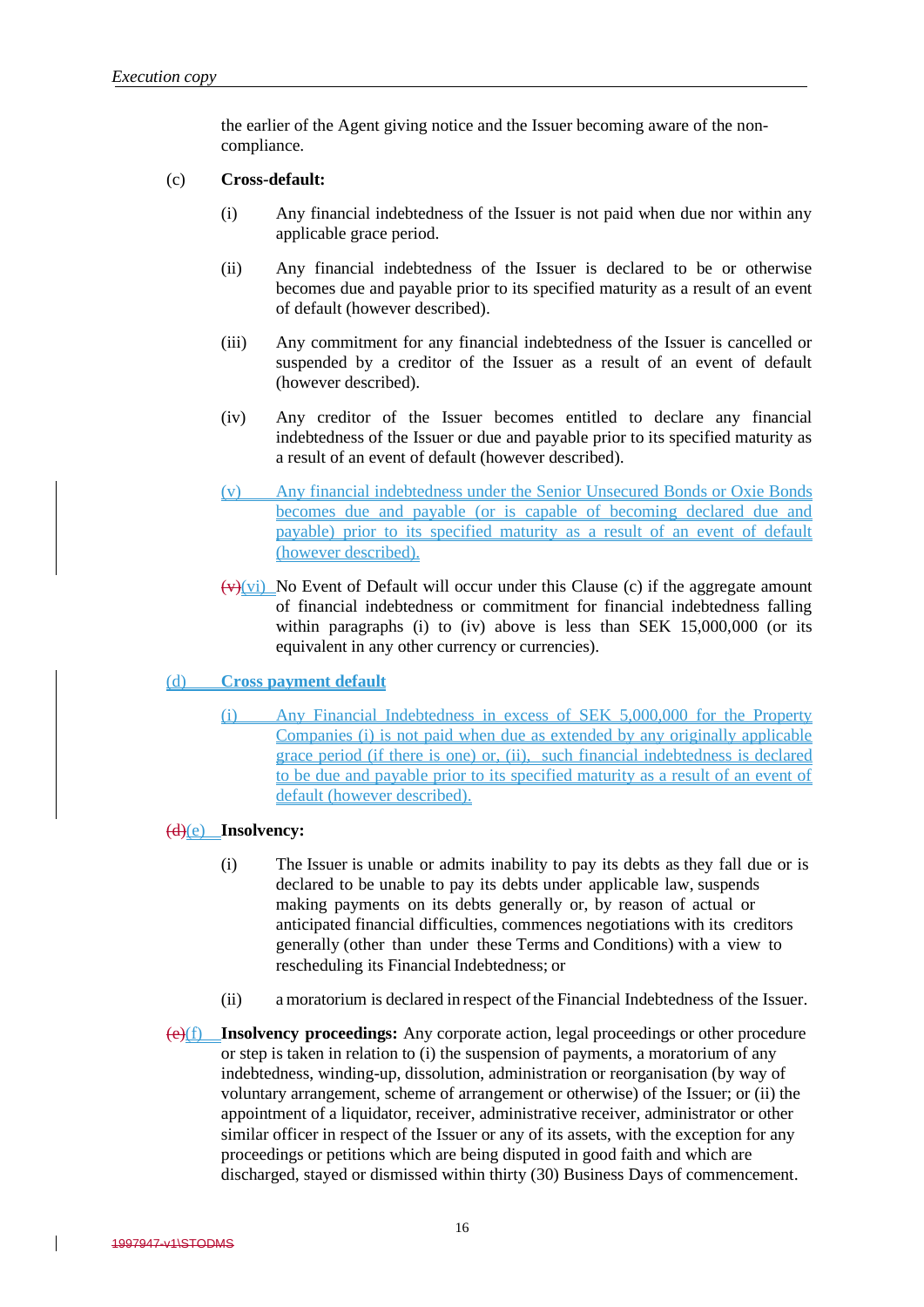- (f)(g) **Creditors' process:** Any expropriation, attachment, sequestration, distress or execution or any analogous process in any jurisdiction affects any asset having an aggregate value equal to or exceeding SEK 15,000,000 and is not discharged within thirty (30) Business Days.
- $\frac{g(h)}{h}$  **Impossibility or illegality:** It is or becomes impossible or unlawful for the Issuer to fulfil or perform any of the provisions of the Finance Documents or if the obligations under the Finance Documents are not, or cease to be, legal, valid, binding andenforceable.
- (h)(i) **Continuation of the business:** The Issuer ceases to carry on its business.
- (j) **Continuation of the Project**: If it becomes impossible or unlawful to complete the Project or if becomes evident that the Project will not be completed.
- 15.216.2 The Agent may not terminate the Bonds in accordance with Clause [16.115.1](#page-31-2) by reference to a specific Event of Default if it is no longer continuing or if it has been decided, in accordance with these Terms and Conditions, to waive such Event of Default (temporarily or permanently). However, if a moratorium occurs, the ending of that moratorium will not prevent termination for payment prematurely on the ground mentioned under Clause  $16.1(d)$ **15.1(d).**
- 15.316.3 If the right to terminate the Bonds is based upon a decision of a court of law or a government authority, it is not necessary that the decision has become enforceable under law or that the period of appeal has expired in order for cause of termination to be deemed to exist.
- <span id="page-33-1"></span>15.416.4 The Issuer is obliged to inform the Agent immediately if any circumstance of the type specified in Clause 16.1<del>15.1</del> should occur. Should the Agent not receive such information, the Agent is entitled to assume that no such circumstance exists or can be expected to occur, provided that the Agent does not have knowledge of such circumstance. The Agent is under no obligation to make any investigations relating to the circumstances specified in Clause [16.115.1.](#page-31-2) The Issuer shall further, at the request of the Agent, provide the Agent with details of any circumstances referred to in Clause [16.115.1](#page-31-2) and provide the Agent with all documents that may be of significance for the application of this Clause  $1544$ .
- 15.516.5 The Issuer is only obliged to inform the Agent according to Clause [16.415.4](#page-33-1) if informing the Agent would not conflict with any statute or the Issuer's or the Parent Company's registration contract with Nasdaq Stockholm (or any other Regulated Market). If such a conflict would exist pursuant to the listing contract with Nasdaq Stockholm (or any other Regulated Market) or otherwise, the Issuer shall, and shall use reasonable endeavours to ensure that the Parent Company, either seek the approval from Nasdaq Stockholm (or any other Regulated Market) or undertake other reasonable measures, including entering into a non-disclosure agreement with the Agent, in order to be able to timely inform the Agent according to Clause [16.415.4.](#page-33-1)
- <span id="page-33-0"></span>15.616.6 If the Agent has been notified by the Issuer or has otherwise determined that there is a default under these Terms and Conditions according to Clause  $16.145.1$ , the Agent shall (i) notify, within five (5) Business Days of the day of notification or determination, the Bondholders of the default and (ii) decide, within twenty (20) Business Days of the day of notification or determination, if the Bonds shall be declared terminated. If the Agent has decided not to terminate the Bonds, the Agent shall, at the earliest possible date, notify the Bondholders that there exists a right of termination and obtain instructions from the Bondholders according to the provisions in Clause [1817](#page-35-0) *(Decisions by Bondholders)*. If he Bondholders vote in favour of termination and instruct the Agent to terminate the Bonds, the Agent shall promptly declare the Bonds terminated. However, if the cause for termination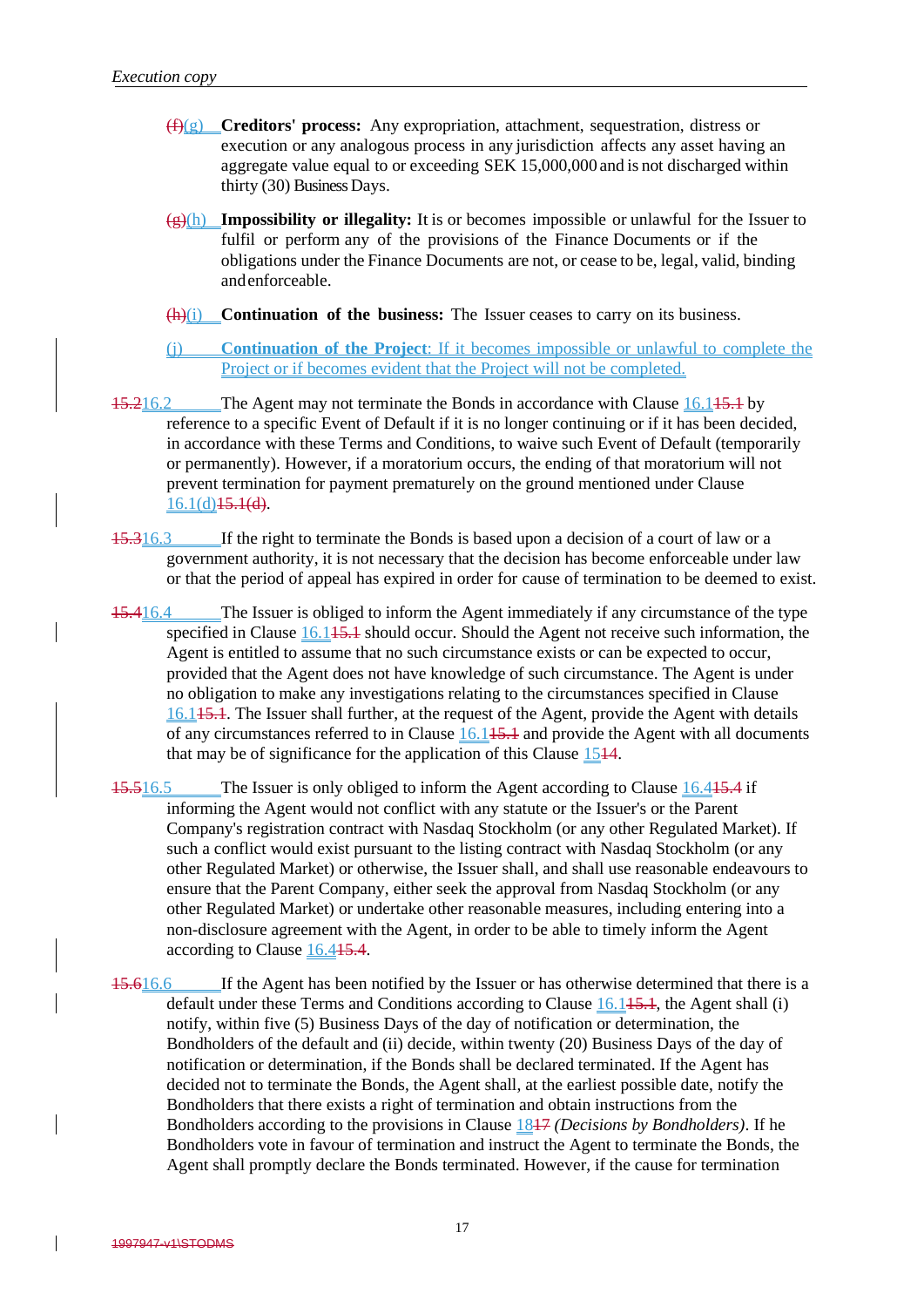according to the Agent's appraisal has ceased before the termination, the Agent shall not terminate the Bonds. The Agent shall in such case, at the earliest possible date, notify the Bondholders that the cause for termination has ceased. The Agent shall always be entitled to take the time necessary to consider whether an occurred event constitutes an Event of Default.

- <span id="page-34-1"></span>15.716.7 If the Bondholders, without any prior initiative to decision from the Agent or the Issuer, have made a decision regarding termination in accordance with Clause [1817](#page-35-0) *(Decisions by Bondholders)* the Agent shall promptly declare the Bonds terminated. The Agent is however not liable to take action if the Agent considers cause for termination not to be at hand, unless the instructing Bondholders agree in writing to indemnify and hold the Agent harmless from any loss or liability and, if requested by the Agent in its discretion, grant sufficient security for such indemnity.
- 15.816.8 If the Bonds are declared due and payable in accordance with the provisions in this Clause [1514,](#page-31-0) the Agent shall take every reasonable measure necessary to recover the amounts outstanding under the Bonds.
- 15.916.9 For the avoidance of doubt, the Bonds cannot be terminated and become due for payment prematurely according to this Clause [1514](#page-31-0) without relevant decision by the Agent or following instructions from the Bondholders' pursuant to Clause [1817](#page-35-0) *(Decisions by Bondholders)*.
- 15.1016.10 If the Bonds are declared due and payable in accordance with this Clause 1544, the Issuer shall redeem all Bonds with an amount per Bond equal to the Make Whole Amount.

#### <span id="page-34-0"></span>**16.17. DISTRIBUTION OF PROCEEDS**

- <span id="page-34-2"></span>16.117.1 If the Bonds have been declared due and payable in accordance with Clause [1514](#page-31-0) *(Termination of the Bonds)*, all payments by the Issuer relating to the Bonds shall be distributed in the following order of priority, in accordance with the instructions of the Agent:
	- (a) *first,* in or towards payment *pro rata* of (i) all unpaid fees, costs, expenses and indemnities payable by the Issuer to the Agent, (ii) other costs, expenses and indemnities relating to the termination of the Bonds, the enforcement of the Security created under the Security Documents or the protection of the Bondholders' rights, (iii) any non-reimbursed costs incurred by the Agent for external experts, and (iv) any non-reimbursed costs and expenses incurred by the Agent in relation to a Bondholders' Meeting or aWritten Procedure;
	- (b) *secondly,* in or towards payment *pro rata* of accrued but unpaid Interest under the Bonds (Interest due on an earlier Interest Payment Date to be paid before any Interest due on a later Interest Payment Date);
	- (c) *thirdly,* in or towards payment *pro rata* of any unpaid principal under the Bonds; and
	- (d) *fourthly,* in or towards payment *pro rata* of any other costs or outstanding amounts unpaid under these Terms and Conditions.

Any excess funds after the application of proceeds in accordance with paragraphs (a) to (d) above shall be paid to the Issuer. The application of proceeds in accordance with paragraphs (a) to (d) above shall, however, not restrict a Bondholders' Meeting or a Written Procedure from resolving that accrued Interest (whether overdue or not) shall be reduced without a corresponding reduction of principal.

16.217.2 If a Bondholder or another party has paid any fees, costs, expenses or indemnities referred to in Clause  $17.146.1$ , such Bondholder or other party shall be entitled to reimbursement by way of a corresponding distribution in accordance with Clause 17.146.1.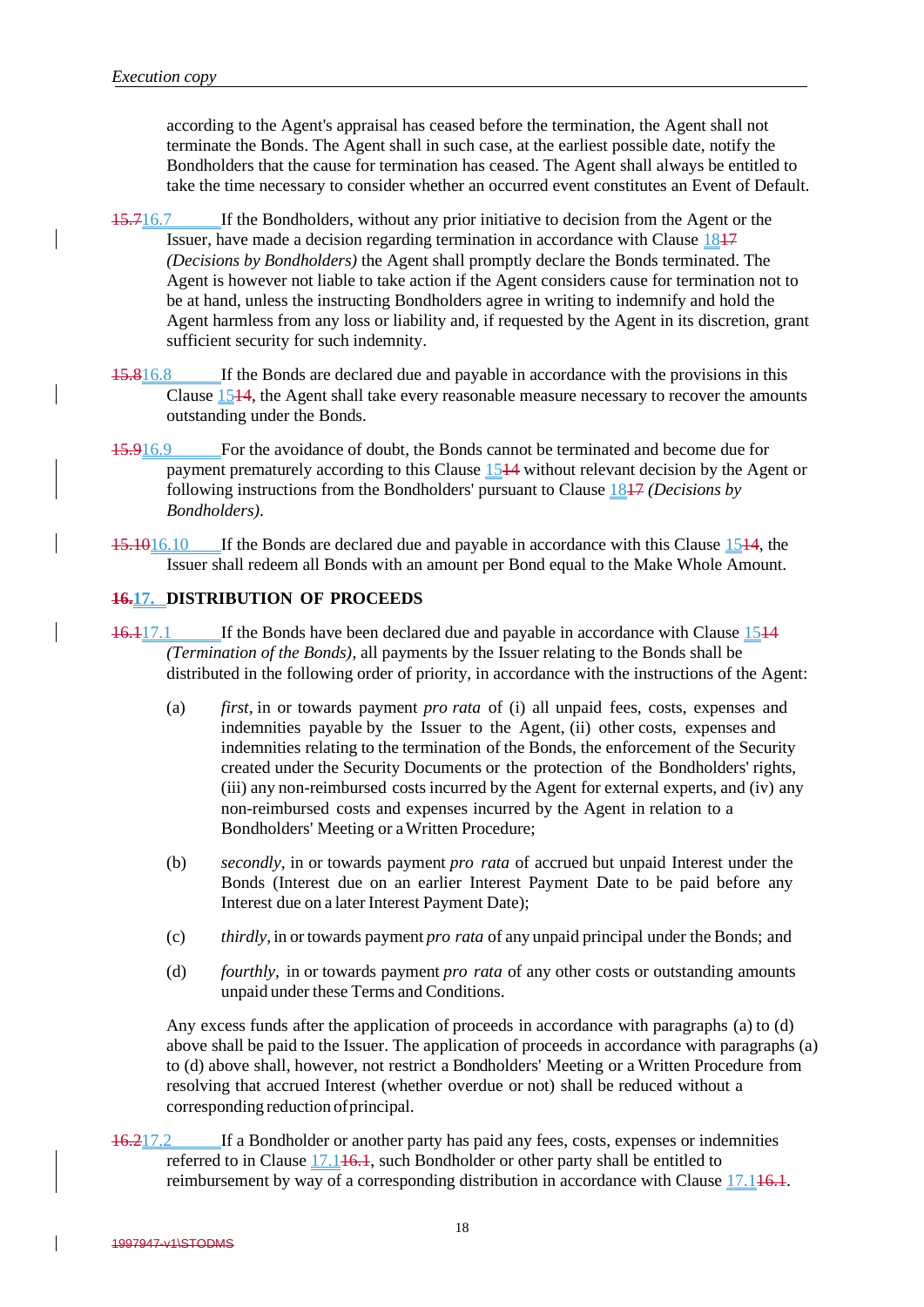- 16.317.3 Funds that the Agent receives (directly or indirectly) in connection with the termination of the Bonds constitute escrow funds according to the Escrow Funds Act and must be held on a separate interest-bearing account on behalf of the Bondholders and the other interested parties. The Agent shall arrange for payments of such funds in accordance with this Clause  $1716$  as soon as reasonably practicable.
- <span id="page-35-2"></span>16.417.4 If the Issuer or the Agent shall make any payment under this Clause 1746, the Issuer or the Agent, as applicable, shall notify the Bondholders of any such payment at least fifteen (15) Business Days before the payment is made. Such notice shall specify the Record Date, the payment date and the amount to be paid. Notwithstanding the foregoing, for any Interest due but unpaid the Record Date specified in Clause [9.18.1](#page-25-4) shall apply.

## <span id="page-35-0"></span>**17.18. DECISIONS BY BONDHOLDERS**

- 17.118.1 A request by the Agent for a decision by the Bondholders on a matter relating to these Terms and Conditions shall (at the option of the Agent) be dealt with at a Bondholders' Meeting or by way of a Written Procedure.
- 17.218.2 Any request from the Issuer or a Bondholder (or Bondholders) representing at least 10 per cent. of the Adjusted Nominal Amount (such request may only be validly made by a Person who is a Bondholder on the Business Day immediately following the day on which the request is received by the Agent and shall, if made by several Bondholders, be made by them jointly) for a decision by the Bondholders on a matter relating to these Terms and Conditions shall be directed to the Agent and dealt with at a Bondholders' Meeting or by way of a Written Procedure, as determined by the Agent. The Person requesting the decision may suggest the form for decision making, but if it is in the Agent's opinion more appropriate that a matter is dealt with at a Bondholders' Meeting than by way of a Written Procedure, it shall be dealt with at a Bondholders' Meeting.
- 17.318.3 The Agent may refrain from convening a Bondholders' Meeting or instigating a Written Procedure if (i) the suggested decision must be approved by any Person in addition to the Bondholders and such Person has informed the Agent that an approval will not be given, or (ii) the suggested decision is not in accordance with applicable laws.
- 17.418.4 Only a Person who is, or who has been provided with a power of attorney or other proof of authorisation pursuant to Clause [87](#page-25-0) *(Right to act on behalf of a Bondholder)* from a Person who is, registered as a Bondholder:
	- (a) on the Record Date prior to the date of the Bondholders' Meeting, in respect of a Bondholders' Meeting, or
	- (b) on the Business Day specified in the communication pursuant to Clause  $20.319.3$  $20.319.3$ , in respect of a Written Procedure,

may exercise voting rights as a Bondholders at such Bondholders' Meeting or in such Written Procedure, provided that the relevant Bonds are included in the definition of Adjusted Nominal Amount.

- <span id="page-35-1"></span>17.518.5 The following matters shall require consent of Bondholders representing at least three quarters (3/4) of the Adjusted Nominal Amount for which Bondholders are voting at a Bondholders' Meeting or for which Bondholders reply in a Written Procedure in accordance with the instructions given pursuant to Clause 20.349.3:
	- (a) waive a breach of or amend an undertaking set out in Clause [1211](#page-27-0) *(Special undertakings);*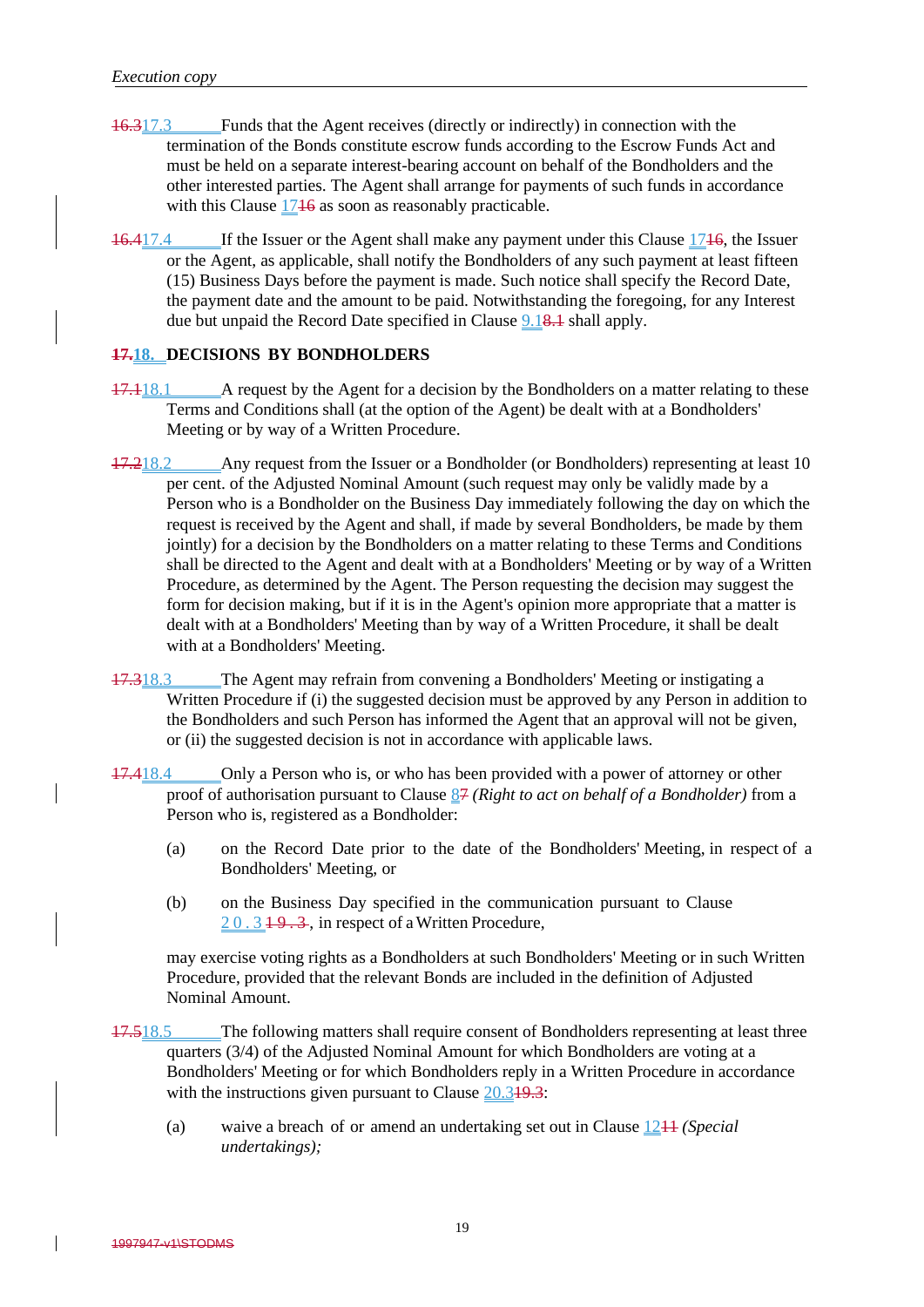- (b) release of the Transaction Security, except in accordance with the terms of the Security Documents;
- (c) reduce the principal amount, Interest Rate or Interest which shall be paid by the Issuer;
- (d) amend any payment day for principal or Interest or waive any breach of a payment undertaking; or
- (e) amend the provisions in this Clause  $18.517.5$  and Clause  $18.617.6$ .
- <span id="page-36-0"></span>17.618.6 Any matter not covered by Clause [18.517.5](#page-35-1) shall require the consent of Bondholders representing more than 50 per cent. of the Adjusted Nominal Amount for which Bondholders are voting at a Bondholders' Meeting or for which Bondholders reply in a Written Procedure in accordance with the instructions given pursuant to Clause [20.319.3.](#page-38-2) This includes, but is not limited to, any amendment to or waiver of these Terms and Conditions that does not require a higher majority (other than an amendment or waiver permitted pursuant to Clause  $21.120.1$  (a), (b) or (c)), a termination of the Bonds or the enforcement of the Security created under the Security Documents.
- 17.718.7 If the number of votes or replies are equal, the opinion which is most beneficial for the Issuer, according to the chairman at a Bondholders' Meeting or the Agent in a Written Procedure, will prevail. The chairman at a Bondholders' Meeting shall be appointed by the Bondholders in accordance with Clause [18.617.6.](#page-36-0)
- <span id="page-36-1"></span>17.818.8 Quorum at a Bondholders' Meeting or in respect of a Written Procedure only exists if a Bondholder (or Bondholders) representing at least 50 per cent. of the Adjusted Nominal Amount in case of matter pursuant to Clause 18.547.5 and otherwise 20 per cent. of the Adjusted Nominal Amount:
	- (a) if at aBondholders' Meeting, attend the meeting in person or by telephone conference (or appearthrough duly authorised representatives); or
	- (b) if in respect of aWritten Procedure, reply to the request.
- 17.918.9 If a quorum does not exist at a Bondholders' Meeting or in respect of a Written Procedure, the Agent or the Issuer shall convene a second Bondholders' Meeting (in accordance with Clause 19.148.1) or initiate a second Written Procedure (in accordance with Clause  $20.149.1$ ), as the case may be, provided that the relevant proposal has not been withdrawn by the Person(s) who initiated the procedure for ' consent. The quorum requirement in Clause [18.817.8](#page-36-1) shall not apply to such second Bondholders' Meeting or Written Procedure.
- 17.1018.10 Any decision which extends or increases the obligations of the Issuer or the Agent, or limits, reduces or extinguishes the rights or benefits of the Issuer or the Agent, under these Terms and Conditions shall be subject to the Issuer's or the Agent's consent, as appropriate.
- 17.1118.11 A Bondholder holding more than one Bond need not use all its votes or cast all the votes to which it is entitled in the same way and may in its discretion use or cast some of its votes only.
- 17.1218.12 The Issuer may not, directly or indirectly, pay or cause to be paid any consideration to or for the benefit of any Bondholders for or as inducement to any consent under these Terms and Conditions, unless such consideration is offered to all Bondholders that consent at the relevant Bondholders' Meeting or in a Written Procedure within the time period stipulated for the consideration to be payable or the time period for replies in the Written Procedure, as the case may be.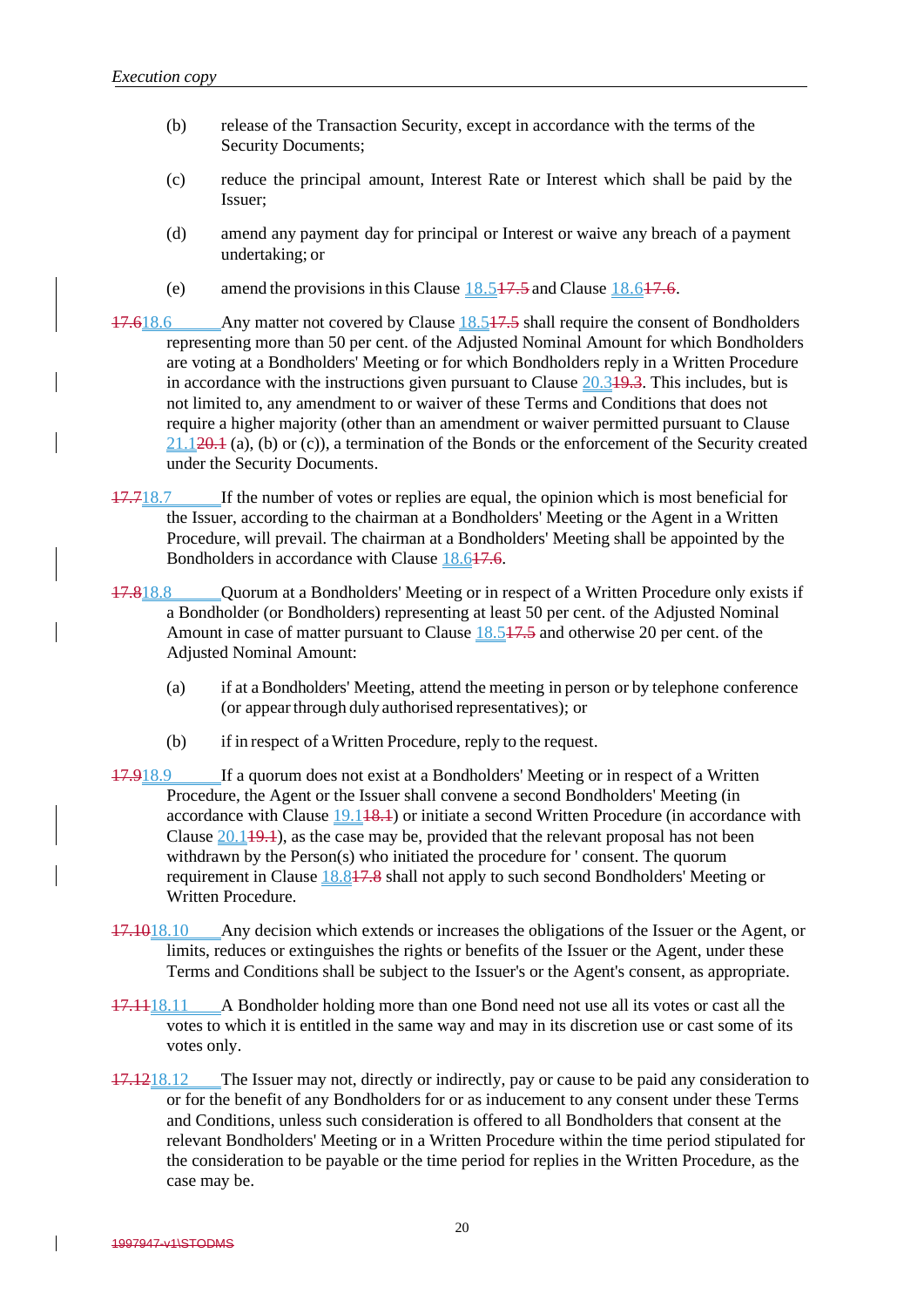- 17.1318.13 A matter decided at a duly convened and held Bondholders' Meeting or by way of Written Procedure is binding on all Bondholders, irrespective of them being present or represented at the Bondholders' Meeting or responding in the Written Procedure. The Bondholders that have not adopted or voted for a decision shall not be liable for any damages that this may cause other Bondholders.
- 17.1418.14 All costs and expenses incurred by the Issuer or the Agent for the purpose of convening a Bondholders' Meeting or for the purpose of carrying out a Written Procedure, including reasonable fees to the Agent, shall be paid by the Issuer.
- 17.1518.15 If a decision shall be taken by the Bondholders on a matter relating to these Terms and Conditions, the Issuer shall promptly at the request of the Agent provide the Agent with a certificate specifying the number of Bonds owned by Group Companies or (to the knowledge of the Issuer) Affiliates, irrespective of whether such Person is directly registered as owner of such Bonds. The Agent shall not be responsible for the accuracy of such certificate or otherwise be responsible to determine whether a Bond is owned by a Group Company an Affiliate of a Group Company.
- <span id="page-37-2"></span>17.1618.16 Information about decisions taken at a Bondholders' Meeting or by way of a Written Procedure shall promptly be sent by notice to the Bondholders and published on the websites of the Issuer and the Agent, provided that a failure to do so shall not invalidate any decision made or voting result achieved. The minutes from the relevant Bondholders' Meeting or Written Procedure shall at the request of a Bondholder be sent to it by the Issuer or the Agent, as applicable.

#### <span id="page-37-0"></span>**18.19. BONDHOLDERS' MEETING**

- <span id="page-37-1"></span>18.119.1 The Agent shall convene a Bondholders' Meeting by sending a notice thereof to each Bondholder no later than five (5) Business Days after receipt of a request from the Issuer or the Bondholder(s) (or such later date as may be necessary for technical or administrative reasons). If the Bondholders' Meeting has been requested by the Bondholder(s), the Agent shall send a copy of the notice to the Issuer.
- 18.219.2 Should the Issuer want to replace the Agent, it may convene a Bondholders' Meeting in accordance with Clause [19.118.1](#page-37-1) with a copy to the Agent. After a request from the Bondholders pursuant to Clause  $22.4.321.4.3$ , the Issuer shall no later than five (5) Business Days after receipt of such request (or such later date as may be necessary for technical or administrative reasons) convene a Bondholders' Meeting in accordance with Clause [19.118.1.](#page-37-1)
- 18.319.3 The notice pursuant to Clause [19.118.1](#page-37-1) shall include (i) time for the meeting, (ii) place for the meeting, (iii) agenda for the meeting (including each request for a decision by the Bondholders) and (iv) a form of power of attorney. Only matters that have been included in the notice may be resolved upon at the Bondholders' Meeting. Should prior notification by the Bondholders be required in order to attend the Bondholders' Meeting, such requirement shall be included in the notice.
- 18.419.4 The Bondholders' Meeting shall be held no earlier than ten (10) Business Days and no later than twenty (20) Business Days from the notice.
- 18.519.5 If the Agent, in breach of these Terms and Conditions, has not convened a Bondholders' Meeting within five (5) Business Days after having received such notice, the requesting Person may convene the Bondholders' Meeting itself. If the requesting Person is a Bondholder, the Issuer shall upon request from such Bondholder provide the Bondholder with necessary information from the register kept by the CSD and, if no Person to open the Bondholders' Meeting has been appointed by the Agent, the meeting shall be opened by a Person appointed by the requesting Person.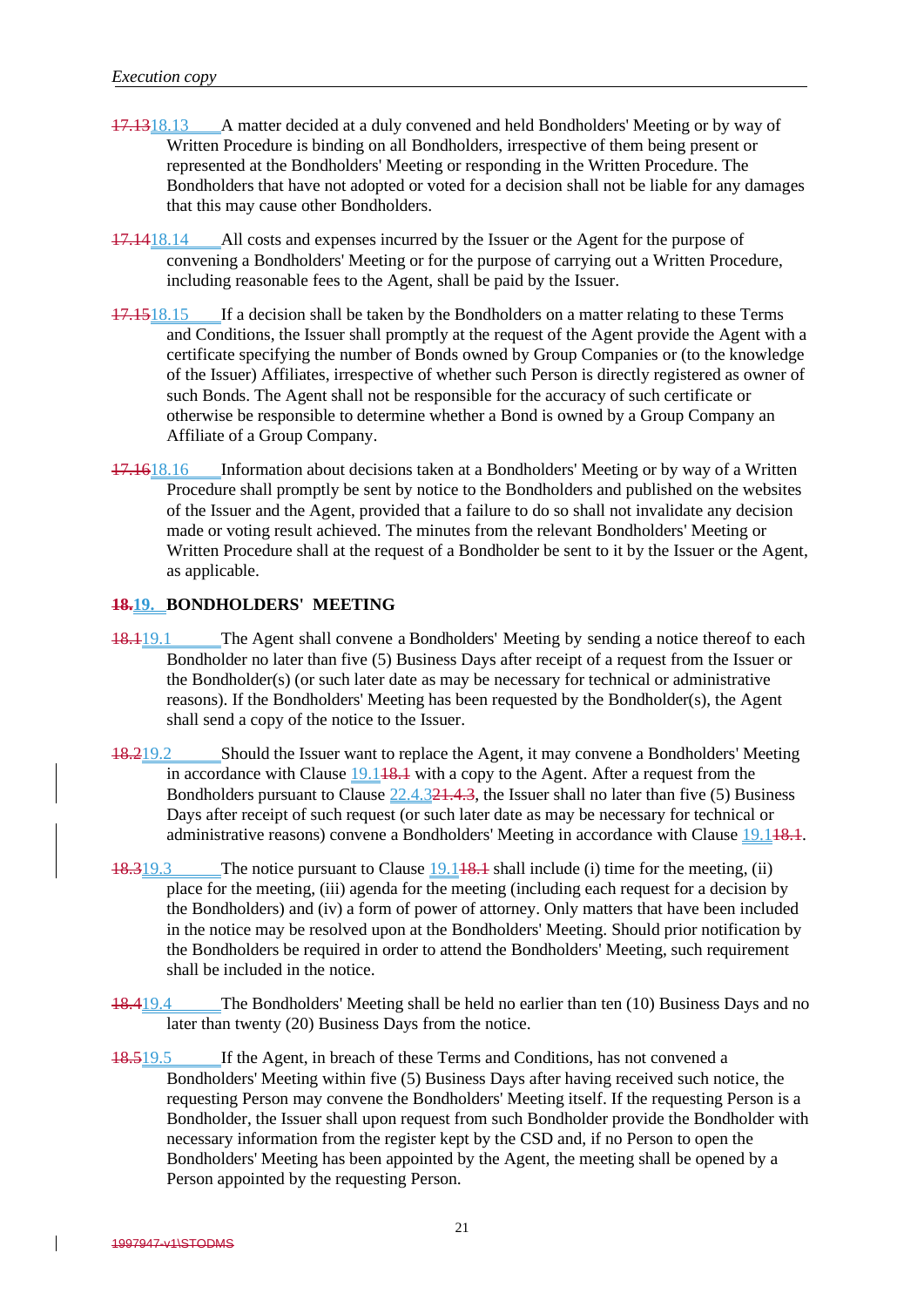- 18.619.6 At a Bondholders' Meeting, the Issuer, the Bondholders (or the Bondholders' representatives/proxies) and the Agent may attend along with each of their representatives, counsels and assistants. Further, the directors of the board, the managing director and other officials of the Issuer and the Issuer's auditors and other advisors may attend the Bondholders' Meeting. The Bondholders' Meeting may with the consent of the Issuer decide that further individuals may attend. If a representative/proxy shall attend the Bondholders' Meeting instead of the Bondholder, the representative/proxy shall present a duly executed proxy or other document establishing its authority to represent the Bondholder.
- 18.719.7 Without amending or varying these Terms and Conditions, the Agent may prescribe such further regulations regarding the convening and holding of a Bondholders' Meeting as the Agent may deem appropriate. Such regulations may include a possibility for Bondholders to vote without attending the meeting in person.

#### <span id="page-38-0"></span>**19.20. WRITTEN PROCEDURE**

- <span id="page-38-4"></span>19.120.1 The Agent shall instigate a Written Procedure no later than five (5) Business Days after receipt of a request from the Issuer or the Bondholder(s) (or such later date as may be necessary for technical or administrative reasons) by sending a communication to each such Person who is registered as a Bondholder on the Business Day prior to the date on which the communication is sent. If the Written Procedure has been requested by the Bondholder(s), the Agent shall send a copy of the communication to the Issuer.
- 19.220.2 Should the Issuer want to replace the Agent, it may send a communication in accordance with Clause [20.119.1](#page-38-4) to each Bondholder with a copy to the Agent.
- <span id="page-38-2"></span>19.320.3 A communication pursuant to Clause [20.119.1](#page-38-4) shall include (i) each request for a decision by the Bondholders, (ii) a description of the reasons for each request, (iii) a specification of the Business Day on which a Person must be registered as a Bondholder in order to be entitled to exercise voting rights (such Business Day not to fall earlier than the effective date of the communication pursuant to Clause  $20.149.4$ ), (iv) instructions and directions on where to receive a form for replying to the request (such form to include an option to vote yes or no for each request) as well as a form of power of attorney, and (v) the stipulated time period within which the Bondholder must reply to the request (such time period to last at least ten (10) Business Days but not more than twenty (20) Business Days from the communication pursuant to Clause  $20.149.1$ ). If the voting shall be made electronically, instructions for such voting shall be included in the communication.
- 19.420.4 If the Agent, in breach of these Terms and Conditions, has not instigated a Written Procedure within five (5) Business Days after having received such notice, the requesting Person may instigate a Written Procedure itself. If the requesting Person is a Bondholder, the Issuer shall upon request from such Bondholder provide the Bondholder with necessary information from the register kept by the CSD.
- 19.520.5 When the requisite majority consents of the total Adjusted Nominal Amount pursuant to Clause [18.517.5](#page-35-1) and [18.617.6](#page-36-0) have been received in a Written Procedure, the relevant decision shall be deemed to be adopted pursuant to Clause 18.547.5 or 18.647.6, as the case may be, even if the time period for replies in the Written Procedure has not yet expired.

#### <span id="page-38-1"></span>**20.21. AMENDMENTS AND WAIVERS**

<span id="page-38-3"></span>20.121.1 The Issuer and the Agent (acting on behalf of the Bondholders) may agree to amend these Terms and Conditions or waive any provision in these Terms and Conditions, provided that: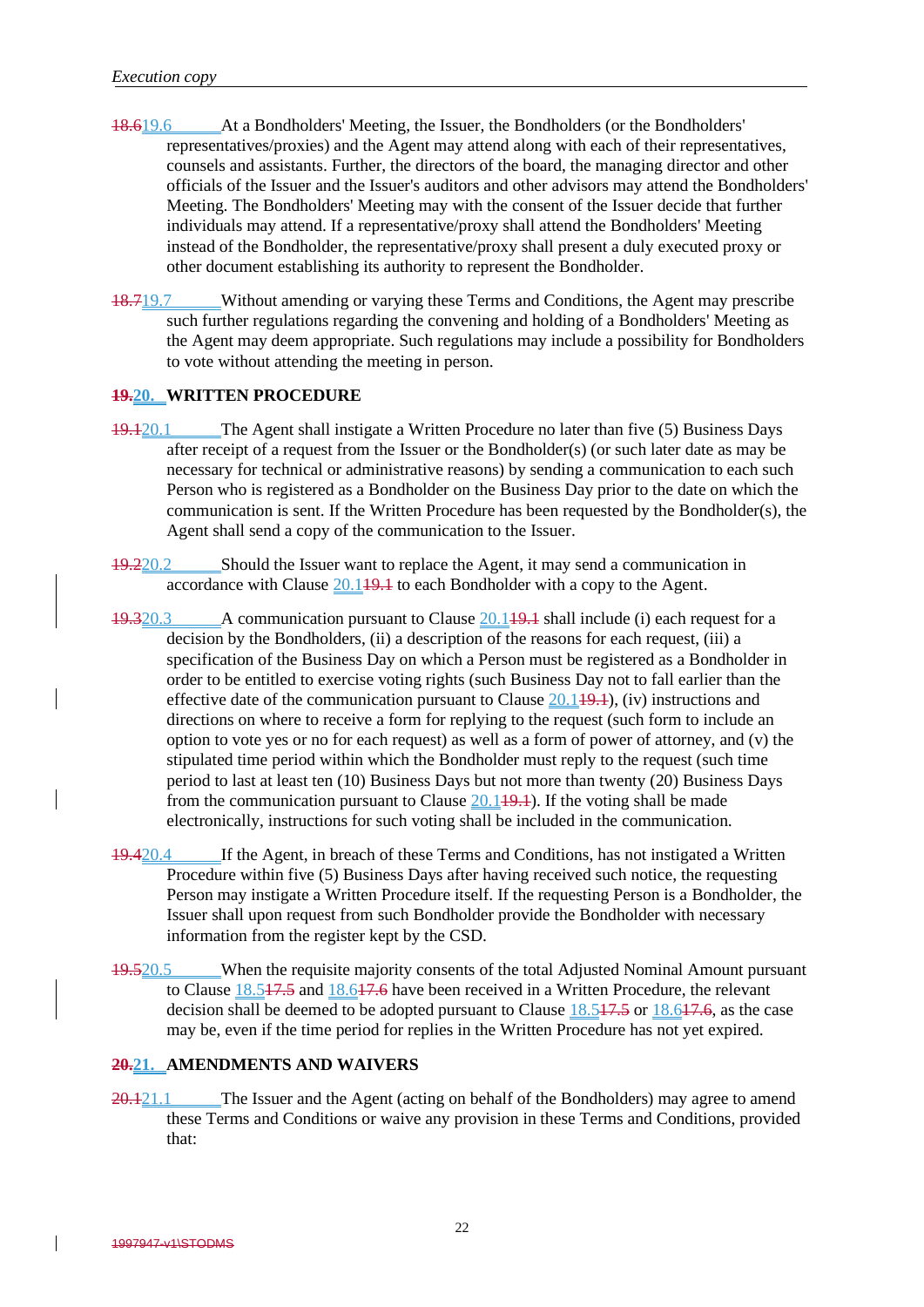- (a) such amendment or waiver is not detrimental to the interest of the Bondholders, or is made solely for the purpose of rectifying obvious errors and mistakes;
- (b) such amendment or waiver isrequired by applicable law, a court ruling or a decision by a relevant authority;
- (c) such amendment or waiver is necessary for the purpose of listing the Bonds on the corporate bond list of Nasdaq Stockholm (or any other Regulated Market, as applicable) provided such amendment or waiver does not materially adversely affect the rights of the Bondholders; or
- (d) such amendment or waiver has been duly approved by the Bondholders in accordance with Clause [1817](#page-35-0) *(Decisions by Bondholders).*
- $20.221.2$  The consent of the Bondholders is not necessary to approve the particular form of any amendment or waiver to these Terms and Conditions. It is sufficient if such consent approves the substance of the amendment or waiver.
- <span id="page-39-2"></span>20.321.3 The Agent shall promptly notify the Bondholders of any amendments or waivers made in accordance with Clause  $21.120.1$ , setting out the date from which the amendment or waiver will be effective, and ensure that any amendments to these Terms and Conditions are available on the websites of the Issuer and the Agent. The Issuer shall ensure that any amendments to these Terms and Conditions are duly registered with the CSD and each other relevant organisation or authority.
- 20.421.4 An amendment or waiver to these Terms and Conditions shall take effect on the date determined by the Bondholders' Meeting, in the Written Procedure or by the Agent, as the case may be.

#### <span id="page-39-0"></span>**21.22. APPOINTMENT AND REPLACEMENT OF THE AGENT**

#### 21.122.1 **Appointment of Agent**

- 21.1.122.1.1 By subscribing for Bonds, each initial Bondholder appoints the Agent to act as its agent in all matters relating to the Bonds and these Terms and Conditions, and authorises the Agent to act on its behalf (without first having to obtain its consent, unless such consent is specifically required by these Terms and Conditions) in any legal or arbitration proceedings relating to the Bonds held by such Bondholder, including the winding-up, dissolution, liquidation, company reorganisation *(Sw. företagsrekonstruktion)* or bankruptcy (Sw. *konkurs)* (or its equivalent in any other jurisdiction) of the Issuer. By acquiring Bonds, each subsequent Bondholder confirms such appointment and authorisation for the Agent to act on its behalf.
- <span id="page-39-1"></span>21.1.222.1.2 Each Bondholder shall immediately upon request by the Agent provide the Agent with any such documents, including a written power of attorney (in form and substance satisfactory to the Agent), as the Agent deems necessary for the purpose of exercising its rights and/or carrying out its duties under these Terms and Conditions. The Agent is under no obligation to represent a Bondholder which does not comply with such request.
- 21.1.322.1.3 The Issuer shall promptly upon request provide the Agent with any documents and other assistance (in form and substance satisfactory to the Agent), that the Agent deems necessary for the purpose of exercising its rights and/or carrying out its duties under these Terms and Conditions.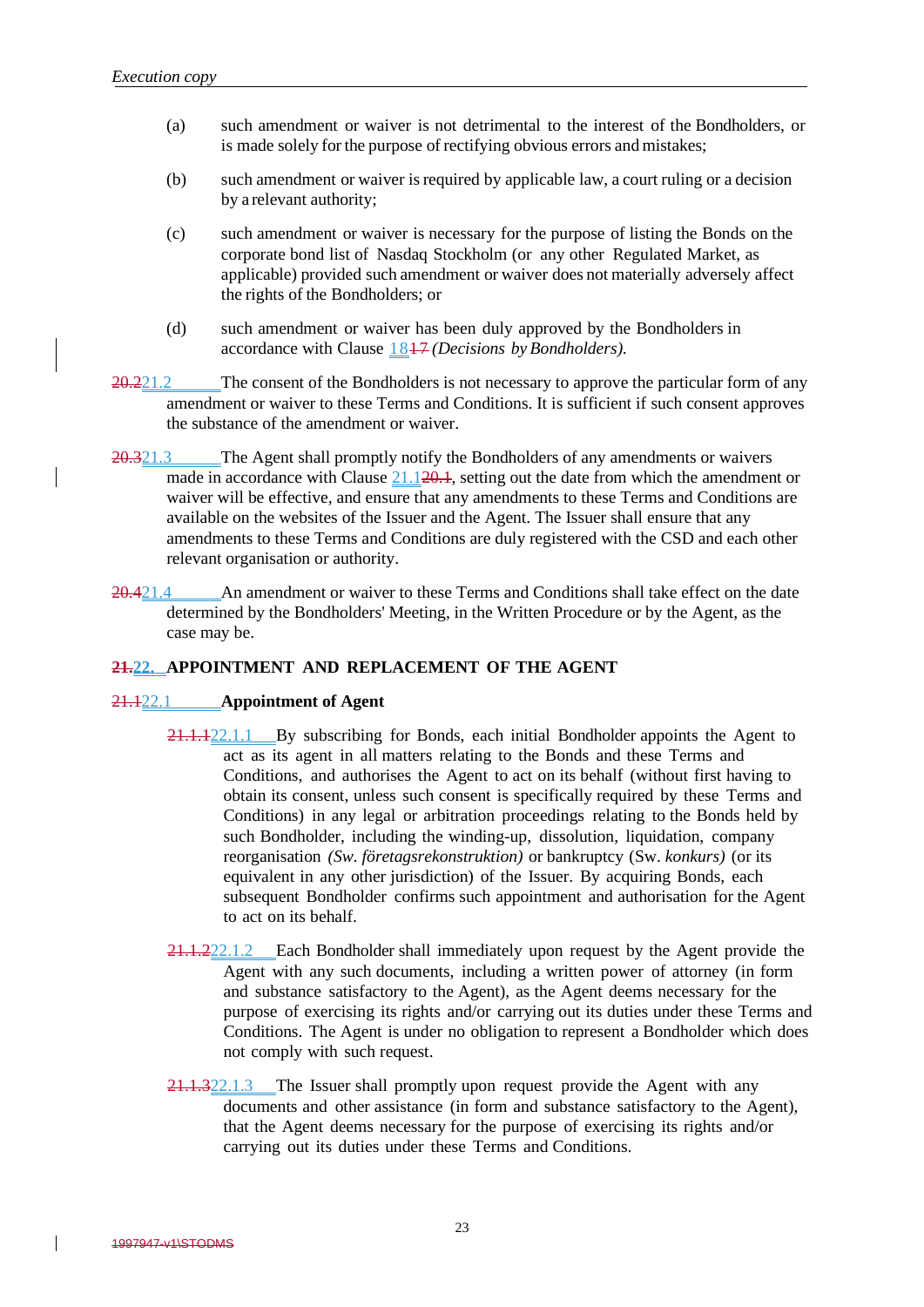- 21.1.422.1.4 The Agent is entitled to fees for its work and to be indemnified for costs, losses and liabilities on the terms set out in these Terms and Conditions and the Agent Agreement, and the Agent's obligations as agent under these Terms and Conditions are conditioned upon the due payment of such fees and indemnifications.
- 21.1.522.1.5 The Agent may act as agent for several issues of securities issued by or relating to the Issuer and other Group Companies notwithstanding potential conflicts of interest.

#### 21.222.2 **Duties of the Agent**

- 21.2.122.2.1 The Agent shall represent the Bondholders in accordance with these with the Finance Documents including, inter alia, holding the Transaction Security pursuant to the Security Documents on behalf of the Bondholders and, where relevant, enforcing the Transaction Security on behalf of the Bondholders. Except as specified in Clause [1413](#page-30-0) *(Conditions precedent for disbursement),* the Agent is not responsible for the execution or enforceability of the Finance Documents or the perfection of the Transaction Security. The Agent shall keep the latest version of these Terms and Conditions (including any document amending these Terms and Conditions) available on the website of theAgent.
- 21.2.222.2.2 Upon request by a Bondholder, the Agent shall promptly distribute to the Bondholders any information from such Bondholder which relates to the Bonds (at the discretion of the Agent). The Agent may require that the requesting Bondholder reimburses any costs or expenses incurred, or to be incurred, by the Agent in doing so (including a reasonable fee for the work of the Agent) before any such information is distributed. The Agent shall upon request by a Bondholder disclose the identity of any other Bondholder who has consented to the Agent in doing so.
- 21.2.322.2.3 When acting in accordance with these Terms and Conditions, the Agent is always acting with binding effect on behalf of the Bondholders. The Agent shall carry out its duties under these Terms and Conditions in a reasonable, proficient and professional manner, with reasonable care and skill.
- 21.2.422.2.4 The Agent is entitled to delegate its duties to other professional parties, but the Agent shall remain liable for the actions of such parties under these Terms and Conditions.
- 21.2.522.2.5 The Agent shall treat all Bondholders equally and, when acting pursuant to these Terms and Conditions, act with regard only to the interests of the Bondholders and shall not be required to have regard to the interests or to act upon or comply with any direction or request of any other Person, other than as explicitly stated in these Terms and Conditions and the Agent Agreement.
- 21.2.622.2.6 The Agent shall be entitled to disclose to the Bondholders any event or circumstance directly or indirectly relating to the Issuer or the Bonds. Notwithstanding the foregoing, the Agent may if it considers it to be beneficial to the interests of the Bondholders delay disclosure or refrain from disclosing certain information other than in respect of an Event of Default that has occurred and is continuing.
- 21.2.722.2.7 The Agent is entitled to engage external experts when carrying out its duties under these Terms and Conditions. The Issuer shall on demand by the Agent pay all costs for external experts engaged (i) after the occurrence of an Event of Default, (ii) for the purpose of investigating or considering an event which the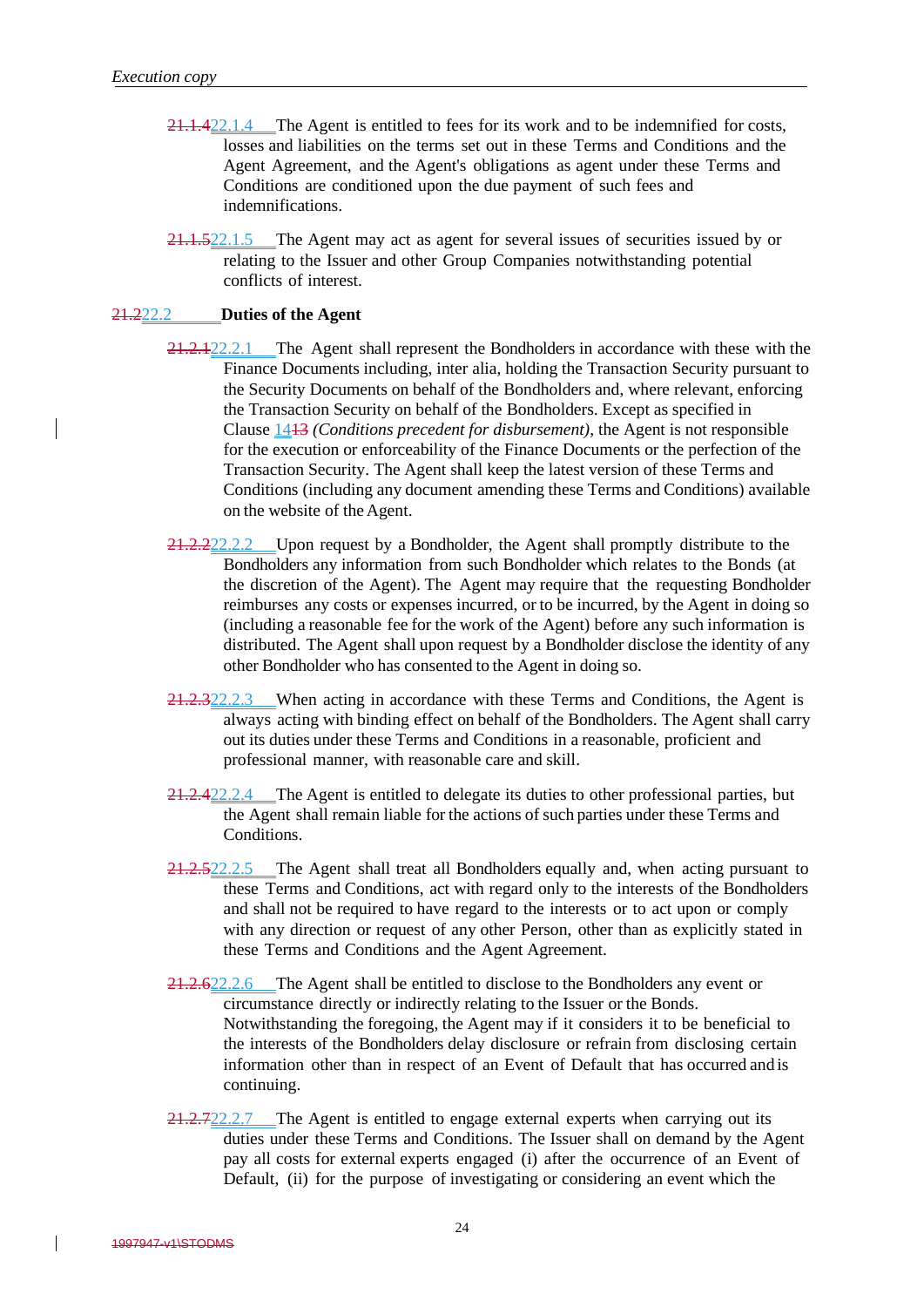Agent reasonably believes is or may lead to an Event of Default or a matter relating to the Issuer which the Agent reasonably believes may be detrimental to the interests of the Bondholders under these Terms and Conditions or (iii) when the Agent is to make a determination under these Terms and Conditions. Any compensation for damages or other recoveries received by the Agent from external experts engaged by it for the purpose of carrying out its duties under these Terms and Conditions shall be distributed in accordance with Clause [1716](#page-34-0) *(Distribution of proceeds).*

- 21.2.822.2.8 The Agent shall enter into agreements with the CSD, and comply with such agreement and the CSD regulations applicable to the Agent, as may be necessary in order for the Agent to carry out its duties under these Terms and Conditions.
- <span id="page-41-0"></span>21.2.922.2.9 The Agent may instruct the CSD to split the Bonds to a lower nominal amount in order to facilitate partial redemptions, restructuring of the Bonds or in other situations.
- 21.2.1022.2.10 Notwithstanding any other provision of these Terms and Conditions to the contrary, the Agent is not obliged to do or omit to do anything if it would or might in its reasonable opinion constitute a breach of any law or regulation or agreement (including but not limited to stock market rules or agreement).
- <span id="page-41-1"></span>21.2.1122.2.11 Ifin the Agent's reasonable opinion the cost, loss or liability which it may incur (including reasonable fees to the Agent) in complying with instructions of the Bondholders, or taking any action at its own initiative, will not be covered by the Issuer, the Agent may refrain from acting in accordance with such instructions, or taking such action, until it has received such funding or indemnities (or adequate security has been provided therefore) as it may reasonably require.
- <span id="page-41-2"></span>21.2.1222.2.12 The Agent shall give a notice to the Bondholders (i) before it ceases to perform its obligations under these Terms and Conditions by reason of the nonpayment by the Issuer of any fee or indemnity due to the Agent under these Terms and Conditions or the Agent Agreement, or (ii) if it refrains from acting for any reason described in Clause [22.2.1121.2.11.](#page-41-1)

#### 21.322.3 **Limited liability for the Agent**

- 21.3.122.3.1 The Agent will not be liable to the Bondholders for damage or loss caused by any action taken or omitted by it under or in connection with these Terms and Conditions, unless directly caused by its negligence or wilful misconduct. The Agent shall never be responsible for indirect loss.
- 21.3.222.3.2 The Agent shall not be considered to have acted negligently if it has acted in accordance with advice from or opinions of reputable external experts engaged by the Agent or if the Agent has acted with reasonable care in a situation when the Agent considers that it is detrimental to the interests of the Bondholders to delay the action in order to first obtain instructions from the Bondholders.
- 21.3.322.3.3 The Agent shall not be liable for any delay (or any related consequences) in crediting an account with an amount required pursuant to these Terms and Conditions to be paid by the Agent to the Bondholders, provided that the Agent has taken all necessary steps as soon as reasonably practicable to comply with the regulations or operating procedures of any recognised clearing or settlement system used by the Agent for that purpose.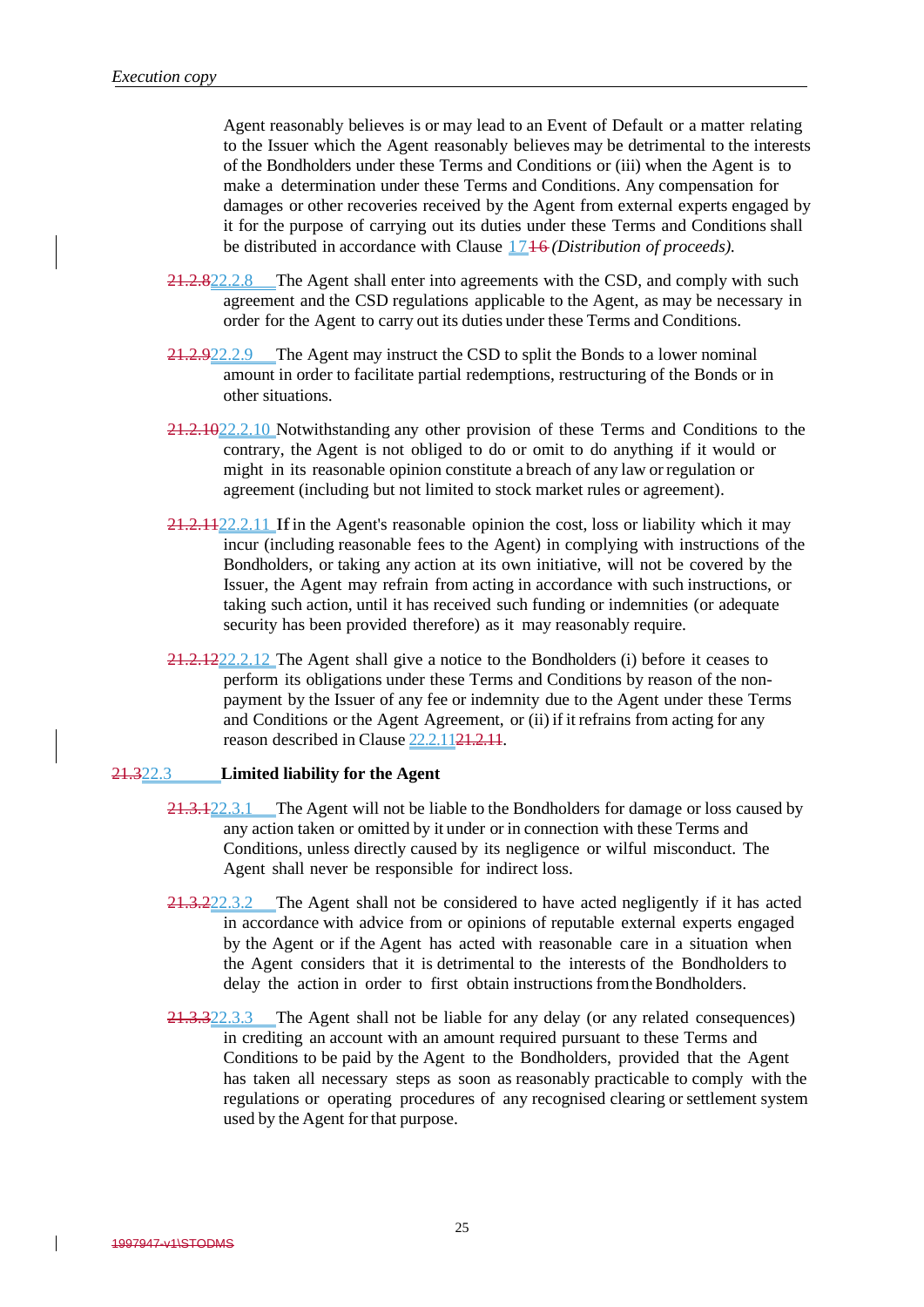- 21.3.422.3.4 The Agent shall have no liability to the Bondholders for damage caused by the Agent acting in accordance with instructions of the Bondholders given in accordance with Clause [1817](#page-35-0) *(Decisions by Bondholders).*
- $21.3.522.3.5$  Any liability towards the Issuer which is incurred by the Agent in acting under, or in relation to, these Terms and Conditions shall not be subject to set-off against the obligations of the Issuer to the Bondholders under these Terms and Conditions.

#### <span id="page-42-3"></span><span id="page-42-2"></span>21.422.4 **Replacement of the Agent**

- 21.4.122.4.1 Subject to Clause [22.4.621.4.6,](#page-42-1) the Agent may resign by giving notice to the Issuer and the Bondholders, in which case the Bondholders shall appoint a successor Agent at a Bondholders' Meeting convened by the retiring Agent or by way of Written Procedure initiated by the retiring Agent.
- 21.4.222.4.2 Subject to Clause  $22.4.621.4.6$ , if the Agent is insolvent, the Agent shall be deemed to resign as Agent and the Issuer shall within ten (10) Business Days appoint a successor Agent which shall be an independent financial institution or other reputable company which regularly acts as agent under debt issuances.
- <span id="page-42-0"></span>21.4.322.4.3 A Bondholder (or Bondholders) representing at least 10 per cent. of the Adjusted Nominal Amount may, by notice to the Issuer (such notice may only be validly given by a Person who is a Bondholder on the Business Day immediately following the day on which the notice is received by the Issuer and shall, if given by several Bondholders, be given by them jointly), require that a Bondholders' Meeting is held for the purpose of dismissing the Agent and appointing a new Agent. The Issuer may, at a Bondholders' Meeting convened by it or by way of Written Procedure initiated by it, propose to the Bondholders that the Agent be dismissed and a newAgent appointed.
- 21.4.422.4.4 If the Bondholders have not appointed a successor Agent within ninety (90) calendar days after (i) the earlier of the notice of resignation was given or the resignation otherwise took place or (ii) the Agent was dismissed through a decision by the Bondholders, the Issuer shall appoint a successor Agent which shall be an independent financial institution or other reputable company which regularly acts as agent under debt issuances.
- 21.4.522.4.5 The retiring Agent shall, at its own cost, make available to the successor Agent such documents and records and provide such assistance as the successor Agent may reasonably request for the purposes of performing its functions as Agent under these Terms and Conditions.
- <span id="page-42-1"></span>21.4.622.4.6 The Agent's resignation or dismissal shall only take effect upon the appointment of a successor Agent and acceptance by such successor Agent of such appointment and the execution of all necessary documentation to effectively substitute the retiring Agent.
- 21.4.722.4.7 Upon the appointment of a successor, the retiring Agent shall be discharged from any further obligation in respect of these Terms and Conditions but shall remain entitled to the benefit of these Terms and Conditions and remain liable under these Terms and Conditions in respect of any action which it took or failed to take whilst acting as Agent. Its successor, the Issuer and each of the Bondholders shall have the same rights and obligations amongst themselves under these Terms and Conditions as they would have had if such successor had been the original Agent.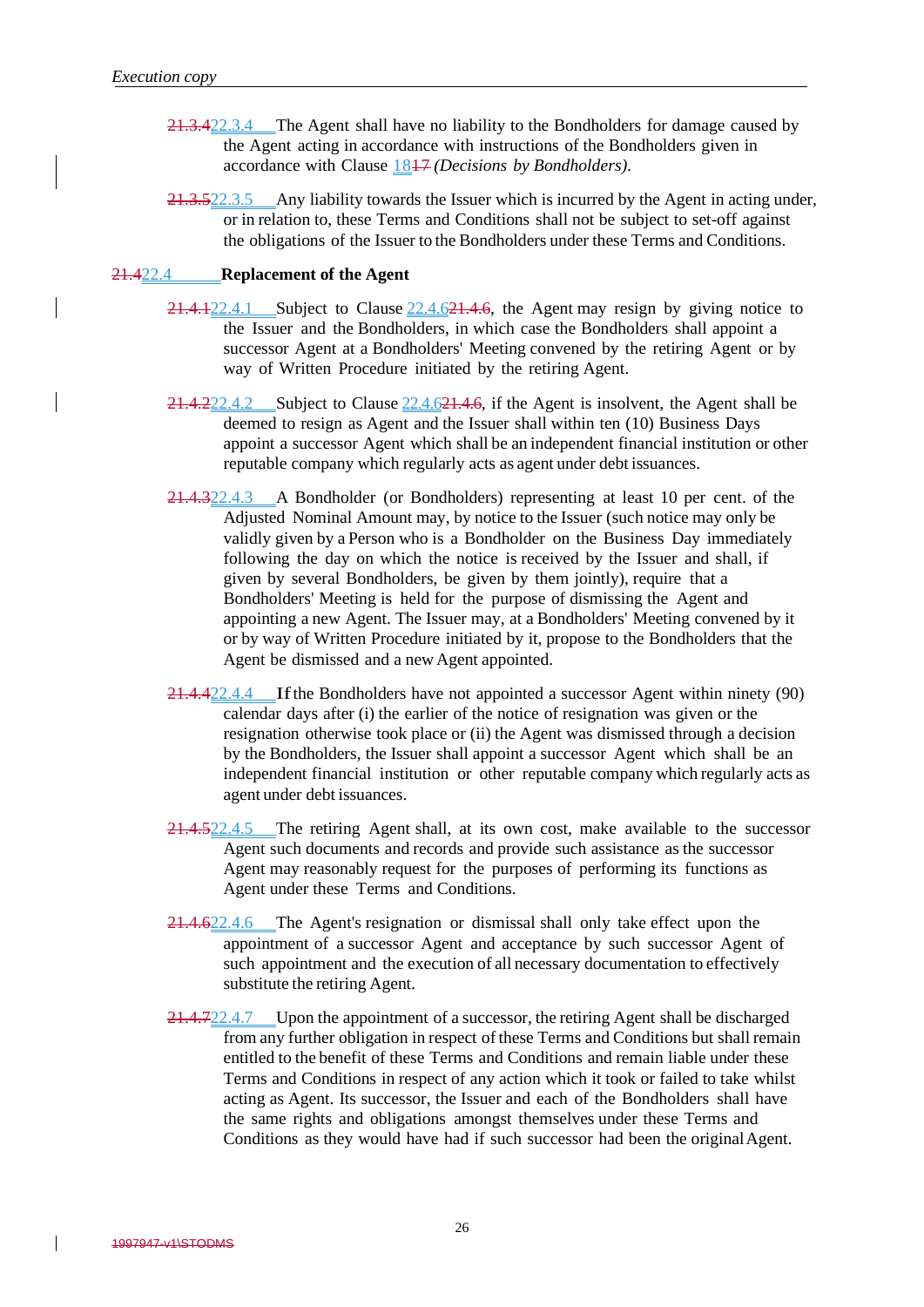21.4.822.4.8 In the event that there is a change of the Agent in accordance with this Clause [22.421.4,](#page-42-2) the Issuer shall execute such documents and take such actions asthe new Agent may reasonably require for the purpose of vesting in such new Agent the rights, powers and obligation of the Agent and releasing the retiring Agent from its further obligations under these Terms and Conditions and the Agent Agreement. Unless the Issuer and the new Agent agrees otherwise, the new Agent shall be entitled to the same fees and the same indemnities as the retiring Agent.

#### <span id="page-43-0"></span>**22.23. APPOINTMENT AND REPLACEMENT OF THE ISSUING AGENT**

- 22.123.1 The Issuer appoints the Issuing Agent to manage certain specified tasks under these Terms and Conditions and in accordance with the legislation, rules and regulations applicable to and/or issued by the CSD and relating to the Bonds.
- 22.223.2 The Issuing Agent may retire from its assignment or be dismissed by the Issuer, provided that the Issuer has approved that a commercial bank or securities institution approved by the CSD accedes as new Issuing Agent at the same time as the old Issuing Agent retires or is dismissed. If the Issuing Agent is insolvent, the Issuer shall immediately appoint a new Issuing Agent, which shall replace the old Issuing Agent as issuing agent in accordance with these Terms and Conditions.

#### <span id="page-43-1"></span>**23.24. APPOINTMENT AND REPLACEMENT OFTHE CSD**

- 23.124.1 The Issuer has appointed the CSD to manage certain tasks under these Terms and Conditions and in accordance with the legislation, rules and regulations applicable to the CSD.
- 23.224.2 The CSD may retire from its assignment or be dismissed by the Issuer, provided that the Issuer has effectively appointed a replacement CSD that accedes as CSD at the same time as the old CSD retires or is dismissed and provided also that the replacement does not have a negative effect on any Bondholder or the listing of the Bonds listed on the corporate bond list of Nasdaq Stockholm (or any other Regulated Market). The replacing CSD must be authorised to professionally conduct clearing operations pursuant to the Swedish Securities Market Act (Sw. *lag (2007:528) om värdepappersmarknaden*).

#### <span id="page-43-2"></span>**24.25. NODIRECTACTIONS BYBONDHOLDERS**

- <span id="page-43-3"></span>24.125.1 A Bondholder may not take any steps whatsoever against the Issuer or a Subsidiary to enforce or recover any amount due or owing to it pursuant to these Terms and Conditions, or to initiate, support or procure the winding-up, dissolution, liquidation, company reorganisation (Sw. *företagsrekonstruktion*) or bankruptcy (Sw. *konkurs*) (or its equivalent in any other jurisdiction) of the Issuer or a Subsidiary in relation to any of the liabilities of the Issuer under these Terms and Conditions. Such steps may only be taken by the Agent.
- 24.225.2 Clause [25.124.1](#page-43-3) shall not apply if the Agent has been instructed by the Bondholders in accordance with these Terms and Conditions to take certain actions but fails for any reason to take, or is unable to take (for any reason other than a failure by a Bondholder to provide documents in accordance with Clause  $22.1.221.1.2$ ), such actions within a reasonable period of time and such failure or inability is continuing. However, if the failure to take certain actions is caused by the non-payment by the Issuer of any fee or indemnity due to the Agent under these Terms and Conditions or the Agent Agreement or by any reason described in Clause [22.2.1121.2.11,](#page-41-1) such failure must continue for at least forty (40) Business Days after notice pursuant to Clause  $\frac{22.2.12}{21.2.12}$  before a Bondholder may take any action referred to in Clause [25.124.1.](#page-43-3)
- 24.325.3 The provisions of Clause [25.124.1](#page-43-3) shall not in any way limit an individual Bondholder's right to claim and enforce payments which are due to it under Clause [11.410.4](#page-27-3)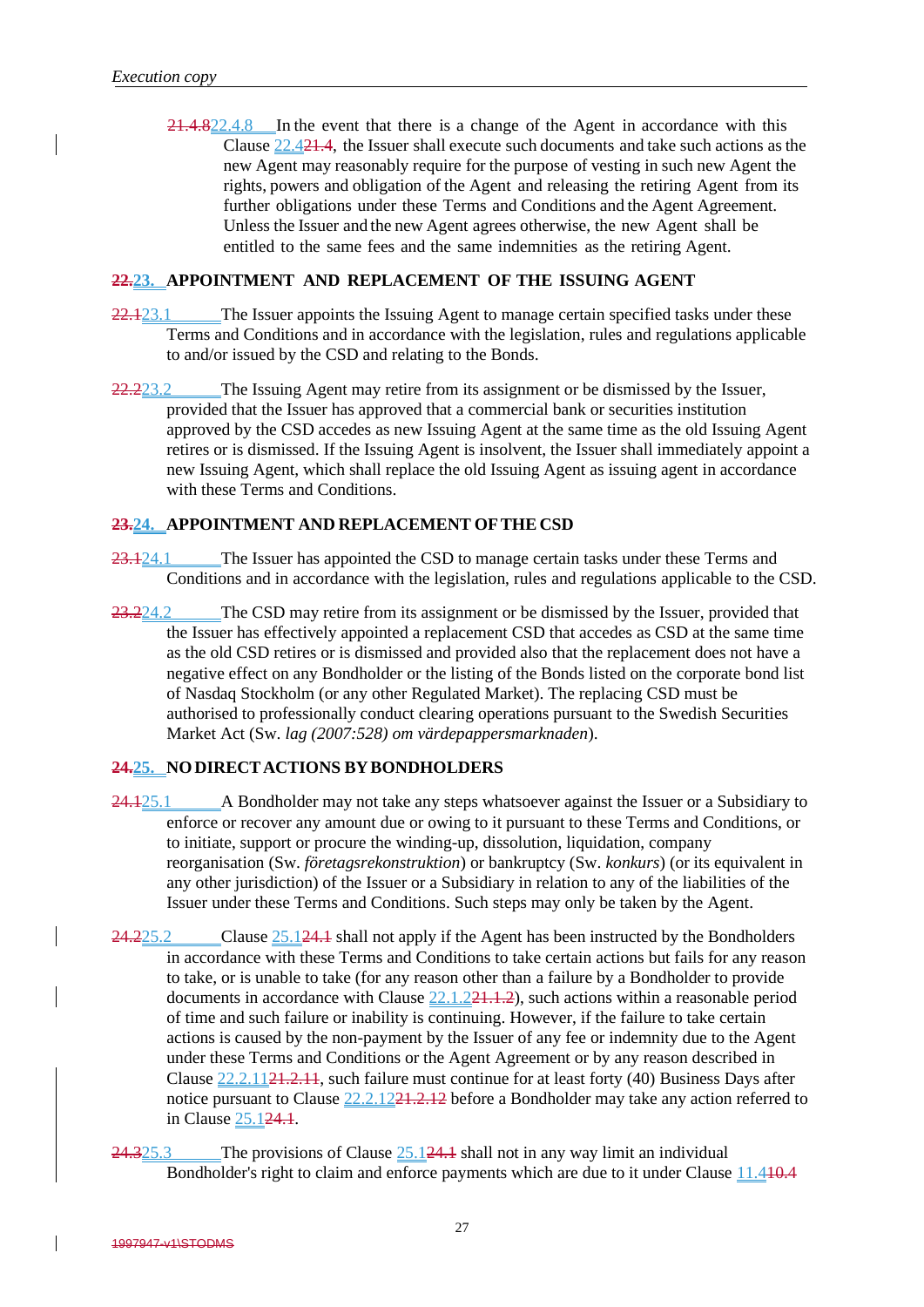*(Mandatory repurchase due to a Change of Control Event or Listing Failure (put option))* or other payments which are due by the Issuer to some but not all Bondholders.

#### <span id="page-44-0"></span>**25.26. TIME-BAR**

- 25.126.1 The right to receive repayment of the principal of the Bonds shall be time-barred and become void ten (10) years from the relevant Redemption Date. The right to receive payment of Interest (excluding any capitalised Interest) shall be time-barred and become void three (3) years from the relevant due date for payment. The Issuer is entitled to any funds set aside for payments in respect of which the Bondholders' right to receive payment has been time-barred and has become void.
- 25.226.2 If a limitation period is duly interrupted in accordance with the Swedish Act on Limitations (Sw. *preskriptionslag (1981:130)*), a new time-bar period of ten (10) years with respect to the right to receive repayment of the principal of the Bonds, and of three (3) years with respect to the right to receive payment of Interest (excluding capitalised Interest) will commence, in both cases calculated from the date of interruption of the time-bar period, as such date is determined pursuant to the provisions of the Swedish Act on Limitations.

## <span id="page-44-1"></span>**26.27. NOTICES AND PRESS RELEASES**

## <span id="page-44-2"></span>26.127.1 **Notices**

- 26.1.127.1.1 Any notice or other communication to be made under or in connection with these Terms and Conditions:
- (a) if to the Agent, shall be given at the address registered with the Swedish Companies Registration Office (Sw. *Bolagsverket)* on the Business Day prior to dispatch or, if sent by email by the Issuer, to such email address as notified by the Agent to the Issuer from time to time;
- (b) if to the Issuer, shall be given at the address registered with the Swedish Companies Registration Office on the Business Day prior to dispatch or, if sent by email by the Agent, to such email address as notified by the Issuer to the Agent from time to time; and
- (c) if to the Bondholders, shall be given at their addresses as registered with the CSD (or in relation to courier or personal delivery, if such address is a box address, the addressee reasonably assumed to be associated with such box address), on the Business Day prior to dispatch, and by either courier delivery or letter for all Bondholders. A notice to the Bondholders shall also be published on the websites of the Issuer and the Agent.
- 26.1.227.1.2 Any notice or other communication made by one Person to another under or in connection with these Terms and Conditions shall be sent by way of courier, personal delivery or letter (and, if between the Agent and the Issuer, by email) and will only be effective, in case of courier or personal delivery, when it has been left at the address specified in Clause  $27.1.126.1.1$  or, in case of letter, three (3) Business Days after being deposited postage prepaid in an envelope addressed to the address specified in Clause [27.1.126.1.1](#page-44-2) or, in case of email to the Agent or the Issuer, when received in legible form by the email address specified in Clause [27.1.126.1.1.](#page-44-2)
- 26.1.327.1.3 Failure to send a notice or other communication to a Bondholder or any defect in it shall not affect its sufficiency with respect to other Bondholders.

26.227.2 **Press releases**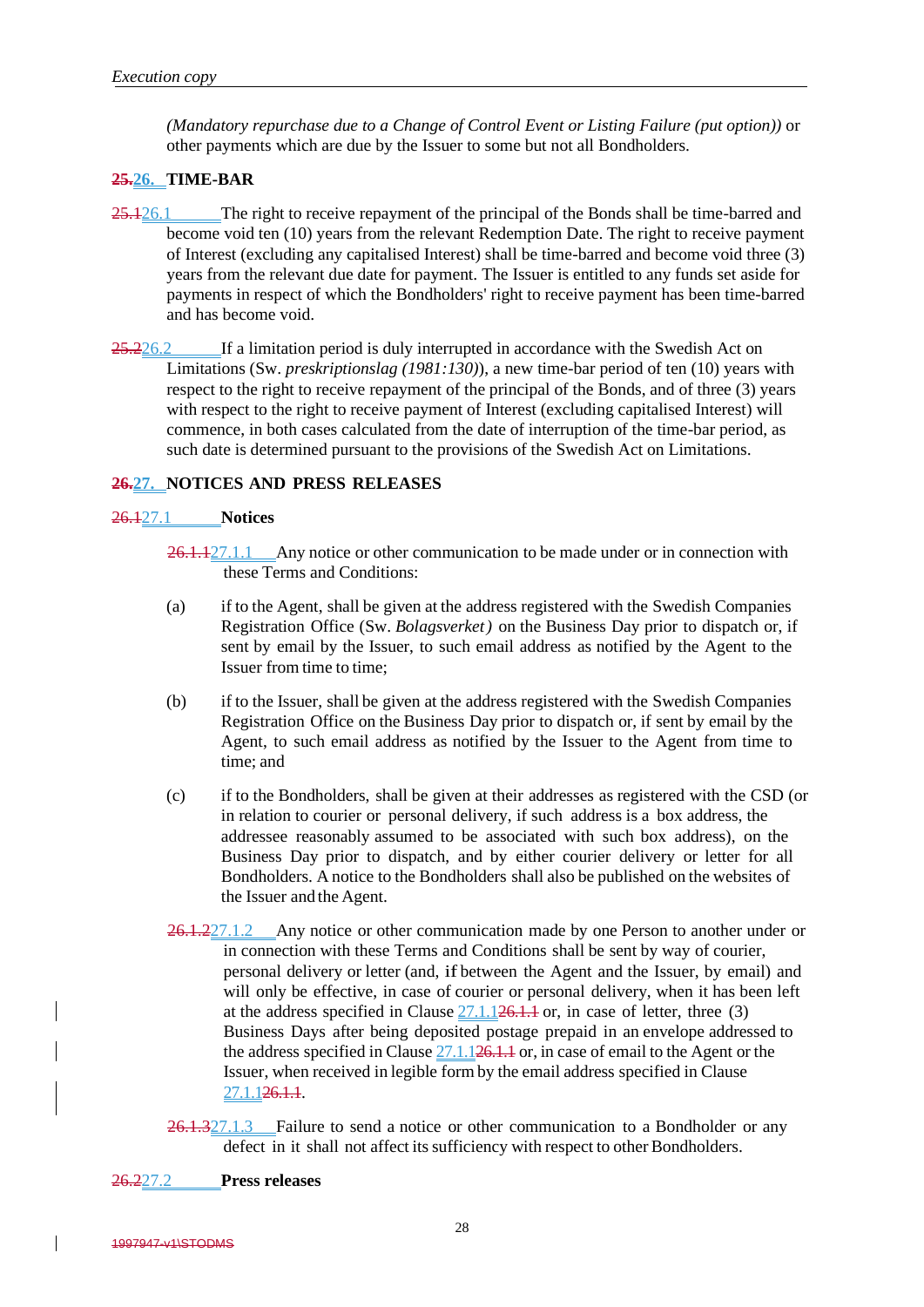- <span id="page-45-4"></span>26.2.127.2.1 Any notice that the Issuer or the Agent shall send to the Bondholders pursuant to Clauses [11.310.3,](#page-26-7) [11.410.4,](#page-27-3) 13.9.1(c)12.9.1(e), [16.615.6,](#page-33-0) [17.416.4,](#page-35-2) [18.1617.16,](#page-37-2) [19.118.1,](#page-37-1) [20.119.1,](#page-38-4) [21.320.3,](#page-39-2) [22.2.1221.2.12](#page-41-2) and [22.4.121.4.1](#page-42-3) shall also be published by way of press release by the Issuer or the Agent, as applicable.
- 26.2.227.2.2 In addition to Clause [27.2.126.2.1,](#page-45-4) if any information relating to the Bonds, the Issuer or the Group contained in a notice the Agent may send to the Bondholders under these Terms and Conditions has not already been made public by way of a press release, the Agent shall before it sends such information to the Bondholders give the Issuer the opportunity to issue a press release containing such information. Ifthe Issuer does not promptly issue a press release and the Agent considers it necessary to issue a press release containing such information before it can lawfully send a notice containing such information to the Bondholders, the Agent shall be entitled to issue such press release.

#### <span id="page-45-0"></span>**27.28. FORCE MAJEURE AND LIMITATION OF LIABILITY**

- <span id="page-45-3"></span>27.128.1 Neither the Agent nor the Issuing Agent shall be held responsible for any damage arising out of any legal enactment, or any measure taken by a public authority, or war, strike, lockout, boycott, blockade or any other similar circumstance (a "Force Majeure Event"). The reservation in respect of strikes, lockouts, boycotts and blockades applies even if the Agent or the Issuing Agent itself takes such measures, or is subject to such measures.
- 27.228.2 The Issuing Agent shall have no liability to the Bondholders if it has observed reasonable care. The Issuing Agent shall never be responsible for indirect damage with exception of gross negligence and wilful misconduct.
- 27.328.3 Should a Force Majeure Event arise which prevents the Agent or the Issuing Agent from taking any action required to comply with these Terms and Conditions, such action may be postponed until the obstacle has been removed.
- 27.428.4 The provisions in this Clause [2827](#page-45-0) apply unless they are inconsistent with the provisions of the Financial Instruments Accounts Act which provisions shall take precedence.

#### <span id="page-45-1"></span>**28.29. LISTING**

The Issuer intends to list the Bonds within thirty (30) calendar days after the Issue Date on the corporate bond list of Nasdaq Stockholm (or any other Regulated Market) in accordance with Clause 13.142.4 *(Listing of Bonds)*. If the Bonds have not been listed on the corporate bond list of Nasdaq Stockholm within sixty (60) calendar days after the Issue Date, each Bondholder has a right of repayment (put option) of its Bonds in accordance with Clause [11.410.4](#page-27-3) *(Mandatory repurchase due to a Change of Control Event or Listing Failure (put option)).*

#### <span id="page-45-2"></span>**29.30. GOVERNING LAW AND JURISDICTION**

- 29.130.1 These Terms and Conditions, and any non-contractual obligations arising out of or in connection therewith, shall be governed by and construed in accordance with the laws of Sweden.
- 29.230.2 Any dispute or claim arising in relation to these Terms and Conditions shall, subject to Clause [30.329.3,](#page-45-5) be determined by Swedish courts and the District Court of Stockholm shall be the court of first instance.
- <span id="page-45-5"></span>29.330.3 The submission to the jurisdiction of the Swedish courts shall not limit the right of the Agent (or the Bondholders, as applicable) to take proceedings against the Issuer in any court which may otherwise exercise jurisdiction over the Issuer or any of its assets.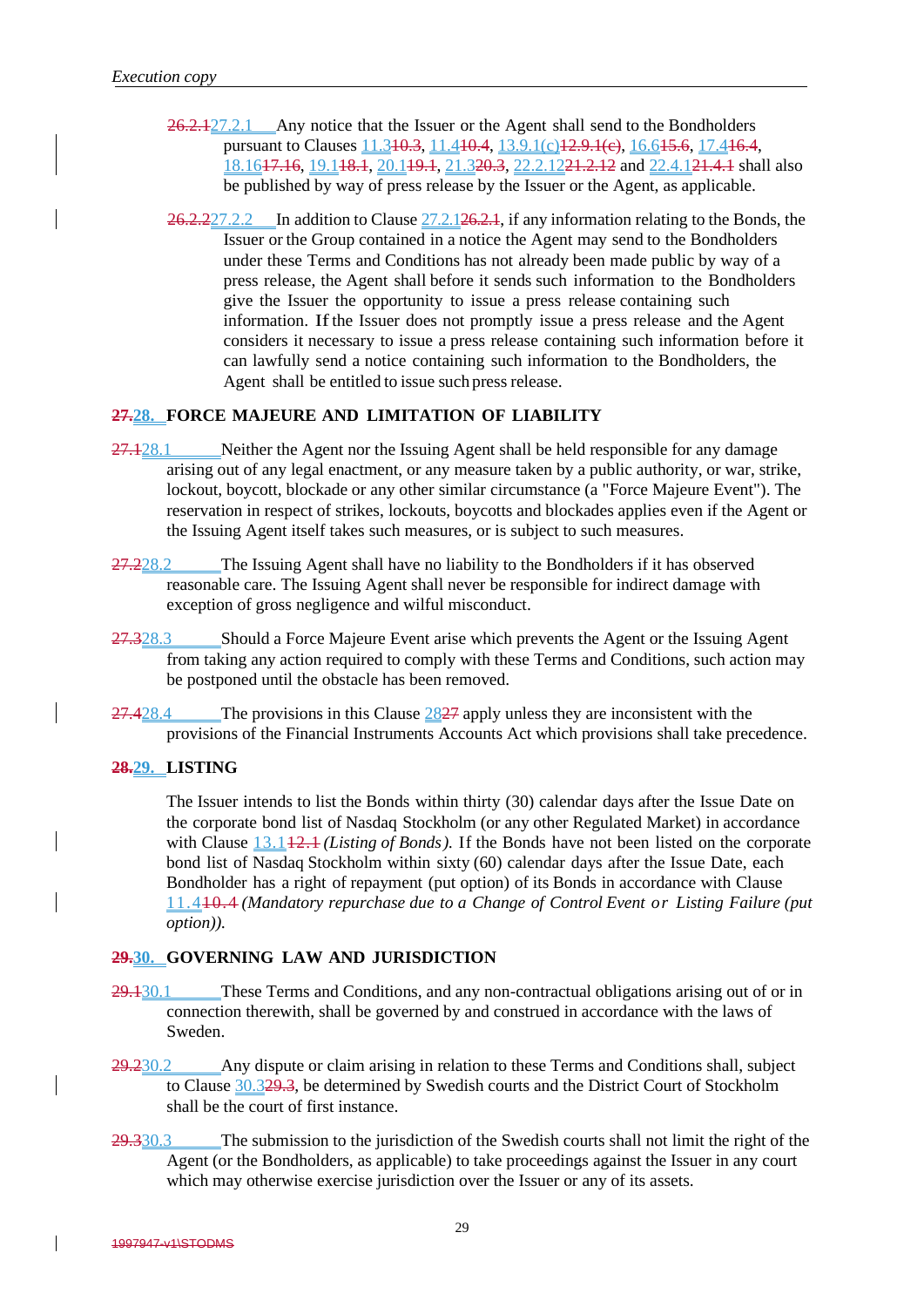$\overline{\phantom{a}}$